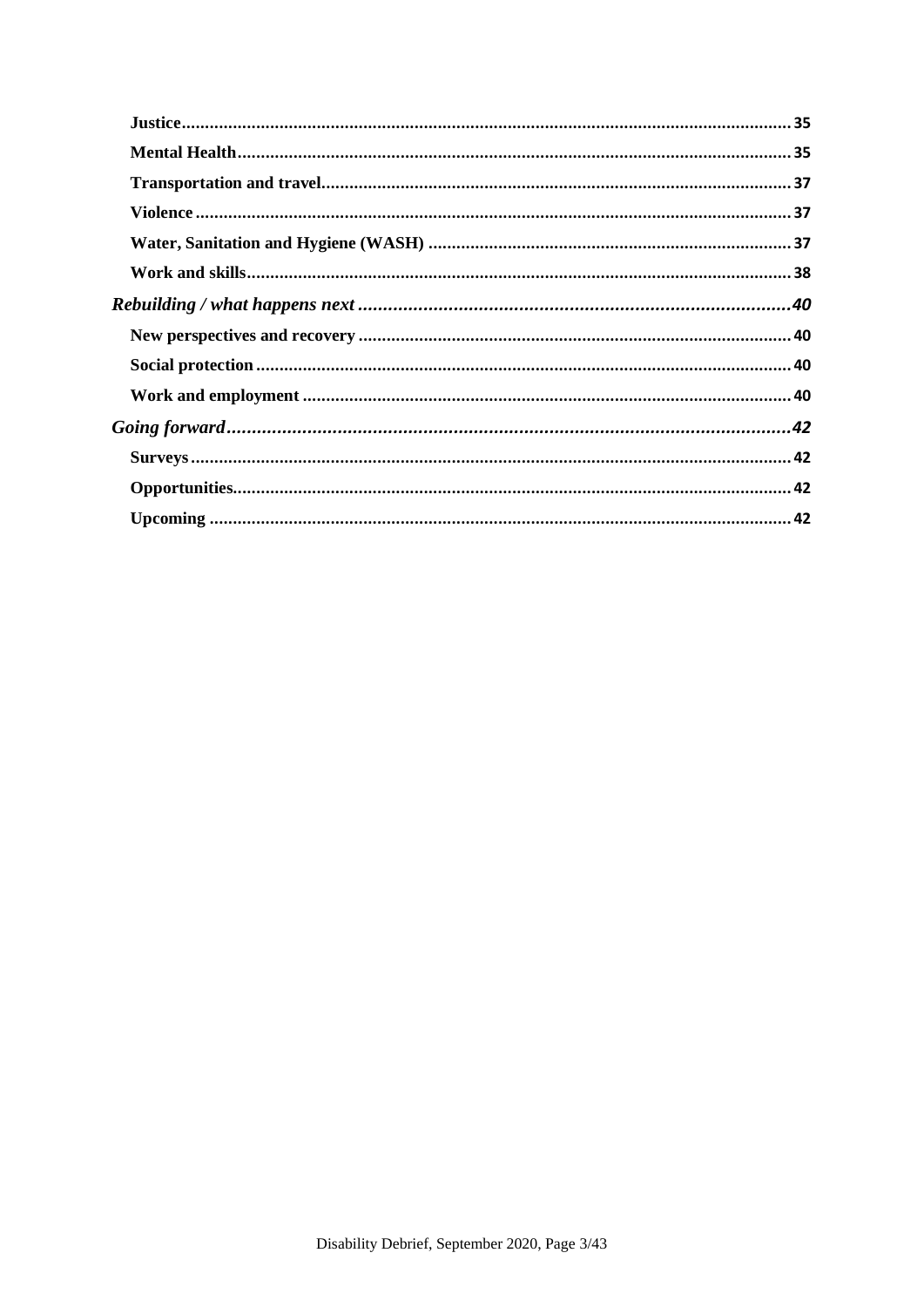# <span id="page-3-0"></span>**Overview**

### <span id="page-3-1"></span>**Where we are now**

Persons with disabilities across the world came into the COVID-19 crisis already marginalised. While governments have in recent years, made more ambitious commitments on disability, these had not been realised. The situation of existing marginalisation and limited government support have been made even worse in the past few months, where disabled people around the world have been devastated.

We do not know the extent of the devastation, and this is part of the problem. Very few countries have gathered data — let alone good data — on what happened to persons with disabilities during this crisis. One country that did, the United Kingdom, showed that persons with disabilities were twice as likely to die from COVID-19 as persons without disabilities, even after adjusting for age and other demographic circumstances. There is no reason to think this statistic would necessarily be better in countries that overlook this analysis.

At the same time as these costs in life and health, there is immediate economic hardship for persons with disabilities. In the United States in March and April alone, one million persons with disabilities lost their work. Their labour force participation decreased 20% compared to the 14% for persons without disabilities. Surveys from the majority world show urgent predicament of people who do not have enough money to get by and who have lost the often tenuous sources of income they had.

All this happens in the context of the challenges we pointed to in March and April, of isolation and lack of assistance, discrimination in medical treatment, and interruption of disability-related services. The COVID-19 crisis has cruelly exposed the disparities in unequal societies and the gaps in the systems meant to support people.

It didn't have to be this bad. But it can still get a lot worse. While many countries have made some disability-related initiative as a response to the problems that have arisen, these are often small adjustments rather than the substantial supported needed to survive the further public health and economic challenges. The health emergency continues and protections for persons with disabilities, and many others, are still not there. Many countries are no longer pursuing the strict confinement or lockdown approaches they took earlier in the year, and the more open approach also creates considerable issues for persons with disabilities that need resolution.

A profound crisis is also a substantial transformation, which is not without positives. The links below show attention to disability not just from the more-active-than-ever disability community, but from mainstream media and from international development partners. (Sadly, they do not show the same attention from governments.) For some, although definitely not all, persons with disabilities the acceleration of going online have enabled types of social participation and work that were not possible before.

One of the greatest tragedy of the past months has been the devastation of long-term care facilities, institutions and other closed settings. Almost 50% of persons who died from COVID-19 were living in some form of closed setting or a so-called "care" facility.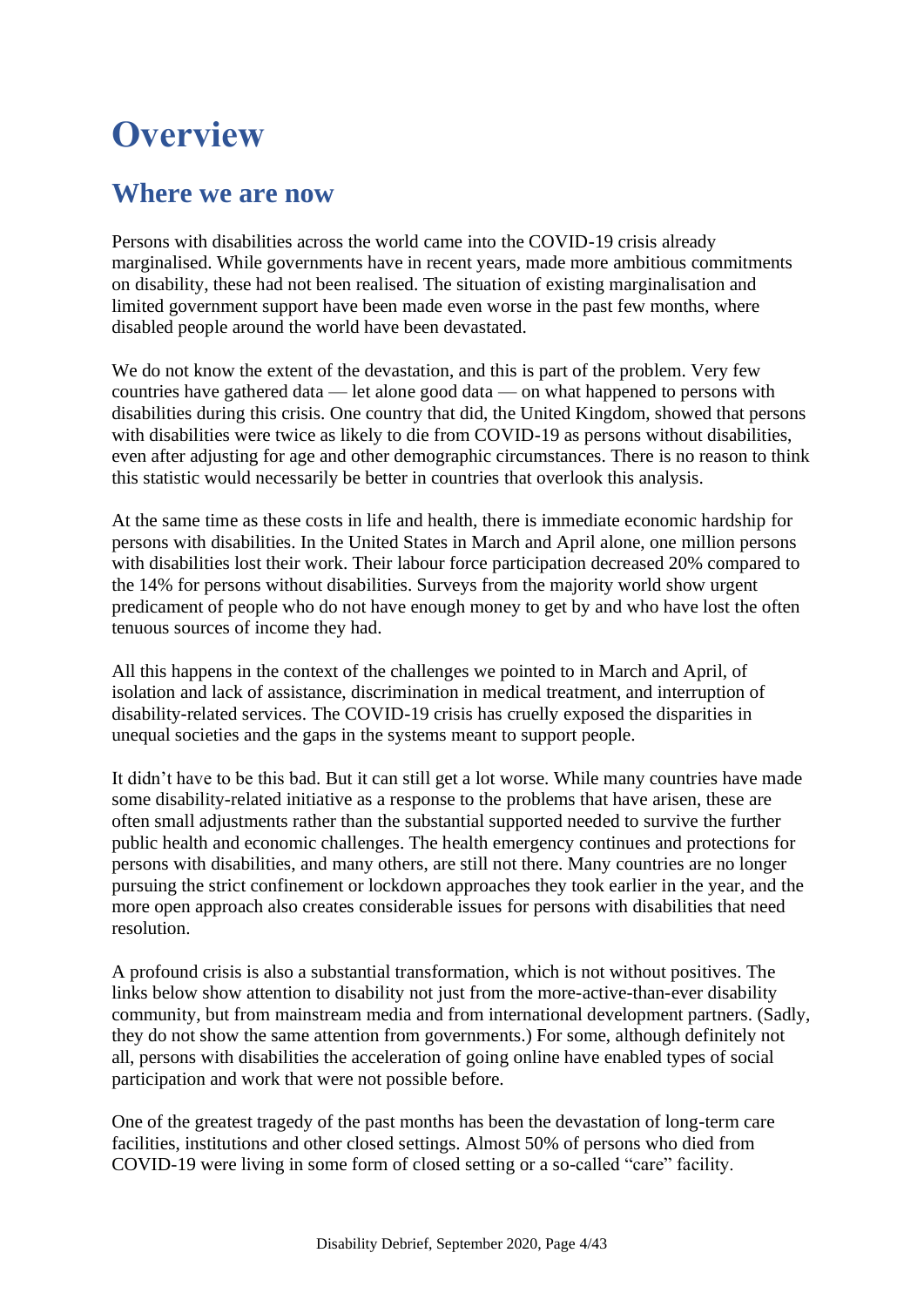Deinstitutionalisation is an urgent issue for the disability community and now has become one for the world.

In some ways I will repeat myself. I admit my updates are part of the problem on this, but too much of our work on disability continues not to engage substantially with issues of age, gender, and other identity issues. There are many opportunities to make a new world, and we have to fight for it to be a better one. I feel we will be more successful the more allies we have with us and the more we can frame our issues as contributions to the upheavals that our societies and economies are undergoing.

# <span id="page-4-0"></span>**Something I worked on: COVID-19 and the world of work**

With my friends at the **International Labour Organization** I worked a to write a policy brief on [COVID-19 and the World of Work:](https://www.ilo.org/global/topics/disability-and-work/WCMS_746909/lang--en/index.htm) Ensuring the inclusion of persons with disabilities at all stages of the response (June). This was a moving target as everything changed in the first few months of the pandemic. But it was clear to us that we urgently need to show how persons with disabilities need to be in employment and economic policy going forward.

The brief covers how interim confinement measures relating to employment and social protection can be made inclusive; then how persons with disabilities can be included in socioeconomic response to the crisis; and the opportunity to make long-lasting change:

The immediate response to the crisis, if disability inclusive, will shape new and better opportunities for persons with disabilities in the future. If visibility and participation of persons with disabilities in the socioeconomic response is ensured, it will be a foundation for their role in the recovery. Globally, disability inclusion needs to be fully embedded in the international cooperation efforts that will support the recovery from the crisis.

See more on other work the ILO has done below.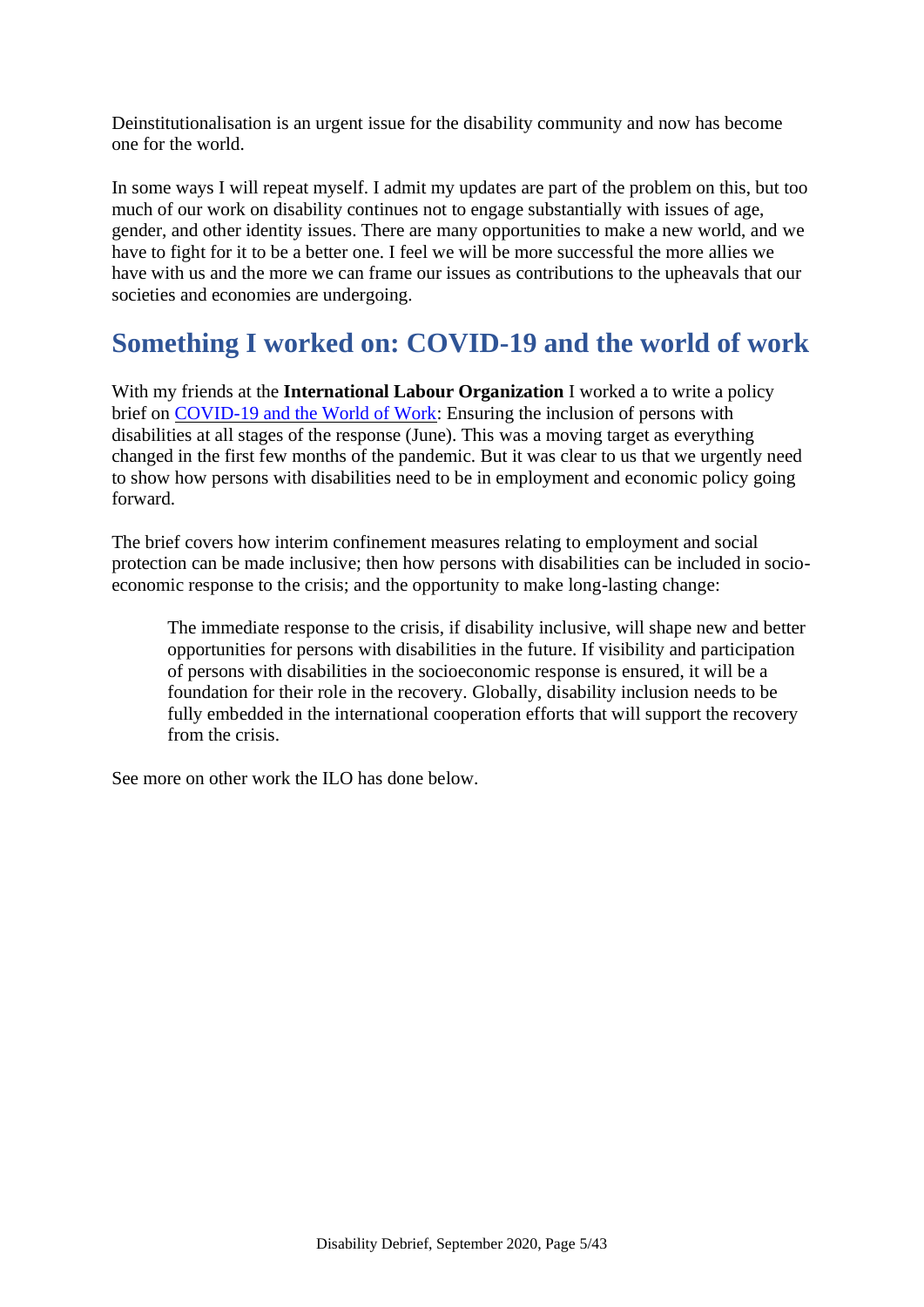# <span id="page-5-0"></span>**What happened so far**

# <span id="page-5-1"></span>**Data on COVID-19 and mortality**

Note that data on mortality in this period may be caused by COVID-19 diseases, factors relating to the COVID-19 crisis, or other reasons entirely.

### **UK**

In **England and Wales**, an [analysis of COVID-19 deaths combined with census data](https://www.ons.gov.uk/peoplepopulationandcommunity/birthsdeathsandmarriages/deaths/articles/coronaviruscovid19relateddeathsbydisabilitystatusenglandandwales/2marchto14july2020) on disability status shows that between March and July females with disabilities were 2.4 times likely to die than females without disabilities, and men with disabilities 2 times more likely to die than men without. This is after adjusting for age and other demographic characteristics: disabled people made up for 59% of deaths, when they were only 16% of this population. (September, Office for National Statistics) Reactions include:

- [Two in three victims of Covid-19 had a disability](https://www.thetimes.co.uk/article/two-in-three-victims-of-covid-19-had-a-disability-dcdx3gm20) (July, The Times).
- Call for [inquiry and urgent action after 'shocking' disability death stats](https://www.disabilitynewsservice.com/coronavirus-call-for-inquiry-and-urgent-action-after-shocking-disability-death-stats/) (June, Disability News Service)

[Excess deaths in domiciliary care:](https://www.bmj.com/content/370/bmj.m2751.full?ijkey=lytG3MxWzsmDwfy&keytype=ref) "In England from 10 April to 8 May, deaths of recipients of domiciliary care were 2.7 times the three year average for that period." (July, The BMJ)

Deaths in [mental health hospitals double as COVID-19 spreads.](https://www.independent.co.uk/news/health/coronavirus-mental-health-hospitals-deaths-cases-nhs-a9505066.html) (May, Independent)

Pandemic sees spike in [learning disabled deaths \(](https://www.bbc.com/news/disability-52891401)June, BBC). Excess deaths among persons with learning disabilities, based on data from care providers. Hundreds of learning disability [deaths in just eight weeks](https://www.independent.co.uk/news/health/coronavirus-learning-disability-nhs-england-mencap-a9522746.html) (May, Independent)

[Almost 10,000 unexplained extra deaths among people with dementia](https://www.theguardian.com/world/2020/jun/05/covid-19-causing-10000-dementia-deaths-beyond-infections-research-says) in England and Wales in April (June, The Guardian). In *addition* to deaths attributed to COVID-19:

The charity thinks the increased numbers of deaths from dementia are resulting partly from increased cognitive impairment caused by isolation, the reduction in essential care as family carers cannot visit, and the onset of depression as people with dementia do not understand why loved ones are no longer visiting, causing them to lose skills and independence, such as the ability to speak or even stopping eating and drinking. [\(The Guardian\)](https://www.theguardian.com/world/2020/jun/05/covid-19-causing-10000-dementia-deaths-beyond-infections-research-says)

### **USA**

Data from **New York** and **Pennsylvania** show [COVID-19 Infections And Deaths Are Higher](https://www.npr.org/2020/06/09/872401607/covid-19-infections-and-deaths-are-higher-among-those-with-intellectual-disabili)  [Among Those With Intellectual Disabilities](https://www.npr.org/2020/06/09/872401607/covid-19-infections-and-deaths-are-higher-among-those-with-intellectual-disabili) (June, NPR). States collecting data show persons with intellectual disabilities more likely to contract the virus, and 2 or 2.5 times more likely to die.

See also a paper on [intellectual and developmental disability and COVID-19 case-fatality](https://www.sciencedirect.com/science/article/pii/S1936657420300674)  [trends](https://www.sciencedirect.com/science/article/pii/S1936657420300674) (July, Disability and Health Journal).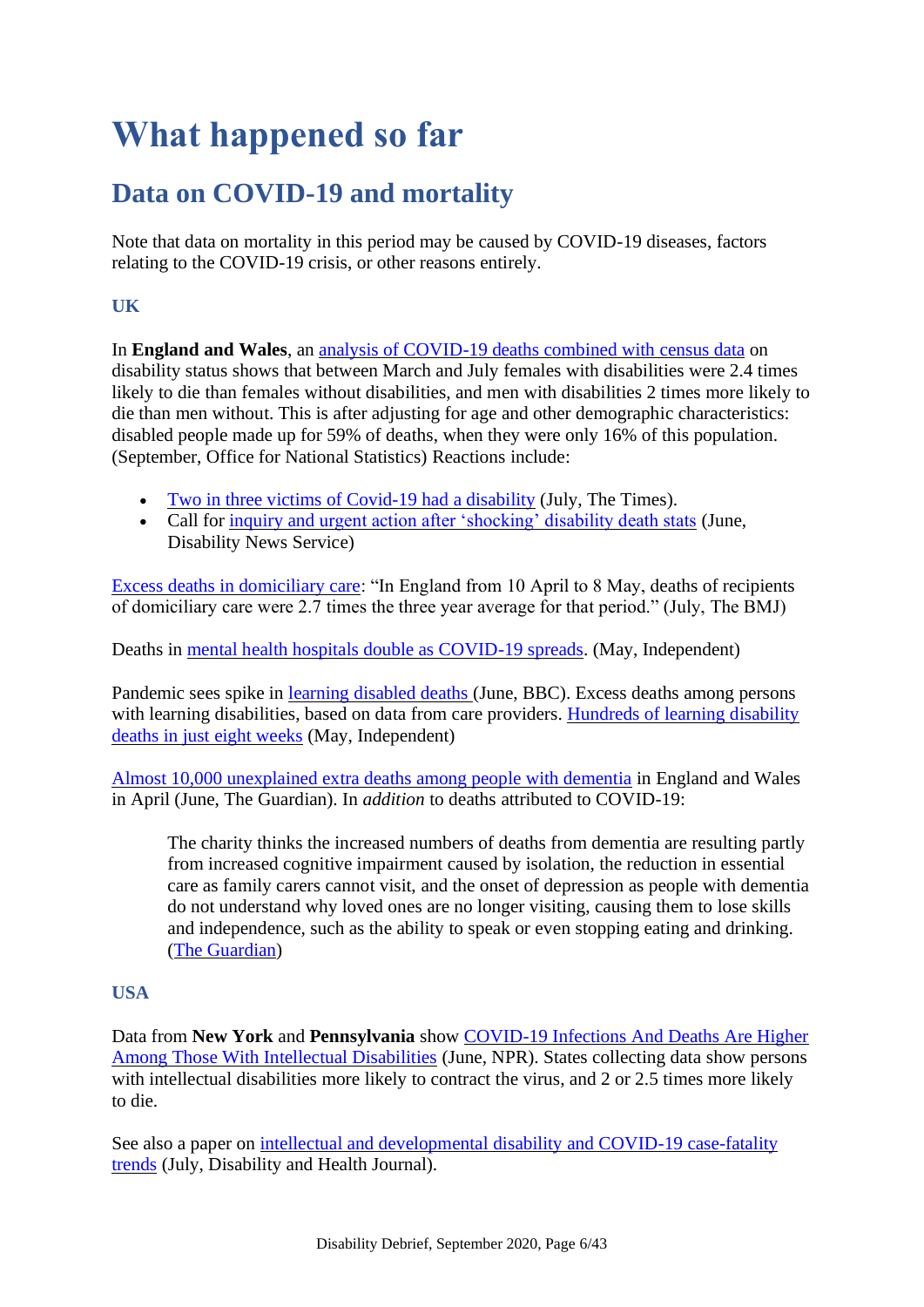Assessment of [intellectual and developmental disability and COVID-19 case-fatality trends](https://www.sciencedirect.com/science/article/pii/S1936657420300674?via%3Dihub) (May, Disability and Health Journal). "COVID-19 appears to present a greater risk to people with IDD, especially at younger ages". [See discussion.](https://www.disabilityscoop.com/2020/06/08/people-with-developmental-disabilities-more-likely-to-die-from-covid-19/28434/) (June, Disability Scoop)

# <span id="page-6-0"></span>**Care homes and institutional settings**

Early international evidence shows that "on average the share of all COVID-19 deaths that were care home residents is 47% (based on 26 countries)". From [summary of mortality](https://ltccovid.org/wp-content/uploads/2020/06/Mortality-associated-with-COVID-among-people-who-use-long-term-care-26-June-1.pdf)  [associated with COVID-19 outbreaks in care homes.](https://ltccovid.org/wp-content/uploads/2020/06/Mortality-associated-with-COVID-among-people-who-use-long-term-care-26-June-1.pdf) See latest [international reports on](https://ltccovid.org/international-reports-on-covid-19-and-long-term-care/)  [COVID-19 and long-term care.](https://ltccovid.org/international-reports-on-covid-19-and-long-term-care/) (International Long Term Care Policy Network)

Some **historical context** points towards the 1918 flu pandemic also having ravaged group [living facilities in the USA.](https://www.bostonglobe.com/2020/04/10/opinion/just-like-coronavirus-1918-flu-pandemic-ravaged-group-living-facilities/) (April, Boston Globe)

Webinar from from **Alzheimer's Disease International,** The [hidden casualties of COVID-](https://www.youtube.com/watch?v=z8Y2nA0oefs&feature=youtu.be)[19: Challenges in long term care](https://www.youtube.com/watch?v=z8Y2nA0oefs&feature=youtu.be) (June).

#### In **Canada**,

• [Canada's "national shame": Covid-19 in nursing homes.](https://www.vox.com/future-perfect/2020/7/7/21300521/canada-covid-19-nursing-homes-long-term-care) Nursing homes account for 81 percent of Covid-19 deaths in the country. How did this happen? (July, Vox)

In **Europe** there was "divergence in the reporting and monitoring of infection rates and deaths within care homes":

Ireland is notable in that its mortality data included care home deaths from the outset. Many other countries began to report deaths in care homes later in the crisis (e.g. France and Hungary from early April; Finland from mid-April and England from late-April). Norway to date has not published a national overview of deaths in care homes. Iceland and Israel include care home deaths but do not separate them from deaths in other settings (although in Iceland, death from COVID number only 10 in total).

[What measures have been taken to protect care homes during the COVID-19 Crisis?](https://analysis.covid19healthsystem.org/index.php/2020/06/08/what-measures-have-been-taken-to-protect-care-homes-during-the-covid-19-crisis/) (June, COVID-19 Health Systems Response Monitor)

#### In the **UK,**

- Survey to assess [impact of coronavirus in care homes in England between May](https://www.ons.gov.uk/peoplepopulationandcommunity/healthandsocialcare/conditionsanddiseases/articles/impactofcoronavirusincarehomesinenglandvivaldi/26mayto19june2020?fbclid=IwAR37SnIF0Z_gfMpY3YQeYNQwZbH4oO-6bOZjW1EJwiNaf_EamvmT3L3xpmk#main-points) and [June](https://www.ons.gov.uk/peoplepopulationandcommunity/healthandsocialcare/conditionsanddiseases/articles/impactofcoronavirusincarehomesinenglandvivaldi/26mayto19june2020?fbclid=IwAR37SnIF0Z_gfMpY3YQeYNQwZbH4oO-6bOZjW1EJwiNaf_EamvmT3L3xpmk#main-points) (July, Office for National Statistics)
- Model [predicts that over 50% of deaths in UK](https://www.theguardian.com/society/2020/jun/07/more-than-half-of-englands-coronavirus-related-deaths-will-be-people-from-care-homes) will be people who are residents of care homes. (June, The Guardian)

In the **USA**,

• About [40% of U.S. Coronavirus Deaths Are Linked to Nursing Homes](https://www.nytimes.com/interactive/2020/us/coronavirus-nursing-homes.html) (September, New York Times). "While 7 percent of the country's cases have occurred in longterm care facilities, deaths related to Covid-19 in these facilities account for about 40 percent of the country's pandemic fatalities."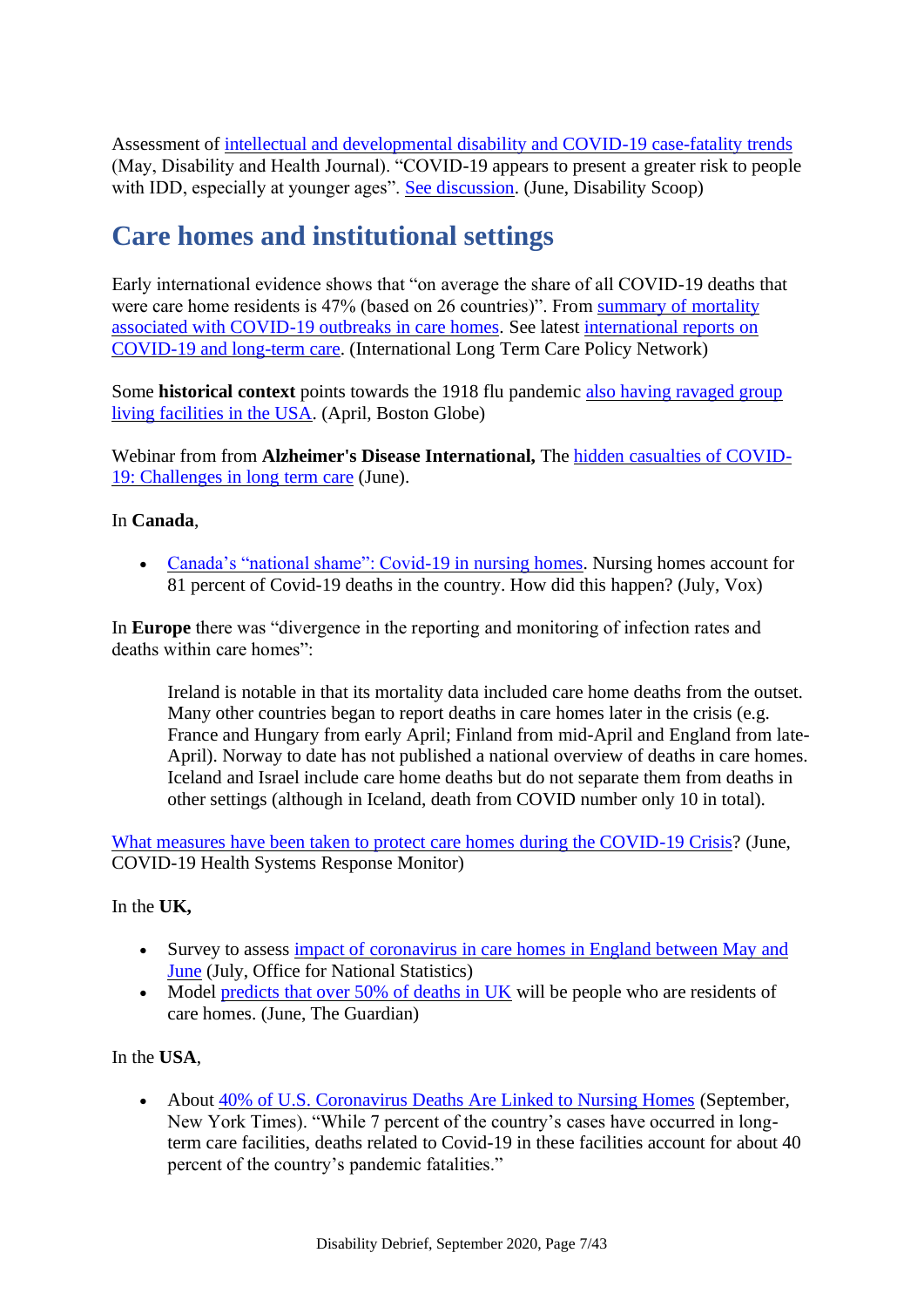- Data compiled from 47 states [shows over 76,000 deaths related to COVID-19](https://www.kff.org/health-costs/issue-brief/state-data-and-policy-actions-to-address-coronavirus/#stateleveldata) in longterm care facilities by the start of September. (KFF)
- Overlooked and Undercounted: [The Growing Impact of COVID-19 on Assisted](https://www.kff.org/report-section/overlooked-and-undercounted-the-growing-impact-of-covid-19-on-assisted-living-facilities-data-note/)  [Living Facilities.](https://www.kff.org/report-section/overlooked-and-undercounted-the-growing-impact-of-covid-19-on-assisted-living-facilities-data-note/) Over 2,651 reported deaths among residents and staff assisted-living facilities although most States do not report them. (September, KFF)
- [Nursing homes might account for 40% of US COVID-19 deaths](https://www.cidrap.umn.edu/news-perspective/2020/06/nursing-homes-might-account-40-us-covid-19-deaths) (June, CIDRAP)
- ['A national disgrace': 40,600 deaths tied to US nursing homes,](https://www.usatoday.com/story/news/investigations/2020/06/01/coronavirus-nursing-home-deaths-top-40-600/5273075002/) (June, USA Today). At start of June, 40% of attributed deaths in USA were long-term care residents and workers.
- New Jersey group homes for people with disabilities [see deaths and cases rise sharply.](https://www.burlingtoncountytimes.com/news/20200530/coronavirus-deaths-cases-in-nj-rise-sharply-among-residents-with-disabilities) (May, Burlington County Times)

# <span id="page-7-0"></span>**Impact on persons with disabilities**

In **low- and middle-income countries**, an evidence review of [financial and economic](https://www.sddirect.org.uk/media/2063/query-no-42-economic-impacts-of-covid-19.pdf)  [impacts of COVID-19 on people with disabilities](https://www.sddirect.org.uk/media/2063/query-no-42-economic-impacts-of-covid-19.pdf) (June, Disability Inclusion Helpdesk, and I helped a bit too)

- People with disabilities are losing work and income, social protection isn't enough and often not accessible. The review highlights evidence from around the world.
- See discussion of the evidence in the cost of leaving women and people with [disabilities behind during the COVID-19 global economic downturn](https://www.linkedin.com/pulse/cost-leaving-women-people-disabilities-behind-during-meaney-davis) (August, Jessie Meaney-Davies).

In **Asia and Pacific** region, focussing on low- and middle-income countries, a review of [current evidence on experiences of persons with disabilities in COVID-19](https://www.did4all.com.au/Resources/Full%20report_Evidence%20Summary%20Disability%20COVID_%20July20.pdf) (link to pdf, June, DID4All). Highlights people not having access to regular services and support as well as a "severe reduction in employment and income as a result of the COVID-19 restrictions". "Notably, much of this impact arises from barriers that people with disabilities face in accessing government support."

From **Women Enabled International,** [COVID-19 at the Intersection of](https://womenenabled.org/pdfs/Women%20Enabled%20International%20COVID-19%20at%20the%20Intersection%20of%20Gender%20and%20Disability%20Executive%20Summary%20May%202020%20Final.pdf) Gender and [Disability](https://womenenabled.org/pdfs/Women%20Enabled%20International%20COVID-19%20at%20the%20Intersection%20of%20Gender%20and%20Disability%20Executive%20Summary%20May%202020%20Final.pdf) (link to pdf) A survey completed by 100 women, non-binary, and trans persons with disabilities across the globe in March and April.

From **Institute of Development Studies**, [emerging findings on the impact of COVID-19 on](https://www.ids.ac.uk/opinions/the-impact-of-covid-19-on-people-with-disabilities-emerging-findings)  [persons with disabilities.](https://www.ids.ac.uk/opinions/the-impact-of-covid-19-on-people-with-disabilities-emerging-findings) Interviews with 40 persons with disabilities in Bangladesh, Kenya, Nigeria, and Uganda. (September).

From **UNITAR** and others, [Effects of the Coronavirus Pandemic on Persons with Disabilities](https://www.youtube.com/watch?v=-9nyr781qfk) (May)

Gender and disability in [informal settlements during COVID-19:](https://blogs.lse.ac.uk/gender/2020/06/29/gender-and-disability-in-informal-settlements-during-covid-19-what-we-have-learnt-so-far/) What we have learnt so far (June, LSE Blog)

[How did the Corona crisis affect persons with special needs?](https://www.vice.com/ar/article/889945/%D9%83%D9%8A%D9%81-%D8%A3%D8%AB%D8%B1%D8%AA-%D8%A3%D8%B2%D9%85%D8%A9-%D9%81%D9%8A%D8%B1%D9%88%D8%B3-%D9%83%D9%88%D8%B1%D9%88%D9%86%D8%A7-%D8%B9%D9%84%D9%89-%D8%A7%D9%84%D8%A3%D8%B4%D8%AE%D8%A7%D8%B5-%D9%85%D9%86-%D8%B0%D9%88%D9%8A-%D8%A7%D9%84%D8%A7%D8%AD%D8%AA%D9%8A%D8%A7%D8%AC%D8%A7%D8%AA-%D8%A7%D9%84%D8%AE%D8%A7%D8%B5%D8%A9) Mainly in the Middle East. (in Arabic, May, Vice)

**By country**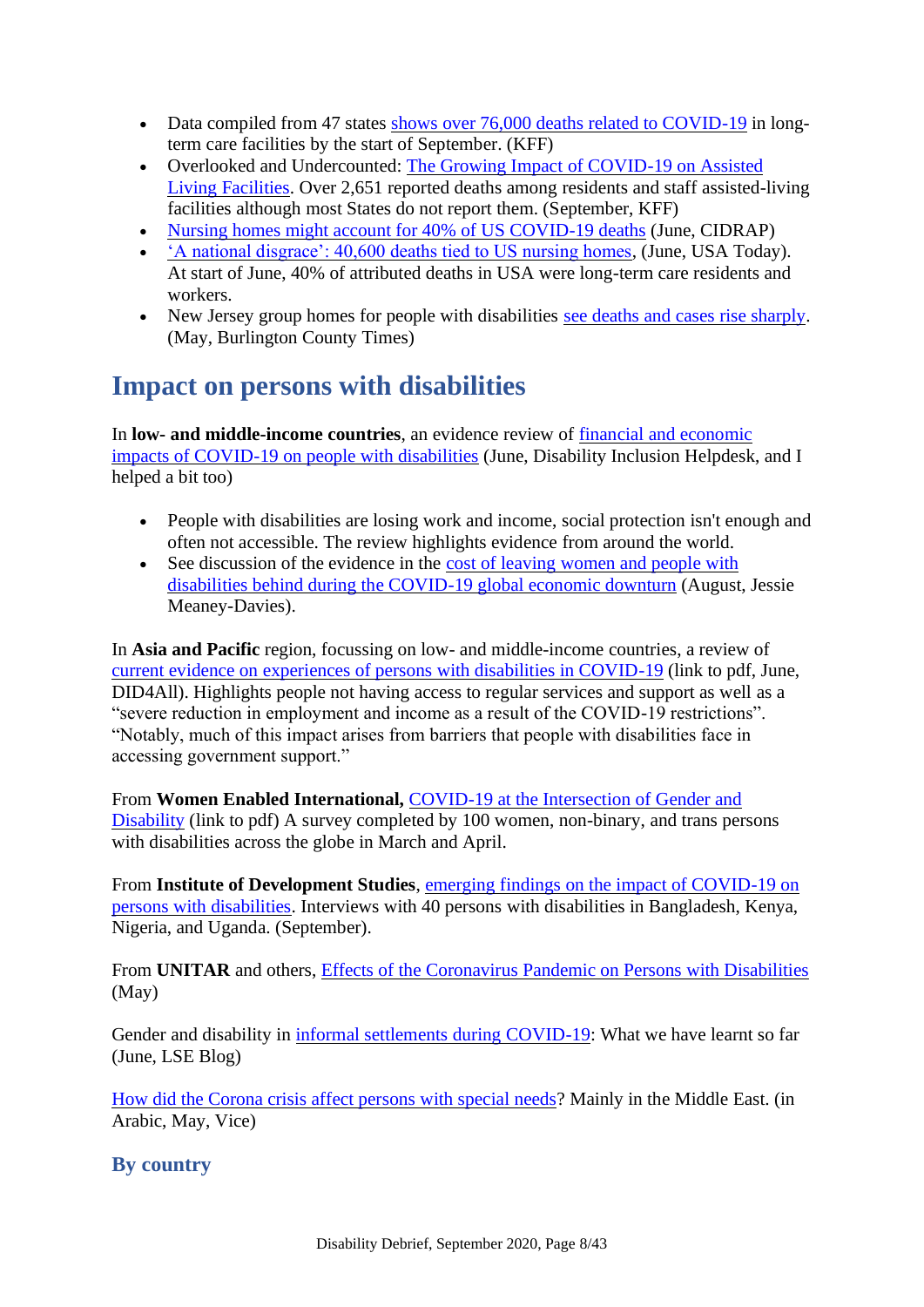#### In **Australia**,

• New Report Illustrates [Experiences of COVID-19 for Women with Disabilities](http://globalaccessibilitynews.com/2020/07/10/new-report-illustrates-experiences-of-covid-19-for-women-with-disabilities/) (July, Global Accessibility News)

#### In **Bangladesh**,

- [Survey on the impact of COVID-19](http://www.edf-feph.org/sites/default/files/i2i-covid19-survey-accessible_0.pdf) on the lives of persons with disabilities in April/May. 80% of respondents were unable to work. (link to pdf, i2i)
- [Impact of COVID-19 on lives and livelihoods of Women with Disabilities](https://www.facebook.com/250416575032408/posts/4143513855722641/) a video from Munni Dey with editing from CDD. (July, link to facebook)

#### In **Chile**,

• Survey on 400 persons with disabilities on the [effect of the pandemic](https://www.elmostrador.cl/agenda-pais/2020/06/25/efecto-de-la-pandemia-cerca-del-30-de-las-personas-en-situacion-de-discapacidad-han-perdido-su-empleo/) shows around 30% lost work. (in Spanish, June, El Mostrador)

#### In **Egypt**,

• ['We Couldn't Find One Hospital Bed For Her'](https://egyptianstreets.com/2020/06/03/we-could-not-find-one-hospital-bed-for-her-egyptian-adventurer-omar-samras-sister-dies-of-covid-19/) a person with intellectual disability died after being denied hospital treatment.

#### In **Ghana**,

• The impact of the COVID-19 pandemic on deaf adults, children and their families in [Ghana](https://www.thebritishacademy.ac.uk/publishing/journal-british-academy/8/impact-covid-19-pandemic-deaf-adults-children-and-their-families-ghana/) (September, The British Academy)

#### In **India**,

- A survey of 82 women with disabilities: [Neglected and Forgotten](https://risingflame.org/wp-content/uploads/2020/07/NeglectedAndForgotten_RFandSS.pdf) (link to pdf, July, Rising Flame and Sightsavers)
- The Impact of COVID 19 on People with Developmental Disability and their [Families:](https://www.keystonehumanservices.org/assets/documents/khsi/india/covid19/KII_CovidPaper.pdf) Perceptions of Families, Allies, Advocates and Professionals (May, Keystone Institute India)
- a survey finds that 73 per cent of persons with disabilities interviewed were facing [severe challenges on account of the lockdown](https://indianexpress.com/article/lifestyle/life-style/lockdown-people-with-disabilities-survey-disability-inclusive-guidelines-ncpedp-6420549/) (May, The Indian express)
- [Locked Down and Left Behind,](https://ncpedp.org/sites/all/themes/marinelli/documents/Report-locked_down_left_behind.pdf) a survey by NCPEDP.

#### In **Ireland**,

• The Experiences of [Adults with Intellectual Disabilities in Ireland During the Covid-](http://www.inclusionireland.ie/sites/default/files/attach/news-item/1880/report-experiences-adults-intellectual-disabilities-ireland-during-covid-19-crisis.pdf)[19 Crisis](http://www.inclusionireland.ie/sites/default/files/attach/news-item/1880/report-experiences-adults-intellectual-disabilities-ireland-during-covid-19-crisis.pdf) (link to pdf, September, Inclusion Ireland)

#### In **Kenya**,

• Survey on the impact of COVID-19 on the lives of persons with disabilities in April/May. (link to pdf, i2i)

#### In **Nepal**,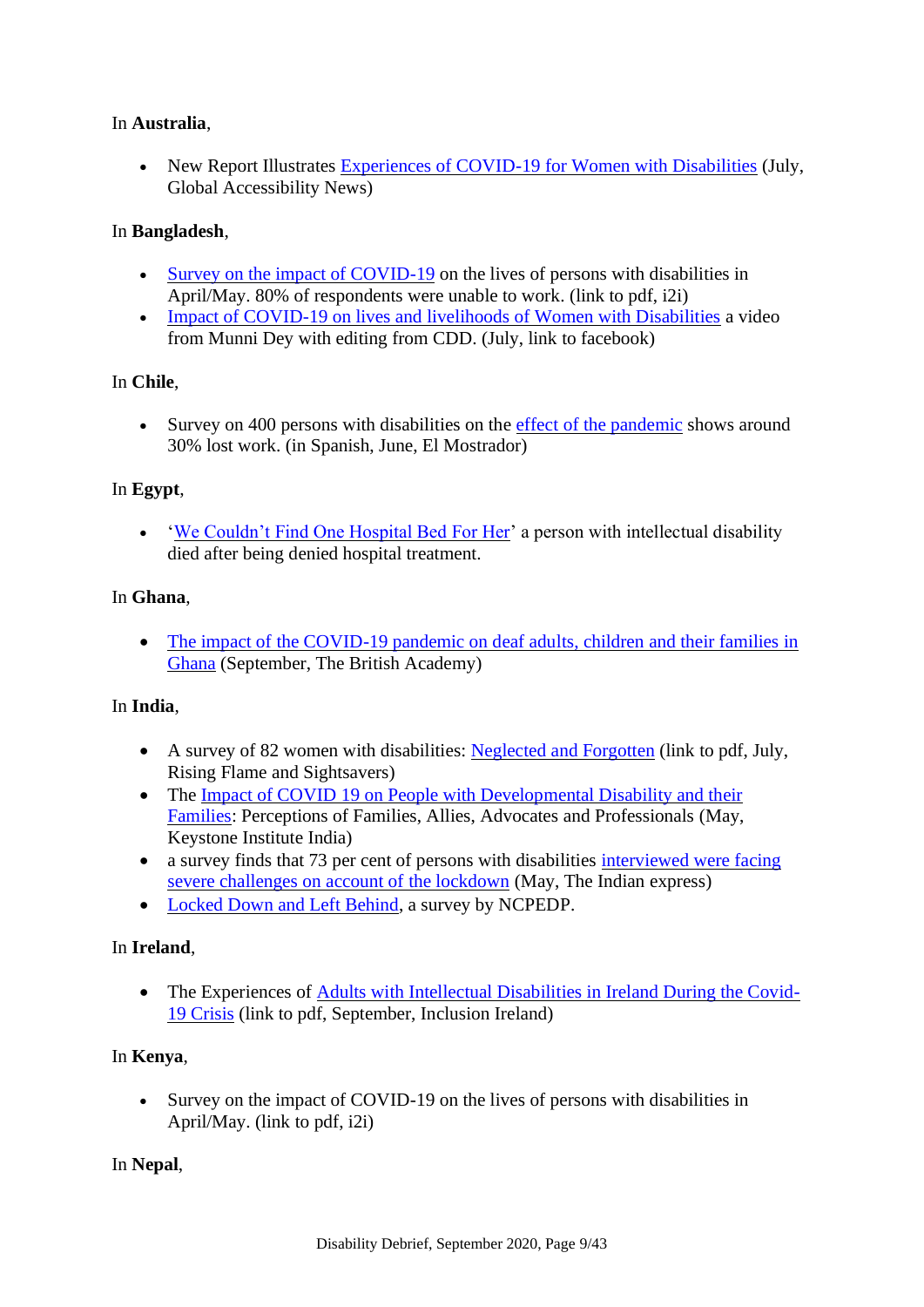- Rapid Assessment of Impact of COVID-19 (Google Drive) on 130 persons with and without disabilities i[n Kailali municipality. F](https://drive.google.com/file/d/1HFxCkF4Q8PdWmSkCJNaeQk0FSLtLvhhk/view?usp=sharing)rom Disability Holistic Development Service Organization. (May)
- COVID-19 and its [impact on Persons with Disabilities and Marginalized Groups](https://nidwan.org.np/wp-content/uploads/2020/04/NEPAL-COVID_NIDWAN-April-.pdf) (link to pdf, April, NIDWAN)
- •
- [Dalits with disabilities hit hardest by lockdown in Nepal](https://minorityrights.org/2020/07/21/covid19-dalits-nepal/) (July, Minority Rights) Group)

### In **India**,

• [Chennai: Disabled son left to fend for self as both parents test positive for coronavirus](https://timesofindia.indiatimes.com/city/chennai/disabled-son-left-to-fend-for-self-as-both-parents-test-positive-for-virus/articleshow/76099802.cms) (May, Times of India)

#### In **Uganda**,

• A poll on [Knowledge and awareness on Coronavirus among persons with disabilities](https://wecanwork.ug/poll-2-knowledge-and-awareness-on-coronavirus-among-persons-with-disabilities/) and also on the impact on [individual mental health.](https://wecanwork.ug/poll-3-the-impact-of-covid-19-on-individual-mental-health/) (June, Make 12.4% work). Discussion of these findings: [Let's Talk about COVID-19 and disability](https://www.light-for-the-world.org/lets-talk-about-covid-19-and-disability) (LFTW)

#### In **Spain**,

• Report on the [impact and effects of the COVID-19 crisis on persons with disabilities](https://www.odismet.es/sites/default/files/2020-07/Informe_EstudioCOVID_19_v3_0.pdf) from a survey of 1460 people. (in Spanish, link to pdf, Fundación Once and dismet)

#### In the **UK,**

- Coronavirus and the [social impacts on disabled people in Great Britain:](https://www.ons.gov.uk/peoplepopulationandcommunity/healthandsocialcare/disability/articles/coronavirusandthesocialimpactsondisabledpeopleingreatbritain/july2020) July 2020 (August, Office of National Statistics). "Their concerns about well-being and accessing healthcare were higher than among non-disabled people. We saw differences too, in behaviours. Disabled people were more likely to go out to attend medical appointments or take care of others than non-disabled people were, and less likely to be socialising and eating out."
- The impact on of COVID-19 on [disabled people in Northern Ireland](https://www.disabilityaction.org/news/report-now-available-the-impact-of-covid-19-on-disabled-people-in-ni) (September, Disability Action).
- [Abandoned, forgotten and ignored](https://www.inclusionlondon.org.uk/disability-in-london/coronavirus-updates-and-information/campaigns-news-during-coronavirus-crisis/abandoned-forgotten-and-ignored-the-impact-of-covid-19-on-disabled-people/) Inclusion London report on the impact of COVID-19 on persons with disabilities. (June)
- [Left in Lockdown,](https://disabledchildrenspartnership.org.uk/left-in-lockdown/) a survey of over 4,000 families of children with disabilities (June, Disabled Childrens Partnership)
- [An unequal crisis:](https://www.citizensadvice.org.uk/about-us/policy/policy-research-topics/work-policy-research-surveys-and-consultation-responses/work-policy-research/an-unequal-crisis/) "1 in 4 disabled people (27%) are facing redundancy, rising to 37% for those people whose disability has a substantial impact on their activities" (August, Citizens advice)
- "Disabled employees working from home during lockdown say they have been more productive and took fewer days off sick than when they were doing their jobs in the office" according to a [survey by UNISON of 4,000 disabled workers across the UK.](https://www.unison.org.uk/news/press-release/2020/08/give-disabled-people-right-work-home-covid-19-says-unison/) Some [discussion on BBC.](https://www.bbc.co.uk/news/uk-wales-53896117) (August)
- Greater Manchester Disabled People's Panel [Big Disability Survey -](https://gmdisabledpeoplespanel.com/gm-big-disability-survey-covid19/) Covid19
- Five disabled children [die by suicide in one county in lockdown](https://www.disabilityrightsuk.org/news/2020/july/five-disabled-children-die-suicide-one-county-lockdown) (July, Disability Rights UK)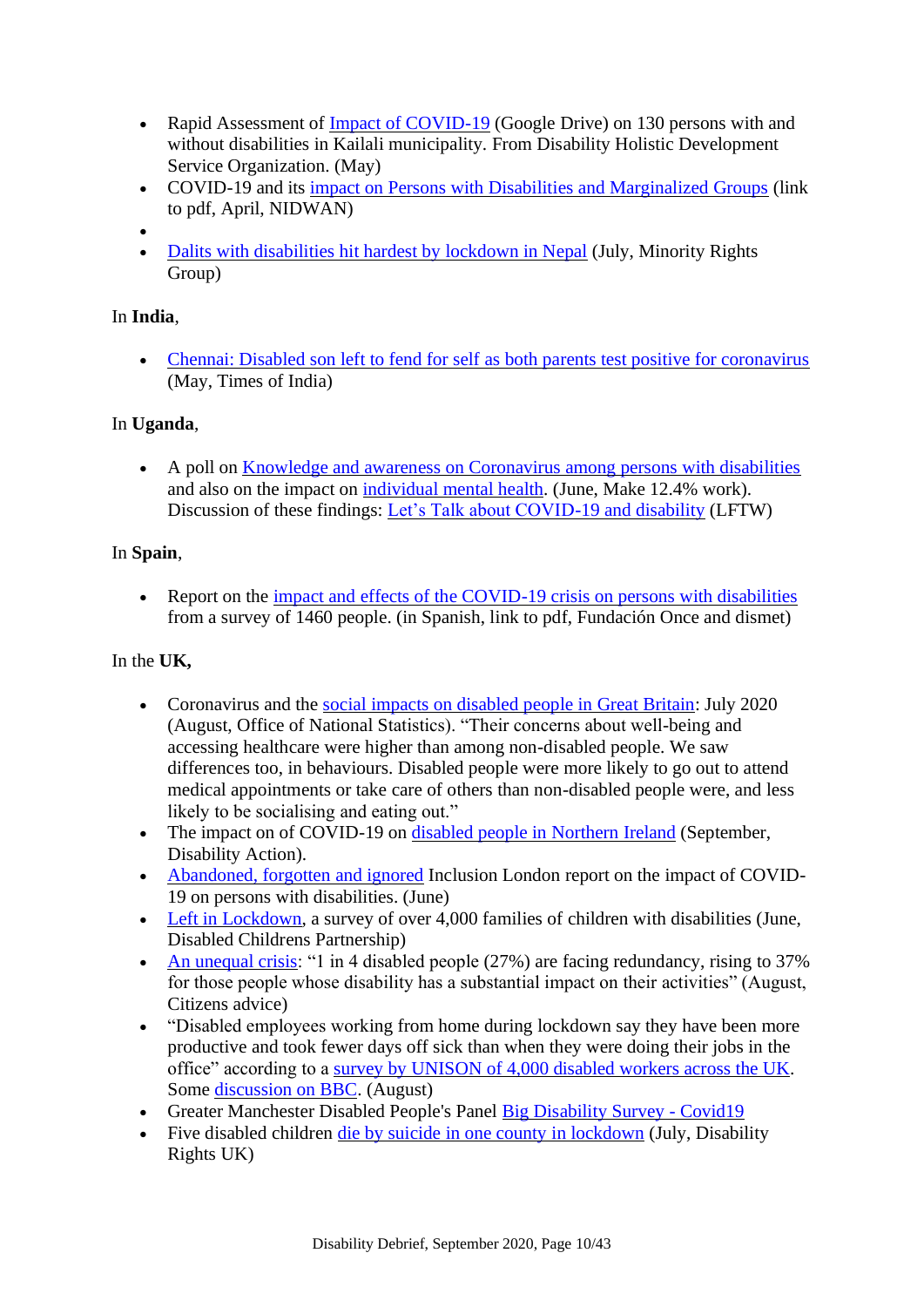- A survey in April, of over 3000 people, 20% of whom had disabilities, show the pressure [women with disabilities are in under lockdown.](https://www.fawcettsociety.org.uk/news/disabled-women-under-immense-pressure-during-lockdown) (June, Fawcett Equality)
- [The Impact of COVID 19 on Disabled Women from Sisters of Frida](http://www.sisofrida.org/wp-content/uploads/2020/05/The-impact-of-COVID-19-on-Disabled-women-from-Sisters-of-Frida.pdf) (link to PDF, May, Sisters of Frida).
- A special report into the [impact of coronavirus on people with learning disabilities](https://www.youtube.com/watch?v=AruFNqD27zI&feature=youtu.be) (short video, May, BBC Breakfast)
- In April, [Doreen, who lived in an assisted living facility, contracted Covid-19.](https://www.theguardian.com/society/2020/sep/01/it-tortures-me-to-imagine-her-dying-without-us-the-life-and-lonely-death-of-doreen-chappell?CMP=share_btn_tw) "Her family are devastated by her death, and believe she would still be alive today had she not been disabled" - essay exploration from the Guardian (September)

In the **USA**,

- [COVID Recession Hits Workers with Disabilities Harder](https://kesslerfoundation.org/press-release/ntide-april-2020-jobs-report-covid-recession-hits-workers-disabilities-harder) from the nTIDE April 2020 Jobs Report. (August, Kessler Foundation). Almost 1 million persons with disabilities left the labour force from March to April, a decrease in 20%, compared to decrease of 14% for persons without disabilities.
- [Workers With Disabilities Disproportionately Impacted By Covid-19 Pandemic](https://www.forbes.com/sites/allisonnorlian/2020/06/22/workers-with-disabilities-disproportionately-impacted-by-covid-19-pandemic) (June, Forbes)

In **Vietnam**, findings of a rapid assessment of the socio-economic impact on persons with [disabilities](https://www.vn.undp.org/content/vietnam/en/home/library/democratic_governance/ImpactPwDs.html) (May, UNDP).

# <span id="page-10-0"></span>**Gathering data and the gaps**

### **COVID-19 Disability Rights Monitor**

[The COVID-19 Disability Rights Monitor](https://covid-drm.org/) is a global survey on the situation of persons with disabilities conducted by a coalition including IDA, IDDC and others. The has captured over 1800 responses from 128 countries. Their statement at the opening of the CRPD session [shares preliminary findings.](https://covid-drm.org/en/statements/statement-on-behalf-of-the-coordinating-group-of-the-covid-19-disability-rights-monitor-at-the-opening-of-the-twenty-third-session-of-the-committee-on-the-rights-of-persons-with-disabilities) (August, DRM)

See more background on [the launch](http://www.internationaldisabilityalliance.org/covid-drm) (April, IDA), or the [launch of the dashboard](https://www.iddcconsortium.net/blog/launch-of-the-covid-19-disability-rights-monitor-dashboard/) (IDDC). [Initial data](https://covid-drm.org/data) is available as are a [selection of the voices.](https://covid-drm.org/voices)

The survey is live and can be [disseminated further](https://covid-drm.org/guidance) among persons with disabilities, government organisations and all related stakeholders.

### **Data collection and where data isn't being collected**

In early June, the Stakeholder Group of Persons with Disabilities for Sustainable Development **could not find countries that were disaggregating data by disability**: see a [summary by Elizabeth Lockwood,](https://www.linkedin.com/pulse/covid-19-data-collection-persons-disabilities-elizabeth-lockwood-phd) [or the report](https://unstats.un.org/sdgs/files/meetings/virtual-2jun2020/Agenda_2.G.pdf) (pdf)

[Collecting data in the age of COVID-19:](https://blogs.unicef.org/evidence-for-action/collecting-data-in-the-age-of-covid-19-will-persons-with-disabilities-be-left-out/) Will persons with disabilities be left out? (July, UNICEF Evidence for Action)

[Making Open Data Inclusive During a Pandemic](https://www.linkedin.com/pulse/making-open-data-inclusive-during-pandemic-victor-santiago-pineda/) (July, Victor Santiago Pineda)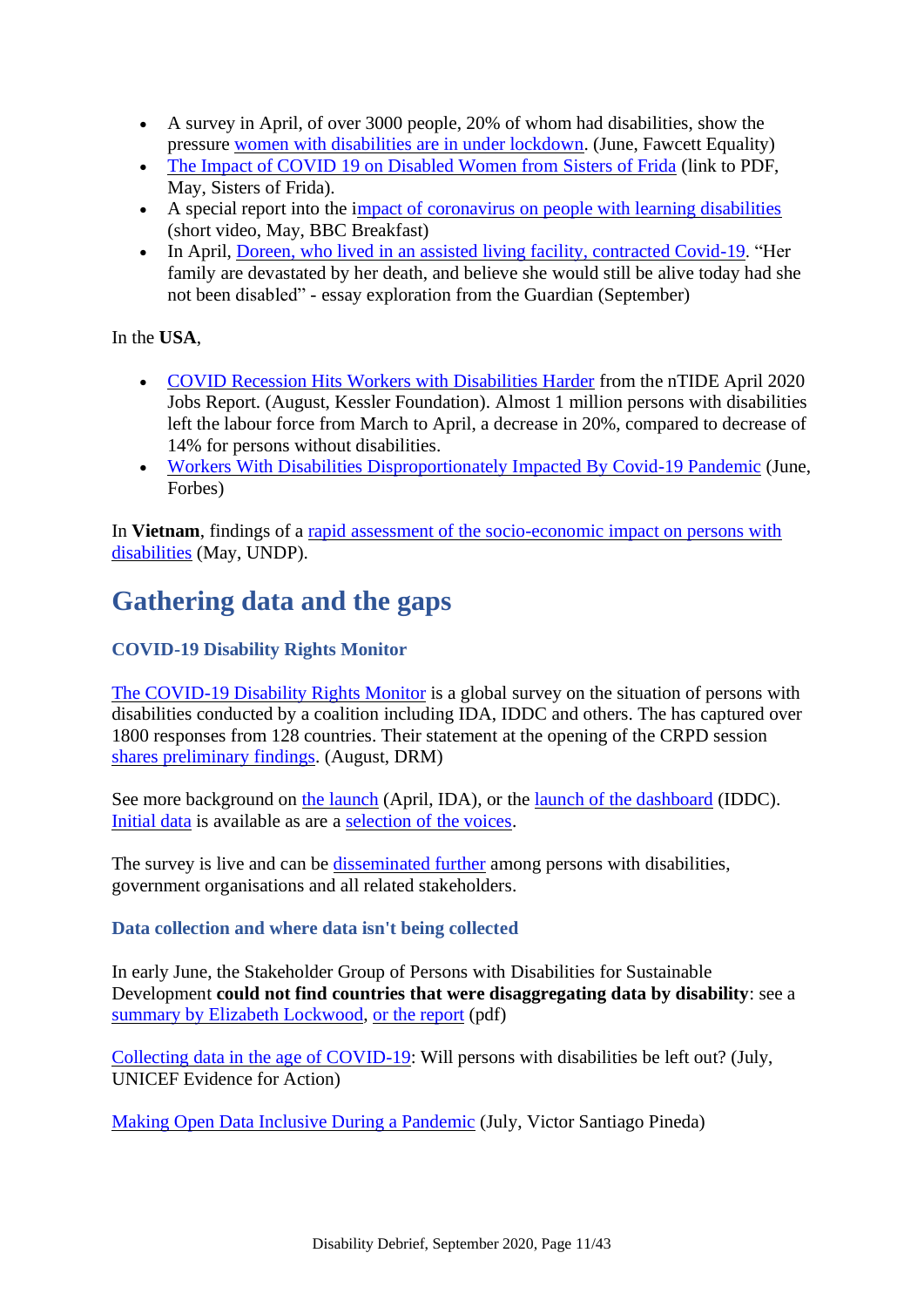The inclusion of persons with disabilities in [coronavirus data collection efforts needs to be](https://medium.com/@leonard.cheshire/the-inclusion-of-persons-with-disabilities-in-coronavirus-data-collection-efforts-needs-to-be-fc94122549ce)  [business as usual](https://medium.com/@leonard.cheshire/the-inclusion-of-persons-with-disabilities-in-coronavirus-data-collection-efforts-needs-to-be-fc94122549ce) (May, Leonard Cheshire)

Webinar on statistics on disability and effective public policies during the COVID-19 [pandemic.](https://www.facebook.com/187279918093128/videos/2542436402753004/) (in Spanish with sign-language, June, RIADIS)

In **Bangladesh**, Mapping surveys of persons with disabilities [via motorbike in Bangladesh](https://www.sightsavers.org/from-the-field/2020/05/husband-wife-mapping-motorbike/) (May, Sightsavers)

In **Russia,** call to [Publish Data About Covid-19 in Institutional Care](https://www.hrw.org/news/2020/06/02/russia-publish-data-about-covid-19-institutional-care) (June, Human Rights Watch)

## <span id="page-11-0"></span>**Experiences of Persons with Disabilities**

### **Key Resource**

[Voices of People with Disabilities During the COVID19 Outbreak](http://www.internationaldisabilityalliance.org/content/voices-people-disabilities-during-covid19-outbreak) - an important collection of stories from **IDA** and others from around the world, linking the personal and political.

### **Around the world**

**CBM** showcases video diaries in [Coronavirus: My Story](https://www.cbmuk.org.uk/coronavirus-my-story/) featuring persons with disabilities from Bangladesh, Indonesia, Nepal and Zimbabwe. (June)

In **Canada**, A conversation with [Maayan Ziv on COVID and people living with disabilities](https://www.womenofinfluence.ca/2020/07/06/a-conversation-with-maayan-ziv-on-covid-and-people-living-with-disabilities/) (July, Women of Influence)

In **Burkina Faso**, [Sonia, hard of hearing: "My future depends on going to college!"](https://humanity-inclusion.org.uk/en/news/sonia-hard-of-hearing-my-future-depends-on-going-to-college-) (Humanity and Inclusion)

In **Ethiopia,** [No customers, no income for Mohamed a father of 10](https://humanity-inclusion.org.uk/en/news/covid-19-in-ethiopia-no-customers-no-income-for-Mohamed-a-father-of-10) (Humanity and Inclusion)

In **India**, Fifteen-year-old in India [cycles 745 miles home with disabled father on bike](https://www.theguardian.com/world/2020/may/24/fifteen-year-old-in-india-cycles-745-miles-home-with-disabled-father-on-bike?CMP=Share_iOSApp_Other) (May, The Guardian)

From **Finland**, Inclusion Europe president writes on [13 weeks of heart-breaking separation](https://www.inclusion-europe.eu/letter-from-our-president-finland-covid19/) (June)

In **Latin America,** [listening to each other inside \(and outside\) of Zoom,](https://metajuvenil.wordpress.com/2020/06/16/tambienescuidar-la-importancia-de-escucharnos-dentro-y-fuera-de-zoom) experiences from young persons with disabilities (in Spanish, June, META)

In the **Philippines**, [experience of persons with disabilities](https://www.youtube.com/watch?v=KPBCcWFEiAA) in the Philippines during COVID-19 crisis. (Youtube, August, Abner Manlapaz)

In the **UK**,

• Between two communities: observations of COVID-19 as a disabled and non-binary [person](https://allisforall.com/2020/05/22/between-two-communities/) (May, Amplify)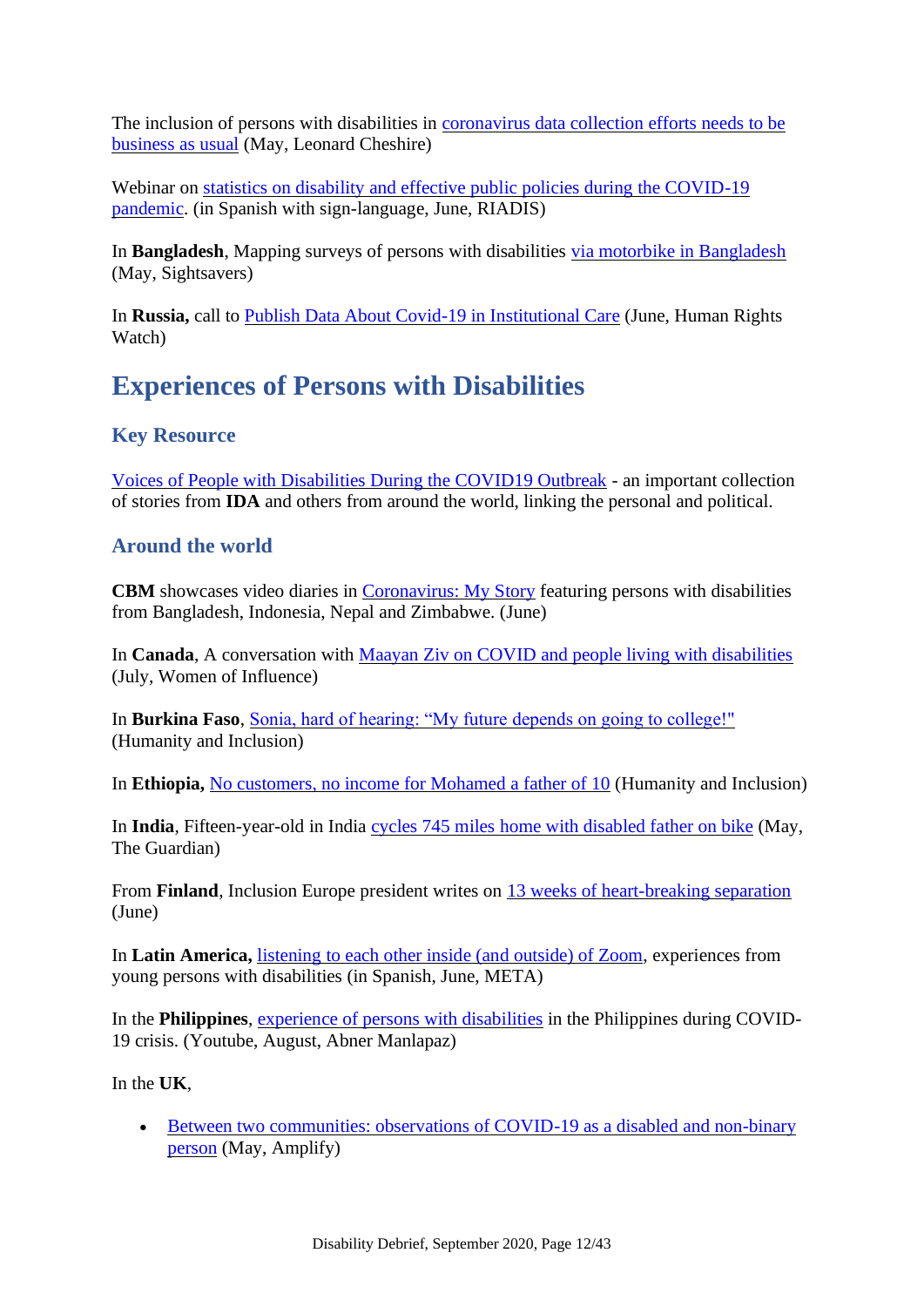In the **USA**,

- The New Mobility magazine feature on [Life in the Time of COVID-19](https://newmobility.com/2020/05/life-in-the-time-of-covid-19/) (May)
- The Contra<sup>\*</sup> podcast has done a series of Solidarity Chats, "these episodes, recorded during the COVID-19 pandemic, focus on disability, eugenics, and mutual aid." See the first with [Arriana Planey](https://www.mapping-access.com/podcast/2020/5/13/solidarity-chat-1-arrianna-planey) and more on the [podcast feed.](https://www.mapping-access.com/podcast) (With transcripts)

<span id="page-12-0"></span>In **Zambia**, experiences from [disabled people's organizations.](https://campaigning.sightsavers.org/story/zambia-disability-groups/) (Sightsavers)

# **Disability in response**

# <span id="page-12-1"></span>**International Response**

The **Secretary General of the United Nations** released a [policy-brief on a disability](https://www.un.org/en/coronavirus/we-have-unique-opportunity-design-and-implement-more-inclusive-and-accessible-societies)[inclusive response to COVID-19.](https://www.un.org/en/coronavirus/we-have-unique-opportunity-design-and-implement-more-inclusive-and-accessible-societies) "We have a unique opportunity to design and implement more inclusive and accessible societies." (May) I say more about this in the one piece of COVID-19 news in the [June Disability Debrief.](https://disabilitydebrief.substack.com/p/disability-debrief-disinfected-the)

- In response to this policy brief, a joint-statement on disability-inclusive response to COVID-19, [Towards a Better Future for All,](https://usun.usmission.gov/joint-statement-on-the-disability-inclusive-response-to-covid-19-towards-a-better-future-for-all/) was made by 138 member states and observers. (May)
- The UN [Sustainable Development Goals Report 2020](https://unstats.un.org/sdgs/report/2020/) highlights the situation of persons with disabilities as among the hardest hit by the pandemic.

A [Call To Action](https://gladnetwork.net/search/blog/call-rebuild-future-inclusive-all) was made by the co-chairs of the **Global Action on Disability Network (GLAD)**, by development partners and IDA and endorsed by over 180 other organizations. The call is "to all stakeholders to include persons with disabilities in the response and recovery phases of the Covid-19." See the [Virtual High-Level Round-Table](https://gladnetwork.net/search/events/virtual-high-level-round-table-issue-covid-19-and-disability) (June) where the call was launched.

• Also available: [press release,](https://gladnetwork.net/search/news/press-release-virtual-high-level-round-table-issue-covid-19-and-disability) [short video of key messages](https://www.youtube.com/watch?v=FtEJfu1foV8) and [video message from](https://www.youtube.com/watch?v=kHc-WfBDSS8)  [persons with disabilities on COVID-19.](https://www.youtube.com/watch?v=kHc-WfBDSS8)

The **Committee on the Rights of Persons with Disabilities** made a [statement on COVID-19](https://www.ohchr.org/EN/NewsEvents/Pages/DisplayNews.aspx?NewsID=25942&LangID=E)  [and the human rights of persons with disabilities.](https://www.ohchr.org/EN/NewsEvents/Pages/DisplayNews.aspx?NewsID=25942&LangID=E) See also the context of one of the Vice Chair's experiences: [months in fear, anxiety and confusion: the life of people with disabilities](https://www.ohchr.org/EN/NewsEvents/Pages/CRPD-COVID-19.aspx)  [in COVID-19.](https://www.ohchr.org/EN/NewsEvents/Pages/CRPD-COVID-19.aspx) (June)

**UNDESA** policy brief on [Leaving no one behind: the COVID-19 crisis through the disability](https://www.un.org/development/desa/dpad/publication/un-desa-policy-brief-69-leaving-no-one-behind-the-covid-19-crisis-through-the-disability-and-gender-lens/)  [and gender lens](https://www.un.org/development/desa/dpad/publication/un-desa-policy-brief-69-leaving-no-one-behind-the-covid-19-crisis-through-the-disability-and-gender-lens/) (May)

The **UN High Commissioner for Human Rights** urged countries [to take extra steps to](https://www.ohchr.org/EN/NewsEvents/Pages/DisplayNews.aspx?NewsID=25847&LangID=E)  [include people with disabilities](https://www.ohchr.org/EN/NewsEvents/Pages/DisplayNews.aspx?NewsID=25847&LangID=E) (April, OHCHR)

**Sightsavers** on [how to make the COVID-19 response inclusive for people with disabilities.](https://www.sightsavers.org/blogs/2020/05/covid-19-inclusive-response-disability/) (May)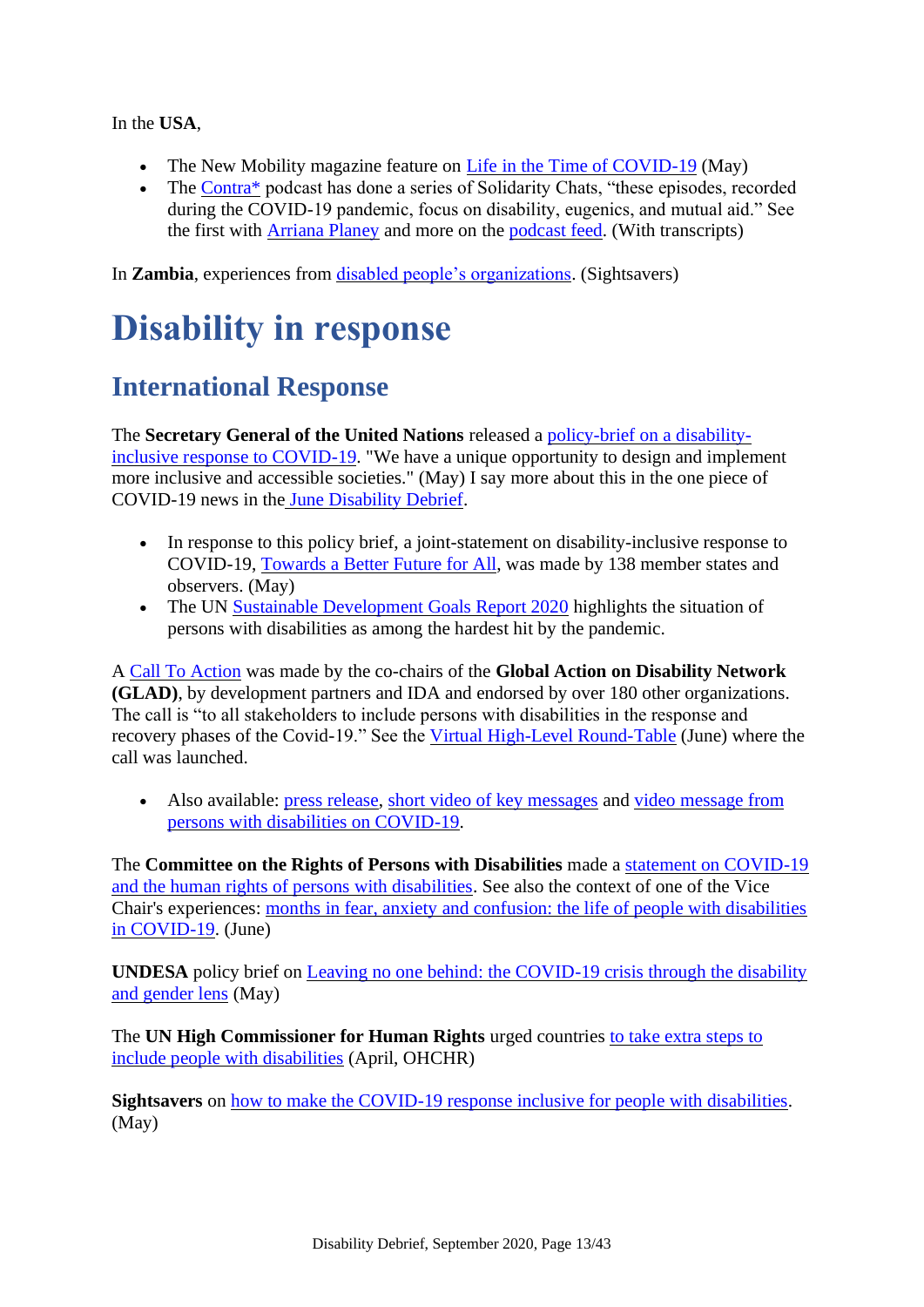The **Equal Rights Trust,** call to action [Addressing discrimination and inequality in the](https://www.equalrightstrust.org/sites/default/files/images/COVIDResponse.pdf)  [global response to COVID-19](https://www.equalrightstrust.org/sites/default/files/images/COVIDResponse.pdf) (link to pdf, May). IDA, IDDC and others joined this jointstatement.

From **International Disability Alliance**, the [missing millions from the gender lens](https://www.internationaldisabilityalliance.org/blog/gender-COVID19-follow-up)  [discussion of COVID-19](https://www.internationaldisabilityalliance.org/blog/gender-COVID19-follow-up) (May)

From **Inclusion International**, a [webinar series](https://inclusion-international.org/covid19-webinar-series/) covering topics from participation, education, employment, and more.

From the **International Labour Organization** (ILO),

- ["A disability-inclusive response means a better response for us all.](https://www.ilo.org/global/topics/disability-and-work/WCMS_747483/lang--en/index.htm)" (June, short video)
- Webinar on promoting inclusion of persons with disabilities in the socio-economic [response to COVID-19.](https://www.youtube.com/watch?v=zlvfJYMkxnw&feature=youtu.be) (In Spanish, International Sign-Language and Venezuelan Sign-Language, June, together with RIADIS).

A statement from **Minority, Indigenous and other Marginalised Communities** on the [impact of COVID-19 of persons with disabilities in those communities](https://minorityrights.org/2020/04/27/statement-covid-19-pandemic-on-persons-with-disabilities-from-minority-indigenous-communities/) (April, Minority Rights Group) The COVID-19 pandemic has had a [major impact on an indigenous peoples,](https://iloblog.org/2020/07/20/include-indigenous-people-in-covid-19-response/)  [particularly those with disabilities.](https://iloblog.org/2020/07/20/include-indigenous-people-in-covid-19-response/) (July, ILO Blog)

From **CBR Africa Network**, Report on the [Impact of COVID-19 on Persons with](https://mcusercontent.com/458c63b4dc1f273ceb29346aa/files/2100fb1d-245b-42de-ac23-d047d2cbf97f/Report_on_the_Impact_of_COVID_19_on_Persons_with_Disabilities_in_Africa.pdf)  [Disabilities in Africa](https://mcusercontent.com/458c63b4dc1f273ceb29346aa/files/2100fb1d-245b-42de-ac23-d047d2cbf97f/Report_on_the_Impact_of_COVID_19_on_Persons_with_Disabilities_in_Africa.pdf) (link to pdf), discusses survey of its member organizations.

From **Cities for All**, [Empowering Local Governments on Inclusive Pandemic Response](https://drive.google.com/file/d/1am8N10ygReY8NURnkNmJ5z3SQP1NjCN7/view) (link to pdf).

See a [summary of how persons with disabilities were highlighted](https://www.linkedin.com/pulse/sustainable-development-persons-disabilities-hlpf-lockwood-phd/) in the UN **High-Level Political Forum.** "Despite the positive trend of inclusion of persons with disabilities in highlevel UN events, especially related to the pandemic, the reality is that at the field level, it has been challenging to include all groups into response and recovery COVID plans." (July, Elizabeth Lockwood).

Guidance from **OHCHR** on [COVID-19 and the Rights of Persons with Disabilities.](https://www.ohchr.org/Documents/Issues/Disability/COVID-19_and_The_Rights_of_Persons_with_Disabilities.pdf) (April, link to pdf) See also an internal toolkit from the **Human Rights Treaty Branch**, [treaty law](https://www.ohchr.org/Documents/HRBodies/TB/COVID19/HRTB_toolkit_COVID_19.pdf)  [perspectives and jurisprudence in the context of COVID-19](https://www.ohchr.org/Documents/HRBodies/TB/COVID19/HRTB_toolkit_COVID_19.pdf) with a section on the CRPD (link to pdf, July, OHCHR)

From **Sense International and other organizations**, [Covid-19 Response and Rebuilding](https://senseinternational.org.uk/news/covid-19-response-and-rebuilding-principles)  [Principles](https://senseinternational.org.uk/news/covid-19-response-and-rebuilding-principles) (April)

From **Sightsavers**, guidance for development partners on [including people with disabilities in](https://www.sightsavers.org/wp-content/uploads/2020/05/Including-people-with-disabilities-in-the-COVID-19-response_Guidance-notes.pdf)  [responses to the COVID-19 pandemic.](https://www.sightsavers.org/wp-content/uploads/2020/05/Including-people-with-disabilities-in-the-COVID-19-response_Guidance-notes.pdf) (link to pdf, May)

From **UNDESA**, [Responding to COVID-19 and Recovering Better](https://www.un.org/development/desa/en/wp-content/uploads/2020/07/PB-Compilation-final.pdf) (link to pdf, July). Discussion of overall economic and social trends with section on disability and gender.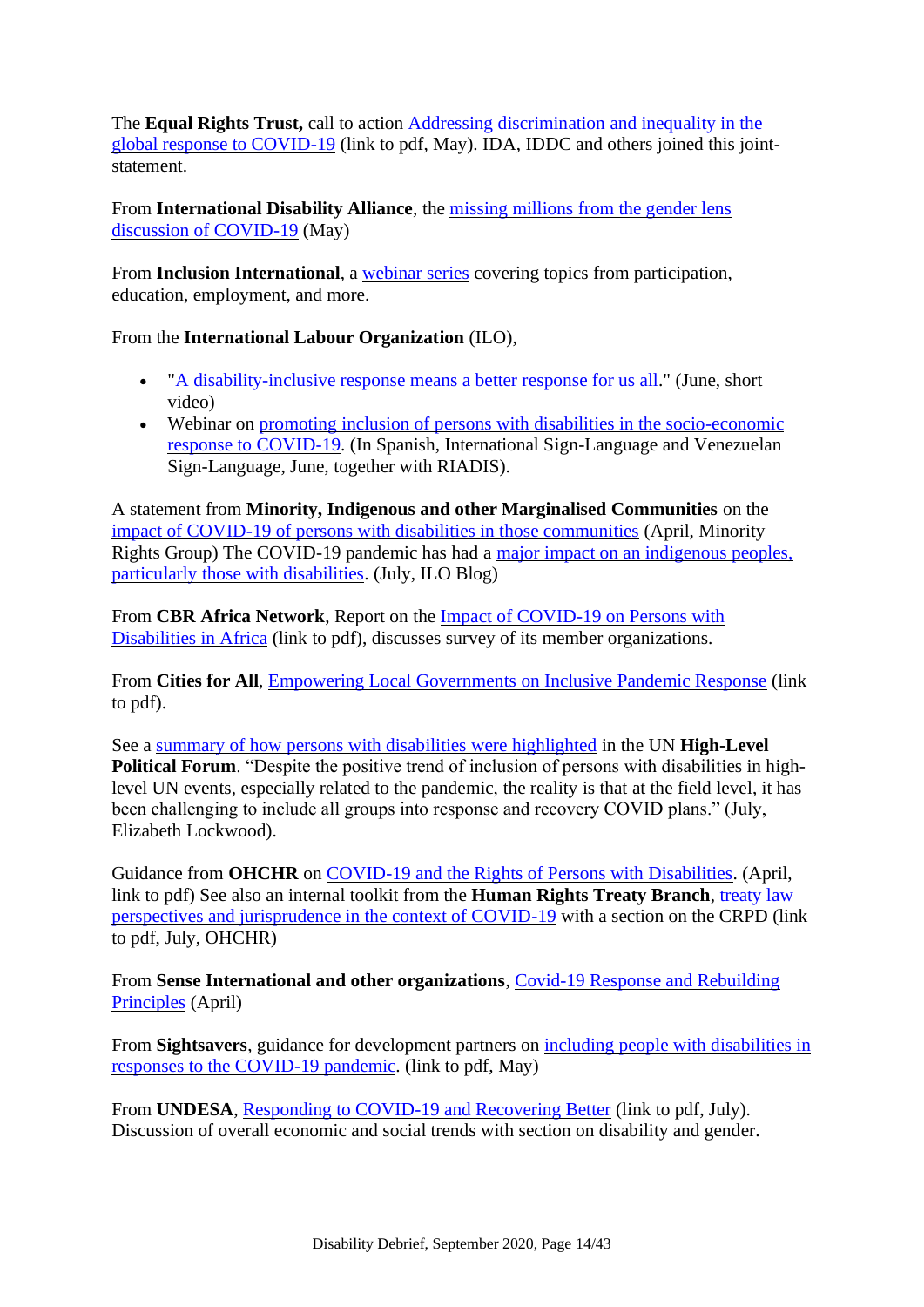From **UNFPA,** an infographic on [COVID-19 and Persons with Disabilities: Key Messages](https://www.unfpa.org/resources/covid-19-and-persons-disabilities-key-messages) (May)

Webinars from **IDA and IDDC** on [CRPD-Compliant Covid19 response and recovery](https://www.internationaldisabilityalliance.org/ida-iddc-webinars-covid19) (June). Two webinars, covering: non-discrimination, accessibility, humanitarian action, social protection, education and health.

### **Commentary**

[International human rights bodies, disability and Covid-19](https://insights.doughtystreet.co.uk/post/102gh0l/international-human-rights-bodies-disability-and-covid-19) (September, Doughty Street Chambers)

Why Covid-19 [response and recovery plans can't afford to forget people with disabilities](https://www.bond.org.uk/news/2020/09/why-covid-19-response-and-recovery-plans-cant-afford-to-forget-people-with-disabilities) (September, bond)

[Coronavirus 'starkly' exposes vulnerability of persons with disabilities,](https://unsdn.org/2020/08/18/coronavirus-starkly-exposes-vulnerability-of-persons-with-disabilities/) blog, (August, UN Social Development Network)

How COVID-19 is [Affecting Persons with Disabilities Worldwide: Finding Opportunity in](https://portulansinstitute.org/how-covid-19-is-affecting-persons-with-disabilities/)  [Adversity](https://portulansinstitute.org/how-covid-19-is-affecting-persons-with-disabilities/) (August, Portulans Institute)

Will the [SDGs be Still Relevant After the Pandemic for Persons with Disabilities?](https://www.linkedin.com/pulse/sdgs-still-relevant-after-pandemic-persons-elizabeth-lockwood-phd/) a write-up of the Stakeholder Group of Persons with Disabilities side event at the UN (July, Elizabeth Lockwood).

[3 ways to improve COVID-19 response to elderly care and persons with disabilities](https://blogs.worldbank.org/voices/3-ways-improve-covid-19-response-elderly-care-and-persons-disabilities) (July, World Bank)

Persons with disabilities must not bear the brunt of COVID-19 aftermath: [lessons from Ebola](https://www.sddirect.org.uk/media/1975/dr-mark-carew-leonard-cheshire-ebola-in-liberia-blog.pdf)  [in Liberia](https://www.sddirect.org.uk/media/1975/dr-mark-carew-leonard-cheshire-ebola-in-liberia-blog.pdf) (link to pdf, Social Development Direct)

The COVID-19 response and recovery from an **urban perspective**:

- [Defining the New Normal for People With Disabilities and Older Persons in Cities](https://www.linkedin.com/pulse/cities4all-webinar-9-defining-new-normal-people-older-pineda/) (June, Victor Santiago Pineda)
- [Combating Myths and Threats to Older Persons During a Pandemic.](https://www.linkedin.com/pulse/combating-myths-threats-older-persons-during-pandemic-pineda/) (July, Victor Santiago Pineda)
- [Resilience and Recovery Strategies](https://www.linkedin.com/pulse/resilience-recovery-strategies-people-disabilities-response-pineda/) for People with Disabilities in Response to a Pandemic (August, Victor Santiago Pineda)

Opinion: [Remaining agile and competent during the coronavirus pandemic](https://www.devex.com/news/sponsored/opinion-remaining-agile-and-competent-during-the-coronavirus-pandemic-97848) - on the situation of persons with disabilities and how **CBM** has responded. (August, Devex)

[Opinion: 5 ways to meet the needs of people with](https://www.devex.com/news/opinion-5-ways-to-meet-the-needs-of-people-with-disabilities-during-pandemics-97731) disabilities during pandemics (July, Devex)

Community based workers [can help disabled people access services during COVID-19](https://theconversation.com/community-based-workers-can-help-disabled-people-access-services-during-covid-19-137090?utm_source=twitter&utm_medium=bylinetwitterbutton) (May, The Conversation)

[How to ensure a disability-inclusive response to COVID-19](https://www.devex.com/news/how-to-ensure-a-disability-inclusive-response-to-covid-19-97134) (May, Devex)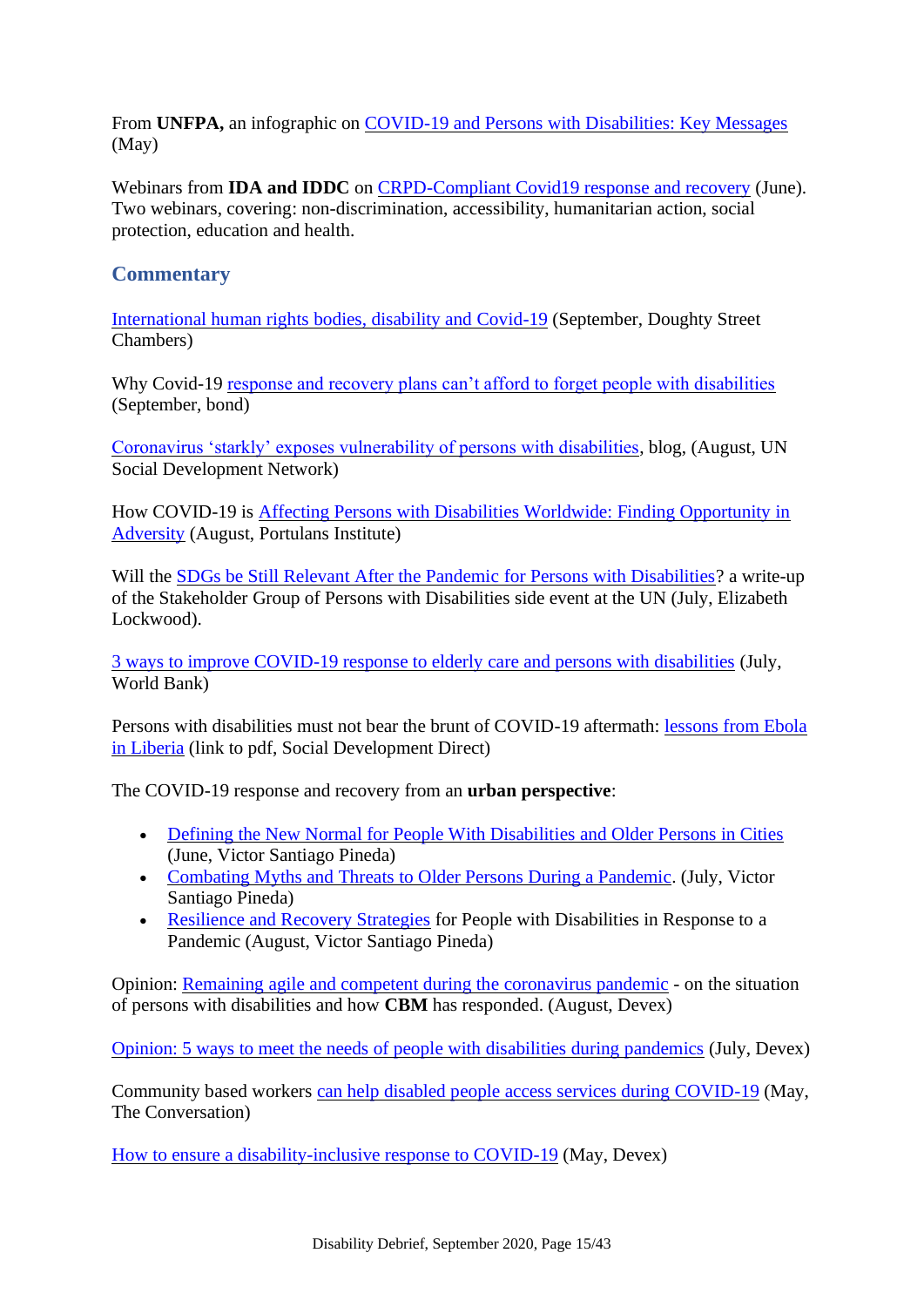### **Campaigns**

**IDA** and **IDDC** launched an [End-Discrimination Campaign](http://www.internationaldisabilityalliance.org/discrimination-covid19) "to call to raise awareness of examples of the discrimination that persons with disabilities experience in accessing services and call on the global community on the critical and urgent need to deliver disability inclusive COVID-19 responses at global, national and local levels."

The **Arab Organization of Persons with Disabilities** (AOPD) issued a call for action for Inclusion of [Women with Disabilities and Migrant Women Workers in Covid-19 Response](https://www.internationaldisabilityalliance.org/blog/aopd-cta-migrant-women-covid)  [and Recovery Plans](https://www.internationaldisabilityalliance.org/blog/aopd-cta-migrant-women-covid) (July, IDA)

#### **Gaps in response**

**IDA** and **IDDC's** [joint-reaction](https://bit.ly/3ctaWiI) (link to docx) to the WHO's [World Health Assembly](https://apps.who.int/gb/ebwha/pdf_files/WHA73/A73_CONF1-en.pdf)  [Resolution](https://apps.who.int/gb/ebwha/pdf_files/WHA73/A73_CONF1-en.pdf) (link to pdf) in May noted some positive areas and some gaps:

We applaud the specific call for national action plans to integrate age- and disabilitysensitive and gender responsive measures across government sectors against COVID-19.

It is disappointing to acknowledge that the Resolution does not integrate aspects that are essential to build inclusive prevention, response, and evaluation plans: there is **no reference to the need to collect disability disaggregated data and to make COVID-19 information accessible to everyone**. Specific reference to the need to protect and promote the health of persons living in institutions and care facilities that have been particularly vulnerable to COVID-19 is also lacking.

### <span id="page-15-0"></span>**Collections of resources**

The [International Disability Alliance](https://www.internationaldisabilityalliance.org/content/covid-19-and-disability-movement) has extensive resources and continuing work. So does the [European Disability Forum.](http://edf-feph.org/covid19)

Others include:

- **Ask Source** database of [resources on coronavirus and disability.](https://asksource.info/covid-resources/search)
- **Bridging the Gap** [list of resources to include persons with disabilities](https://bridgingthegap-project.eu/list-resources-include-persons-disabilities-covid-19-response/) in COVID-19 response (July)
- **IDDC [COVID-19 and Disability inclusion](https://www.iddcconsortium.net/our-work/covid-19-and-disability-inclusion/)**
- **UNPRPD** has compiled a [list of resources on COVID-19 and disability inclusion.](http://www.unprpd.org/covid-19) (May)

#### **On related topics…**

[Corona Older:](https://corona-older.com/) a Global Platform on COVID-19 and Older Adults in Low- and Middle-Income Countries.

# <span id="page-15-1"></span>**Country and Regional Approaches**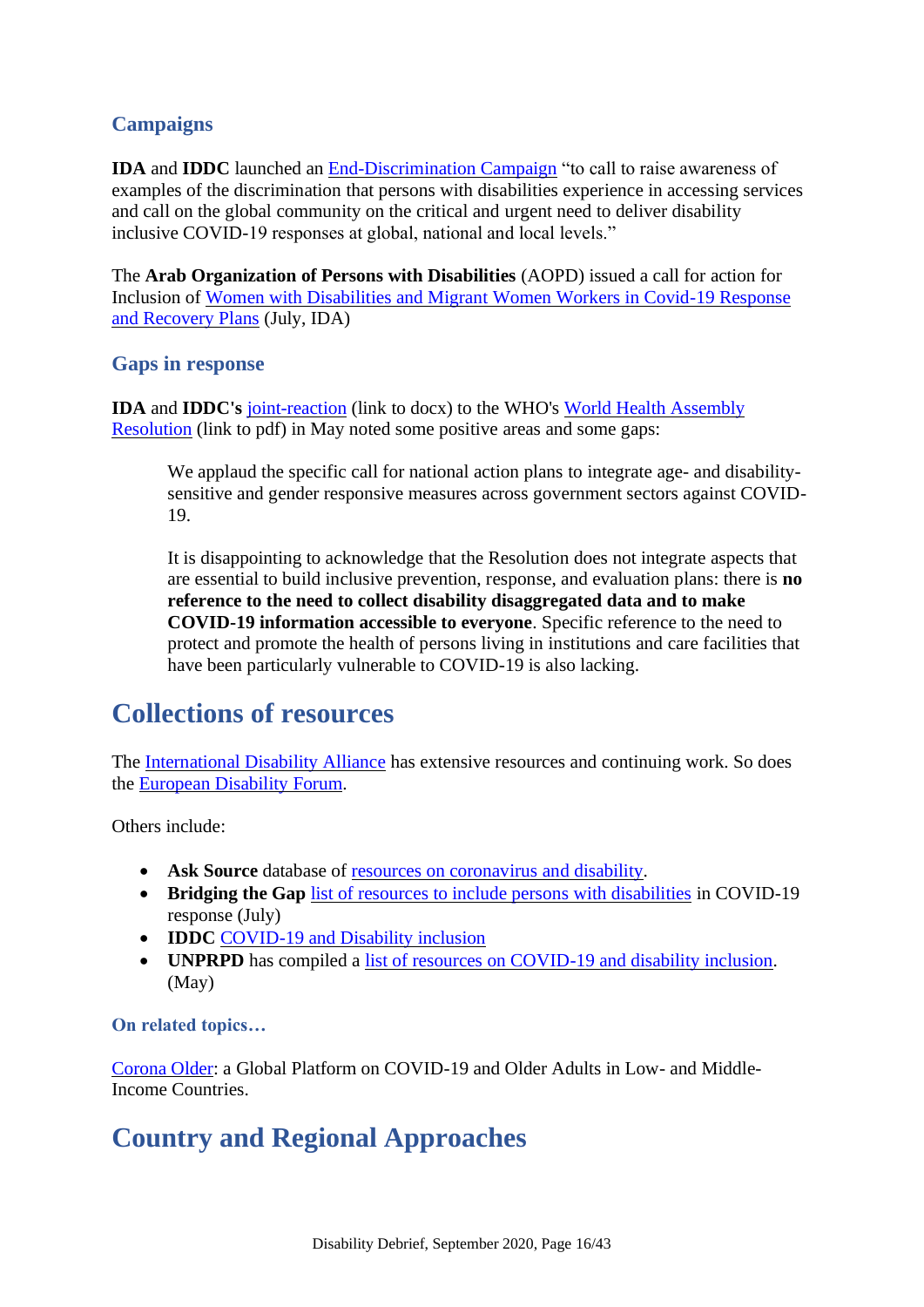### **Asia Pacific**

**UNESCAP** Webinar on [Protecting and Empowering Persons with Disabilities in the Context](https://www.unescap.org/events/webinar-protecting-and-empowering-persons-disabilities-context-covid-19-pandemic)  [of the COVID-19 Pandemic](https://www.unescap.org/events/webinar-protecting-and-empowering-persons-disabilities-context-covid-19-pandemic) (May)

#### **Australia**

Australia has an [Advisory Committee for the COVID-19 Response for People with](https://www.health.gov.au/committees-and-groups/advisory-committee-for-the-covid-19-response-for-people-with-disability)  [Disability.](https://www.health.gov.au/committees-and-groups/advisory-committee-for-the-covid-19-response-for-people-with-disability)

Australians with disabilities ['sidelined' during coronavirus pandemic](https://www.sbs.com.au/news/australians-with-disabilities-sidelined-during-coronavirus-pandemic) (July, SBS News)

The significance of <u>research to practice during the COVID-19 pandemic</u> (May, Research and Practice in Intellectual and Developmental Disabilities)

#### **Bangladesh**

[Facing COVID-19 with a disability,](http://blog.brac.net/facing-covid-19-with-a-disability/) (May, BRAC)

#### **Brazil**

COVID-19 and the [invisibility of persons with disabilities](https://radis.ensp.fiocruz.br/index.php/home/opiniao/covid-19-e-a-invisibilidade-das-pessoas-com-deficiencia) (In Portuguese, May, Radis)

#### **Ethiopia**

Viewpoint: [The 'Forgotten tribe': persons with disabilities in Ethiopia and the State's](https://addisstandard.com/viewpoint-the-forgotten-tribe-persons-with-disabilities-in-ethiopia-and-the-states-response-to-covid-19/)  [Response to COVID-19.](https://addisstandard.com/viewpoint-the-forgotten-tribe-persons-with-disabilities-in-ethiopia-and-the-states-response-to-covid-19/) (June, Addis Standard)

#### **Europe**

**European Parliament** [in defence of rights of people with intellectual disabilities](https://www.inclusion-europe.eu/european-parliament-in-defence-of-people-with-intellectual-disabilities-covid19/) and their families in times of Covid-19 emergency (July, Inclusion Europe). This follows a petition to [defend the rights of people with intellectual disabilities](https://www.inclusion-europe.eu/petition-defend-rights-people-intellectual-disabilities/) and their families in times of COVID-19 emergency (June, Inclusion Europe)

**Fundamental Rights Implications** — bulletins from the Fundamental Rights Agency highlight the situation of persons with disabilities. See [Bulletin 4](https://fra.europa.eu/en/publication/2020/covid19-rights-impact-july-1) (July). Bulletin 3 focuses on [older people](https://fra.europa.eu/en/publication/2020/covid19-rights-impact-june-1) (June).

#### **France**

[Persons with disabilities, carers and professionals: facing COVID-19 together.](https://solidaires-handicaps.fr/) (in French).

#### **Ghana**

Ensuring a [disability-inclusive COVID-19 response in Ghana](https://www.sightsavers.org/blogs/2020/06/ensuring-disability-inclusive-covid-response-ghana) (June, Sightsavers)

#### **India**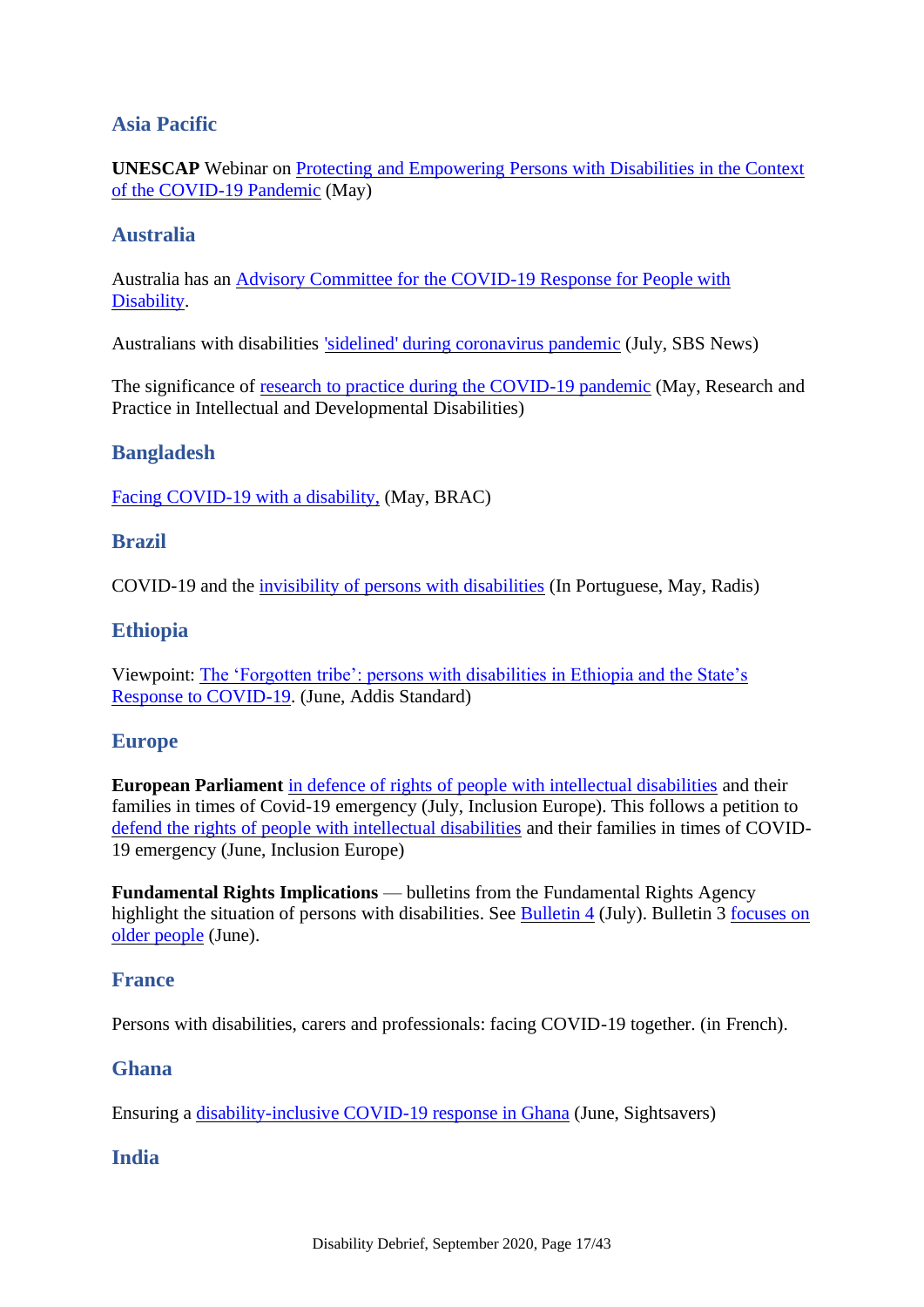['Ensure PwDs are not left behind'](https://morungexpress.com/ensure-pwds-are-not-left-behind) (June, Morung Express). "There are instances of people with disabilities dying due to lack of access to food and medicine or healthcare while social distancing has taken away the crucial support that they were otherwise accessing".

The coronavirus pandemic [has further marginalised people with disabilities, mental illness](https://en.gaonconnection.com/the-coronavirus-pandemic-has-further-marginalised-people-with-disabilities/) (June, Gaon Connection)

[Disability Rights India, Where Do We Stand: 2020 Assessment](https://www.shethepeople.tv/law-and-her/disability-rights-india-2020-assessment/) (May, She the People). Disability rights activists discuss impact of lockdown and other areas of rights.

Covid-19: [Extend help to women with disabilities](https://www.hindustantimes.com/columns/covid-19-extend-help-to-women-with-disabilities/story-7QVr4cYy9mpb0YjBvHifjI.html) (May, Hindustan Times)

[Disabled Indians can't be afterthought in Covid.](https://theprint.in/opinion/indias-disabled-cant-be-afterthought-in-covid-crisis/428162/) (May, The Print)

[Tackling Coronavirus in India](https://www.cbm.org/news/news/news-2020/tackling-coronavirus-in-india/) (April, CBM)

### **Ireland**

No going back [to reduced rights for people with disabilities](https://www.irishexaminer.com/opinion/commentanalysis/arid-30999141.html) (May, Irish Examiner)

### **Kenya**

People with disabilities during COVID-19: [A story from Kenya,](http://www.ariseconsortium.org/kenya-disabilities-during-covid-19/) (Arise)

[Impact Of COVID-19 On Kenyans With Disabilities](https://openinstitute.com/impact-of-covid-19-on-kenyans-with-disabilities/) (April, Open Institute)

Covid-19 Response: [Inclusion of persons with disabilities as an afterthought](https://www.fredrickouko.org/news/covid-19-response-inclusion-of-persons-with-disabilities-as-an-afterthought/) (April, Fredrick Ouko).

A self-help group's [response to COVID-19, pooling their savings.](https://www.linkedin.com/posts/tompalmer44_pwds-finalmp4-activity-6676472710652018689--3_A/) (video on Linkedin, via Tom Palmer)

### **Latin America**

Key Measures to face the [impacts of COVID-19 on persons with disabilities: social policies](https://publications.iadb.org/es/medidas-claves-para-afrontar-los-impactos-del-covid-19-en-las-personas-con-discapacidad-politicas)  [in response to Coronavirus.](https://publications.iadb.org/es/medidas-claves-para-afrontar-los-impactos-del-covid-19-en-las-personas-con-discapacidad-politicas) (in Spanish, August). From **Banco Interamericano de Desarollo (IADB)**

[META and the importance of including persons with disabilities in COVID response](https://metajuvenil.wordpress.com/2020/06/01/tambienescuidar-meta-y-la-importancia-de-incluir-a-las-personas-con-discapacidad-en-las-estrategias-de-respuesta-ante-el-covid-19/)  [strategies.](https://metajuvenil.wordpress.com/2020/06/01/tambienescuidar-meta-y-la-importancia-de-incluir-a-las-personas-con-discapacidad-en-las-estrategias-de-respuesta-ante-el-covid-19/) (in Spanish, June, META)

[Disability, COVID, and policy in Latin America and the Caribbean.](https://www.connectingdi.com/columna-de-opinion-07/) (In Spanish, Connecting D&I)

### **Lebanon**

Lebanon: [People with Disabilities Overlooked in Covid-19](https://www.hrw.org/news/2020/05/11/lebanon-people-disabilities-overlooked-covid-19) (May, Human Rights Watch)

### **Malawi**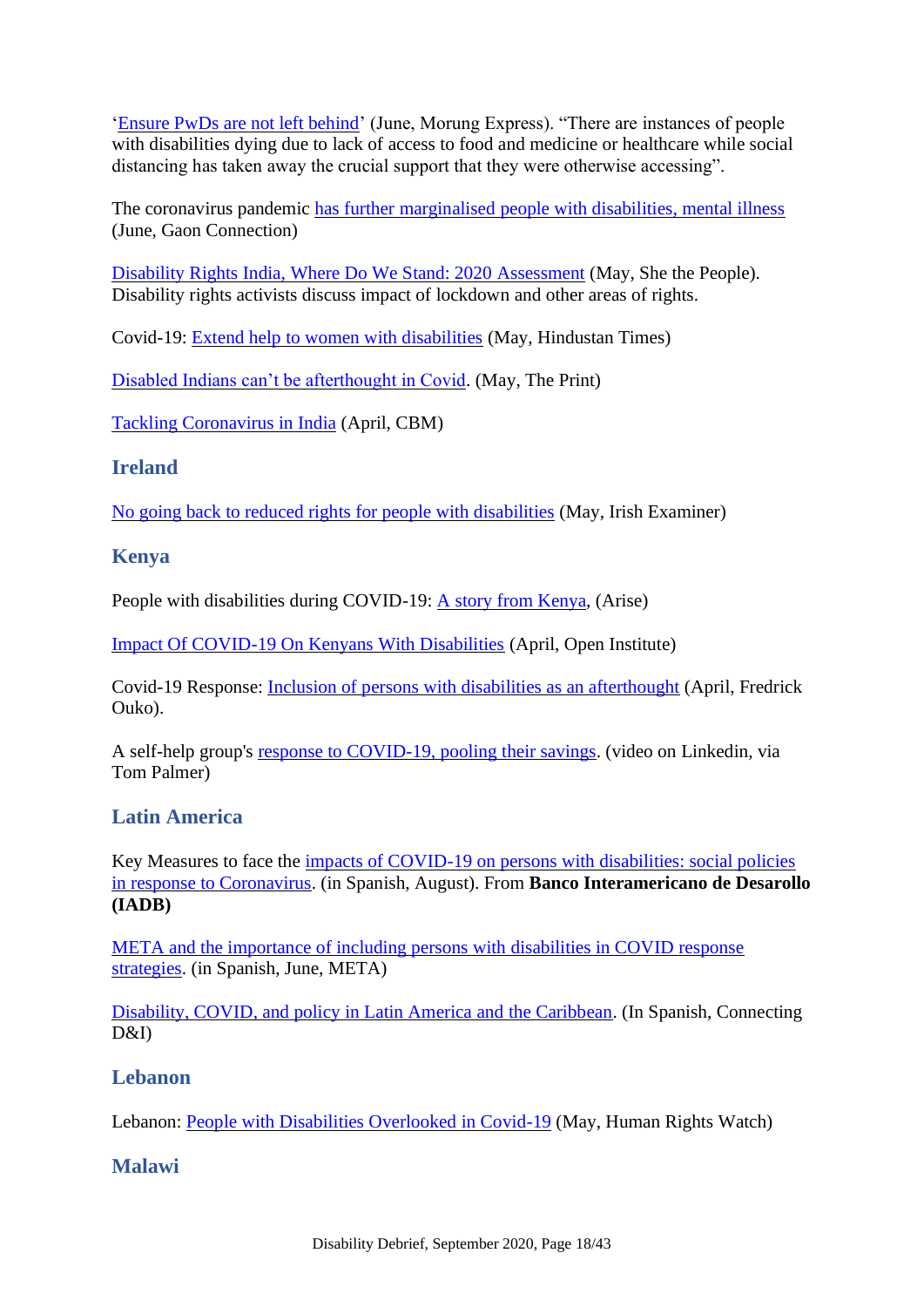Feature on [COVID-19: Malawi Union of the Blind](https://disabilityrightsfund.org/covid-19-malawi-union-of-the-blind/) and their response. (May, DRF)

### **Mozambique**

**LFTW** on [Food distribution in Mozambique](https://www.youtube.com/watch?v=VLEoQk7-g9E) (short video, youtube)

### **Nepal**

**Humanity and Inclusion** Rapid Needs Assessment on [an inclusive response to COVID-19](https://www.fsnnetwork.org/sites/default/files/HI%20Rapid%20Need%20Assessment%20-%20An%20Inclusive%20response%20to%20COVID-19%20in%20Nepal.pdf)  [in Nepal](https://www.fsnnetwork.org/sites/default/files/HI%20Rapid%20Need%20Assessment%20-%20An%20Inclusive%20response%20to%20COVID-19%20in%20Nepal.pdf) (link to pdf, April)

### **Somalia**

A guidance brief on a [disability inclusive COVID-19 response in Somalia](https://www.humanitarianresponse.info/sites/www.humanitarianresponse.info/files/documents/files/somalia20disability20inclusion20guidance20covid20192002042020.pdf) (link to pdf, April), from **Humanity and Inclusion** and others.

### **UK**

["Slow, inconsistent and, at times, negligent"](https://insights.doughtystreet.co.uk/post/102gcfh/slow-inconsistent-and-at-times-negligent) summary of issues coming out of Parliamentary report on readying health and social care for the pandemic. (July, Doughty Street Chambers)

Webinar on [Ageism, ableism and the coronavirus](https://ilcuk.org.uk/webinar-ageism-ableism-and-the-coronavirus/) (July, ILC UK)

Disability-inclusive COVID-19 response: [What it is, why it is important and what we can](https://wellcomeopenresearch.org/articles/5-79)  [learn from the United Kingdom's response](https://wellcomeopenresearch.org/articles/5-79) (Hannah Kuper et al, Wellcome Open Research)

[How the government breached disabled people's rights 17 times during the pandemic \(](https://www.disabilitynewsservice.com/coronavirus-how-the-government-breached-disabled-peoples-rights-17-times-during-the-pandemic/)July, Disability News Service)

Seminar on [Implications of the COVID-19 Crisis for Disability Policy,](https://www.lse.ac.uk/Events/2020/06/202006231530/Implications-of-the-COVID-19-Crisis-for-Disability-Policy) (June, LSE)

### **USA**

[How to centre disability in the tech response to COVID-19.](https://www.brookings.edu/techstream/how-to-center-disability-in-the-tech-response-to-covid-19/) (July, Brookings)

Deadly Discrimination: [The Forgotten Impact Of Covid-19 On People With Disabilities](https://www.forbes.com/sites/sfrost/2020/07/06/deadly-discrimination/#1da9ea572b93) (July, Forbes)

[Americans with disabilities need more support during pandemic, say advocates](https://www.pbs.org/newshour/show/americans-with-disabilities-need-more-support-during-pandemic-say-advocates) (news clip with transcript, June, PBS News Hour)

[Freedom for Some Is Not Freedom for All:](https://disabilityvisibilityproject.com/2020/06/07/freedom-for-some-is-not-freedom-for-all/) COVID-19, Institutions, and Disability Rights. (June, Disability Visibility Blog)

[Centering the Disability and Aging Communities in Federal Emergency Response Efforts.](https://www.americanprogress.org/issues/disability/news/2020/06/16/486347/centering-disability-aging-communities-federal-emergency-response-efforts/) (June, Center for American Progress)

[An Unequal Response: COVID-19 and Disability](https://www.jhsph.edu/covid-19/articles/an-unequal-response-covid-19-and-disability.html) (May, John Hopkins School of Public Health Expert Insights)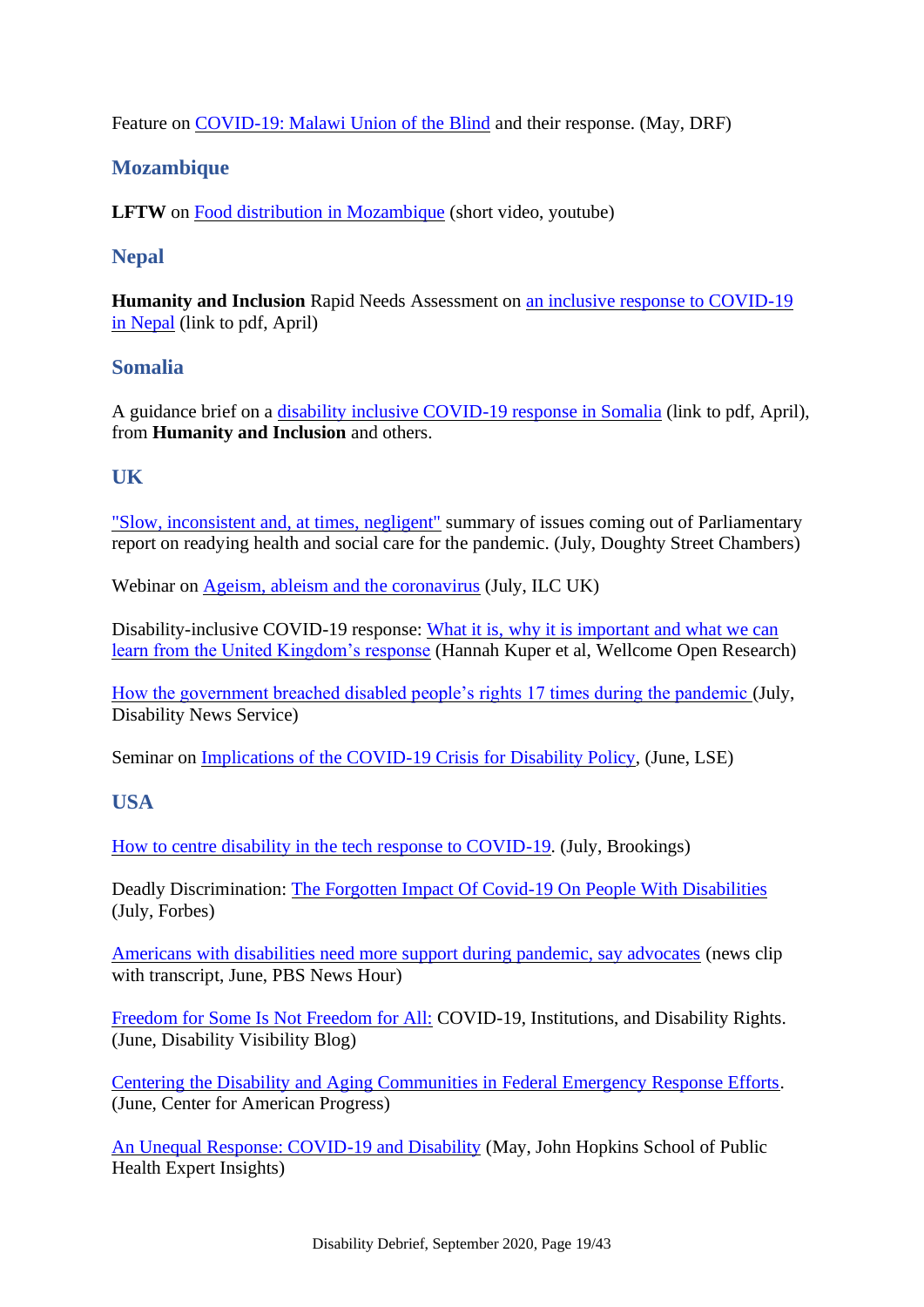[Commentary on 'All Bodies': US perspective](https://www.rhime.in/ojs/index.php/rhime/article/view/349/314) (May, Pandemic Praxis)

### **Vietnam**

<span id="page-19-0"></span>[Collaborating during Coronavirus](https://www.cbm.org/news/news/news-2020/collaborating-during-coronavirus-testimonies-from-vietnam/) – Testimonies from Vietnam (May, CBM)

# **Resources by disability**

The **World Blind Union** report [Amplifying Voices: Our Lives Our Say,](http://www.worldblindunion.org/English/resources/Pages/General-Documents.aspx) Learning from COVID-19 through the experiences of blind and partially sighted persons across the world.

**World Federation of the Deafblind** on June 27th: [A historic day to acknowledge the rights](https://www.wfdb.eu/2020/06/26/june-27th-a-historic-day-to-acknowledge-the-rights-of-persons-with-deafblindness/)  [of persons with deafblindness.](https://www.wfdb.eu/2020/06/26/june-27th-a-historic-day-to-acknowledge-the-rights-of-persons-with-deafblindness/)

COVID-19: [Albinism Umbrella \(AU\) and Organization for the Integration and Promotion of](https://disabilityrightsfund.org/covid-19-au-and-oippa/)  [People with Albinism \(OIPPA\)](https://disabilityrightsfund.org/covid-19-au-and-oippa/) (Disability Rights Fund)

Webinar from **Portal da Deficiência Visual** (Portal of Visual Disability, all in Portuguese), a series of live discussions on visual disabilities: how to do [classes and services;](https://www.youtube.com/watch?v=k1GWgWL7kDY) how to make [accessible teaching material;](https://www.youtube.com/watch?v=7v2-BK_wBD0) on [directions and mobility;](https://www.youtube.com/watch?v=A1gZmFIgKOg) [diary of daily activities; smart-phone](https://www.youtube.com/watch?v=AKNLD2wbs5U)  [accessibility;](https://www.youtube.com/watch?v=AKNLD2wbs5U) and [how to make a plan for IT studies.](https://www.youtube.com/watch?v=2vPLY0OQlb0)

<span id="page-19-1"></span>In the **UK**, [D/deafness and solidarity in the covid-19 pandemic](https://blogs.bmj.com/bmj/2020/05/20/d-deafness-and-solidarity-in-the-covid-19-pandemic/) (May, BMJ Opinion)

### **Reflections and leaving no-one behind**

#### From **Canada**,

• COVID-19, [its aftermath and disabled people: What is the connection to ethics?](https://wolbring.wordpress.com/2020/05/19/covid-19-its-aftermath-and-disabled-people-what-is-the-connection-to-ethics/) (May, Wolbring)

#### From **India**,

- [Commentary on 'All Bodies': Indian perspective](https://www.rhime.in/ojs/index.php/rhime/article/view/350/313) (May, Satendra Singh, RHiME)
- Women With Disabilities [Have Been Excluded In Government Policy During The](https://www.behanbox.com/women-with-disabilities-have-been-excluded-in-government-policy-during-the-covid-pandemic/)  [Covid Pandemic](https://www.behanbox.com/women-with-disabilities-have-been-excluded-in-government-policy-during-the-covid-pandemic/) (July, Behan Box)

From the **UK**,

- Covid-19 shows that the lives of people with a learning disability are still not treated [as equal](https://blogs.bmj.com/bmj/2020/09/01/covid-19-shows-that-the-lives-of-people-with-a-learning-disability-are-still-not-treated-as-equal/) (September, The BMJ Opinion)
- Disability and COVID-19: [A deadly virus made worse by discrimination](https://news.yahoo.com/disability-coronavirus-discrimination-ons-135611408.html) (August, Yahoo! News)
- [The shielders turning the word 'vulnerable' on its head](https://www.bbc.co.uk/news/disability-53351241) (July, BBC)
- ["Vulnerable People"](https://www.breakthrough-uk.co.uk/blog/vulnerable-people) and discussion of that label. (July, Breakthrough UK)

From the **USA**,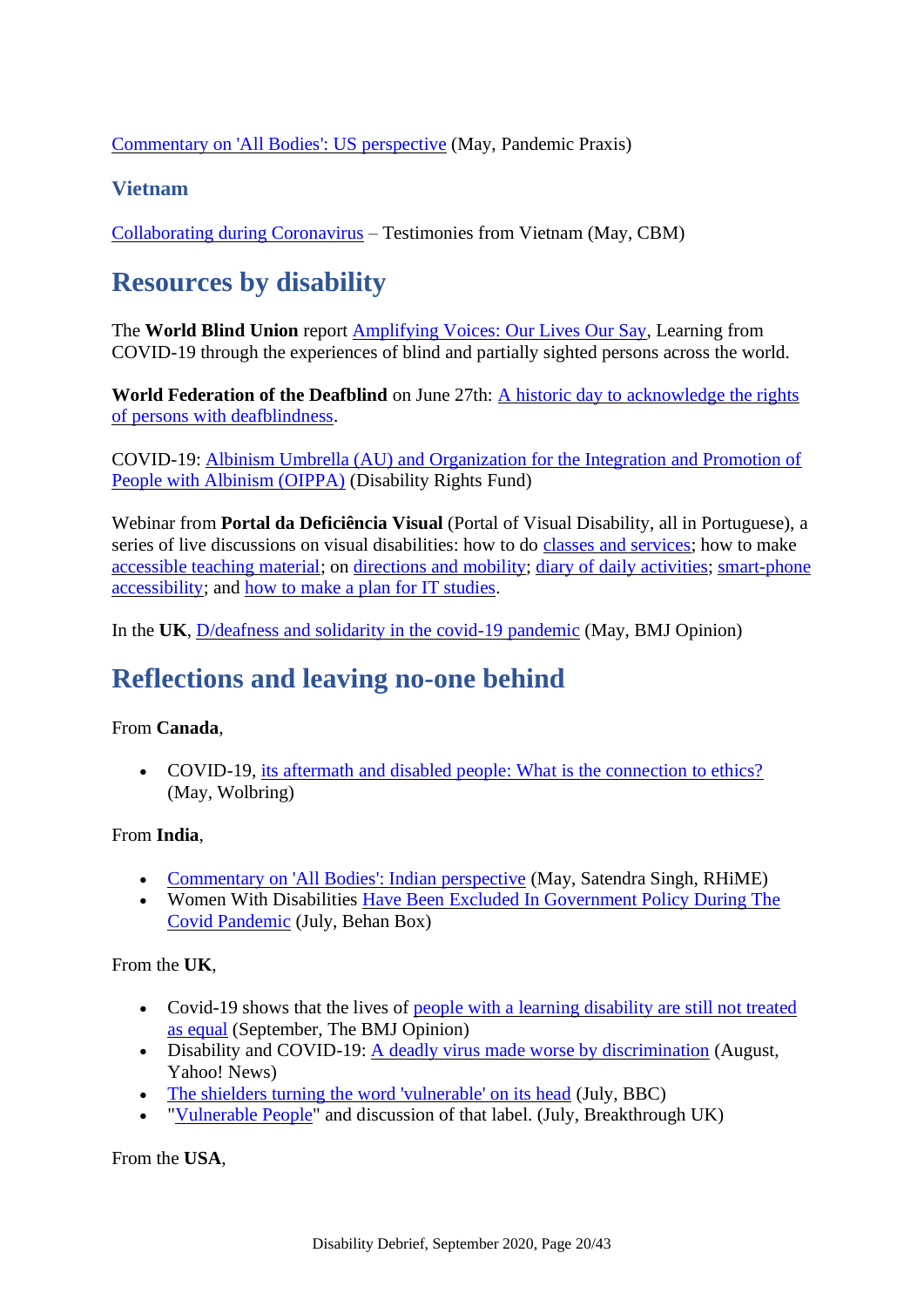- [Crip Camp Is A Needed Reminder of Who The Fuck Disabled People Are](https://crutchesandspice.com/2020/04/05/crip-camp-is-a-needed-reminder-of-who-the-fuck-disabled-people-are/) (April, Crutches and Spice)
- [We Have Been Disabled: How The Pandemic Has Proven The Social Model Of](https://www.forbes.com/sites/drnancydoyle/2020/04/29/we-have-been-disabled-how-the-pandemic-has-proven-the-social-model-of-disability/)  [Disability](https://www.forbes.com/sites/drnancydoyle/2020/04/29/we-have-been-disabled-how-the-pandemic-has-proven-the-social-model-of-disability/) (April, Forbes)
- [Disability as an Axis of Inequality: A Pandemic Illustration](https://www.asanet.org/news-events/footnotes/may-jun-2020/research-policy/disability-axis-inequality-pandemic-illustration-disability-society) (May/June, Footnotes)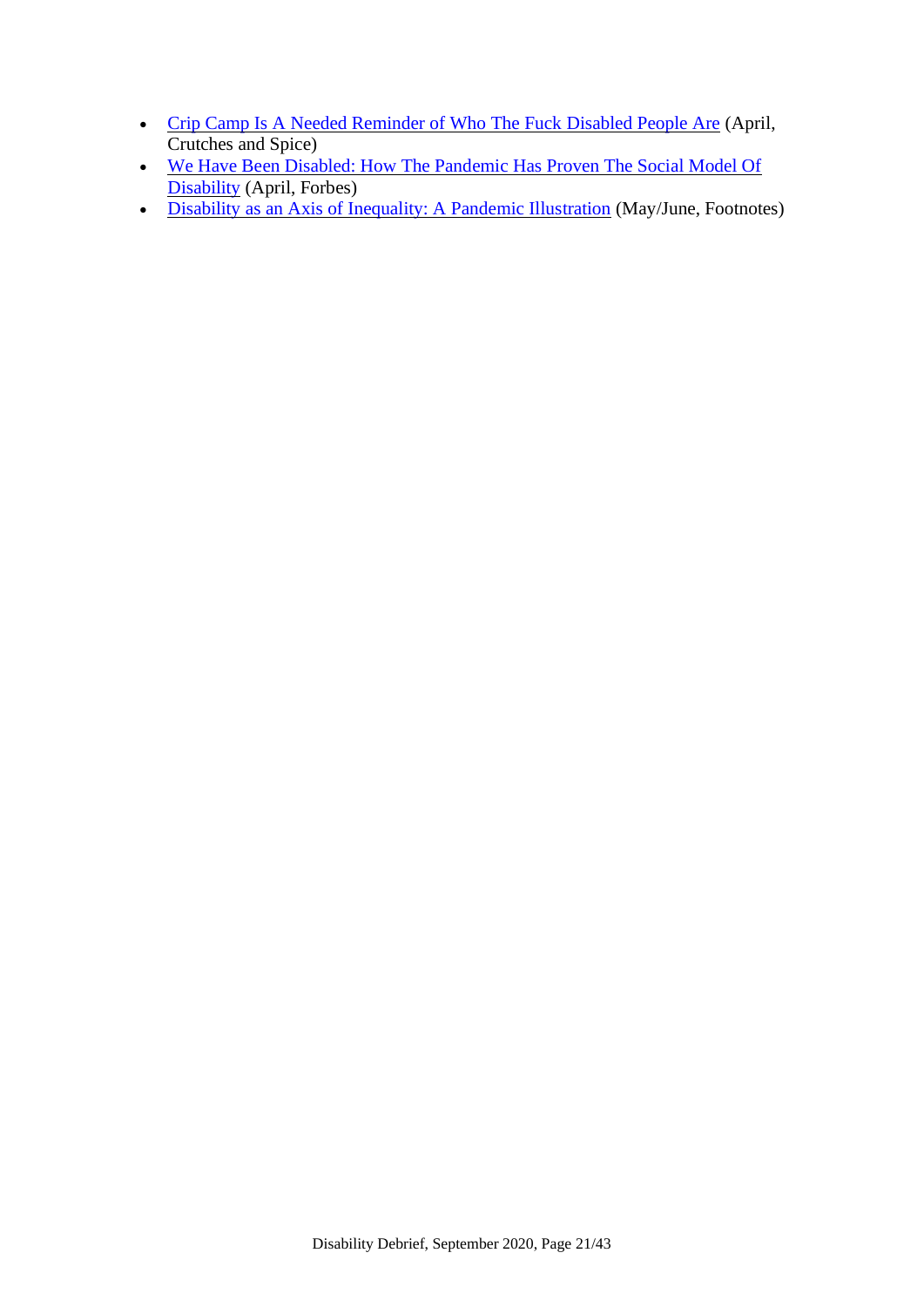# <span id="page-21-0"></span>**Inclusion in protection and interim measures**

## <span id="page-21-1"></span>**Communications and information**

**IDA** and **IDDC** have an [Accessibility Campaign](http://www.internationaldisabilityalliance.org/acessibility-campaign) "to call for public health information and communications around COVID19 to be fully accessible." It calls on the United Nations [to](http://www.internationaldisabilityalliance.org/un-take-action-covid19)  [take action on leading](http://www.internationaldisabilityalliance.org/un-take-action-covid19) this (May, IDA). See the [campaign page](http://www.internationaldisabilityalliance.org/acessibility-campaign) for other advocacy materials including [an infographic](http://www.internationaldisabilityalliance.org/sites/default/files/covid19_accessibility_infographic.pdf) (link to pdf).

Statement on [Accessible Communication for Deaf and Hard of Hearing People](http://wfdeaf.org/news/statement-on-accessible-communication-during-covid-19-pandemic/) during COVID-19 Pandemic. In summary: transparent masks, information in text formats, use of speech-to-text apps, and a "positive attitude towards communication". (August, World Federation of the Deaf)

Discussion on **inclusive risk communication**: the neglect of people with disabilities in [communication campaigns](https://blogs.bmj.com/bmj/2020/05/06/sapana-basnet-bista-covid-19-and-the-neglect-of-people-with-disabilities-in-communication-campaigns/) (May, BMJ Opinion) and [four recommendations for inclusive risk](https://www.preventionweb.net/experts/oped/view/72100)  [communication](https://www.preventionweb.net/experts/oped/view/72100) (June, Prevention Web). Both articles by Sapana Basnet Bista.

- What are the key considerations for including people with disabilities in COVID-19 [hygiene promotion programmes?](https://www.disabilityevidence.org/questions-evidence/what-are-key-considerations-including-people-disabilities-covid-19-hygiene) (August, Disability Evidence Portal)
- [Setting out Sightsavers' approach to behaviour change](https://www.sightsavers.org/blogs/2020/07/sightsavers-behaviour-change/) on behaviour change communication (July, Sightsavers)

In **Canada**, Pandemic [highlights existing barriers for those with communication disabilities](https://www.thestar.com/news/canada/2020/05/07/pandemic-highlights-existing-barriers-for-those-with-communication-disabilities.html) (May, The Star)

In the **Eastern Mediterranean Region,** an IOM guide on [How Can Risk Communication](https://rocairo.iom.int/publications/how-can-risk-communication-and-community-engagement-rcce-include-marginalized-and)  [and Community Engagement \(RCCE\) include marginalized and vulnerable people?.](https://rocairo.iom.int/publications/how-can-risk-communication-and-community-engagement-rcce-include-marginalized-and)

From the **UK**,

• [COVID-19 Beyond Words](https://booksbeyondwords.co.uk/downloads-shop/beating-the-virus) a wordless story to help understand Coronavirus. Other stories include [good days and bad days during lockdown.](https://booksbeyondwords.co.uk/downloads-shop/good-days-bad-days)

From the **USA**, The pandemic made life harder for deaf people. [The solutions could benefit](https://www.technologyreview.com/2020/05/28/1002314/clear-mask-captioning-live-transcription-deaf-coronavirus-pandemic/)  [everyone.](https://www.technologyreview.com/2020/05/28/1002314/clear-mask-captioning-live-transcription-deaf-coronavirus-pandemic/) (May, Technology Review)

In the **Sudan**, [Bridging the Gap launches an awareness-raising campaign](https://bridgingthegap-project.eu/bridging-the-gap-launches-an-awareness-raising-campaign-on-covid-19-in-sudan/) (Bridging the Gap)

### **Sign-language**

In the **UK**,

• Lack of sign language interpreters [leads to legal case against government](https://www.bbc.com/news/disability-52323854) (April, BBC)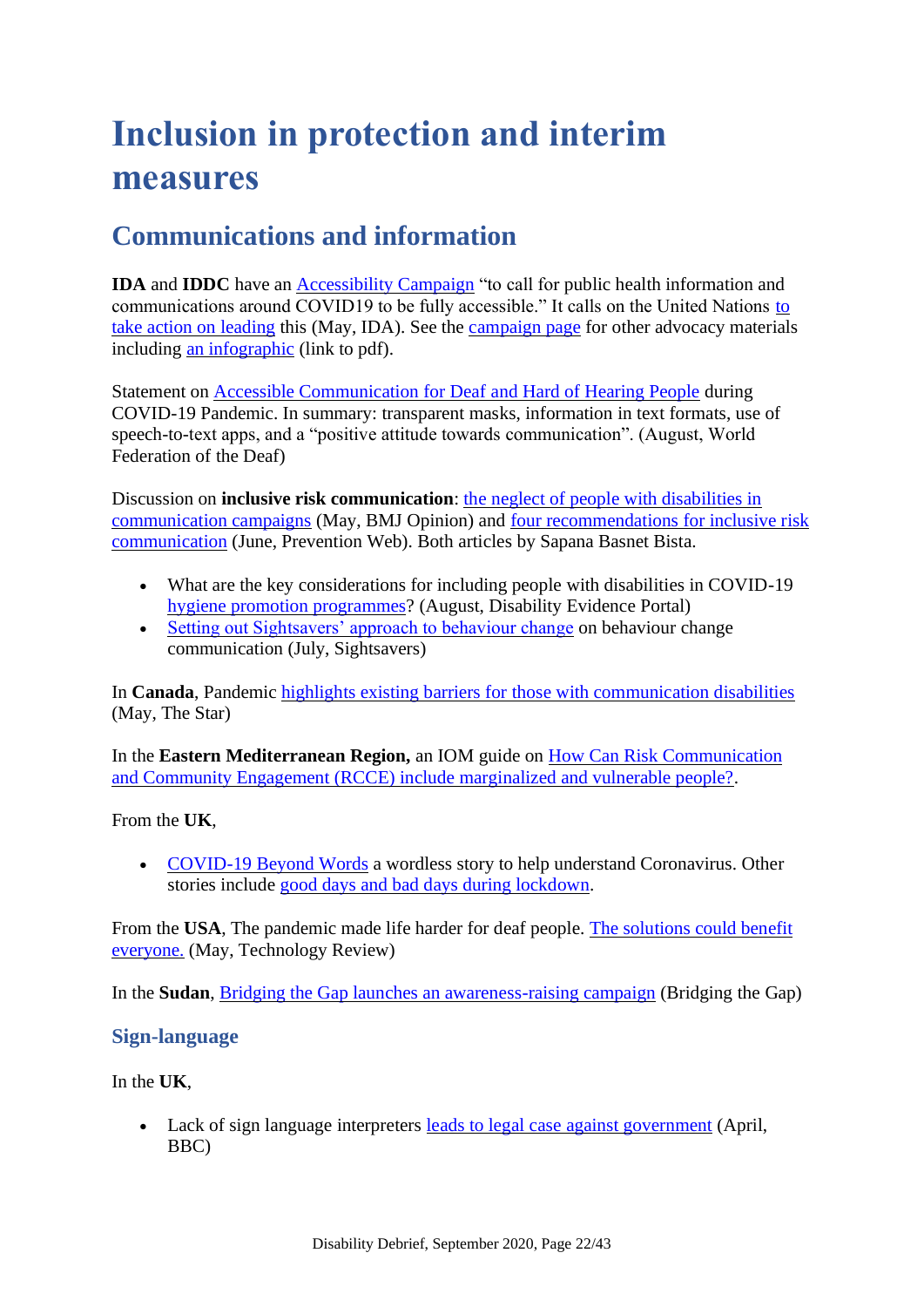• The impact of the COVID-19 Pandemic on Sign-Language interpreting working [conditions](https://acadeafic.org/2020/06/10/interpreting/) (June, Acadeafic)

In the **USA**,

- Judge Orders White House to [Include Sign Language in Covid Briefings](https://www.courthousenews.com/judge-orders-white-house-to-include-sign-language-in-covid-briefings/) (September, Courthouse News Service)
- Judge orders [Andrew Cuomo to add sign-language interpreter to coronavirus briefings](https://eu.democratandchronicle.com/story/news/politics/albany/2020/05/11/judge-orders-andrew-cuomo-add-asl-interpreter-covid-19-briefings/3112892001/) (May, Democrat and Chronicle)

### <span id="page-22-0"></span>**Masks / face coverings**

### **Rules on wearing masks and exemptions**

From the **UK,**

- [How the face mask exemptions have divided opinion –](https://disabilityhorizons.com/2020/08/how-the-face-mask-exemptions-have-divided-opinion-even-between-disabled-people/) even between disabled people (August, Disability Horizons)
- [Retail customers and face coverings / masks](https://businessdisabilityforum.org.uk/knowledge-hub/resources/retail-customers-and-face-coverings/) (July, Business Disability Forum)
- [Lipreaders' companions given exemption on face coverings on public transport \(](https://limpingchicken.com/2020/06/15/breaking-lipreaders-given-exemption-on-face-coverings-on-public-transport/)June, Limping Chicken)

From the **USA**,

• The [ADA and Face Mask Policies](https://www.adasoutheast.org/ada/publications/legal/ada-and-face-mask-policies.php) (August, Southeast ADA Center)

#### **Showing that you have an exemption from wearing masks**

See for example the UK Disability Horizons [lanyard and card.](https://shop.disabilityhorizons.com/products/ppe/mask-exemption-travel-card-lanyard-or-clip-badge/)

#### **People attempting to misuse mask exemptions**

In the **USA**:

- some [fraudulent claims of exemption were printed.](https://www.justice.gov/opa/pr/department-justice-warns-inaccurate-flyers-and-postings-regarding-use-face-masks-and) (June, Department of Justice) Coverage [on Disability Scoop.](https://www.disabilityscoop.com/2020/07/07/face-mask-exempt-cards-ada-fake/28559/)
- The Hot New Far-Right Trend: [Claiming a Disability to Avoid Wearing a Mask](https://www.thedailybeast.com/the-hot-new-far-right-coronavirus-trend-is-claiming-a-disability-to-avoid-wearing-a-mask) (May, The Daily Beast)

#### **Concerns about masks or harassment of those not wearing them**

From the **UK,** 

- Face mask: [Lip-reading sisters abused for lifting mask on train](https://www.bbc.co.uk/news/uk-england-merseyside-53539468) (July, BBC)
- [Maskcast: "If I'm struggling, be kind"](https://www.bbc.co.uk/programmes/p08lr3hh) podcast with transcript (July, BBC Ouch)
- Face masks could increase anxiety for people with disfigurements' (June, the Guardian)
- Disabled [lawyer 'disgusted' after being harassed for not wearing face mask](https://www.dailystar.co.uk/news/latest-news/disabled-lawyer-disgusted-after-being-22394105) (July, Daily Star)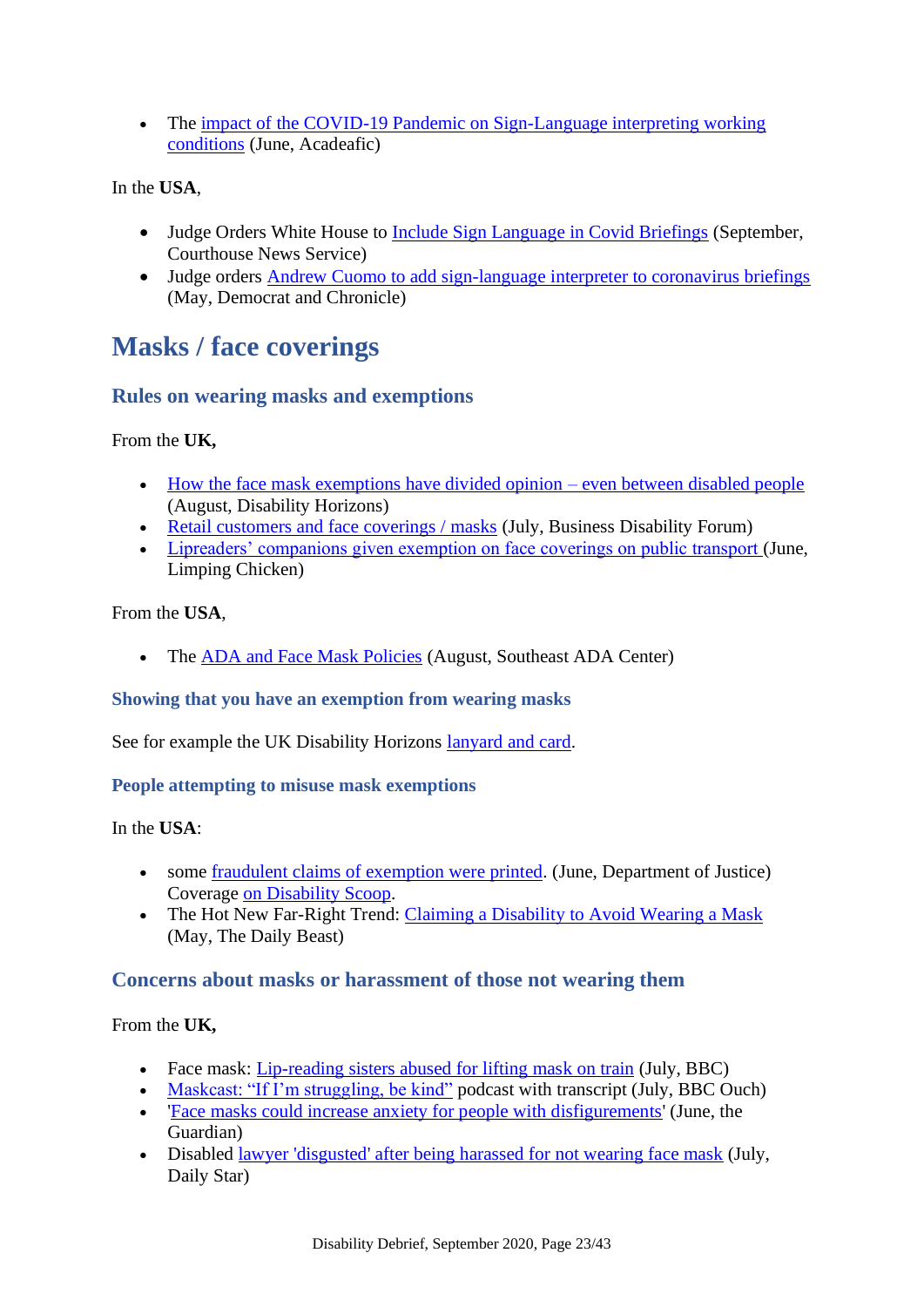### **Communicating while wearing a mask**

Useful twitter thread on [how to adapt to deaf people while wearing face masks.](https://twitter.com/thatdeafgirlkj/status/1269316958786371585) (June, @thatdeafgirlkj)

From the **UK**, I'm partially deaf. [When mask-wearing came along, I had to rebuild my world](https://www.theguardian.com/society/2020/aug/20/deaf-people-mask-wearing-lipreading) (August, Guardian)

From the **USA**, [Being Deaf in the Pandemic Means Fighting for Your Right to Be Heard](https://www.cosmopolitan.com/politics/a33522127/deaf-coronavirus-clear-masks/) (August, Cosmompolitan)

#### **Clear masks**

Why more and more people around the world are [wearing masks with a transparent screen](https://www.sbs.com.au/news/why-more-and-more-people-around-the-world-are-wearing-masks-with-a-transparent-screen) (August, SBS News)

From **Belgium**, [transparent masks aid communication for hard of hearing](https://www.un.org/en/coronavirus/transparent-masks-aid-communication-hard-hearing) (UN).

In **France**, the ["masque inclusif"](https://www.usinenouvelle.com/editorial/made-in-france-le-masque-inclusif-pour-les-sourds-et-malentendants.N986624) (July, L'Usine Nouvelle).

In **India**, [Should we be shifting to transparent masks?](https://www.thehindu.com/sci-tech/health/should-we-switch-to-transparent-masks/article32079535.ece) (July, The Hindu)

In **Kenya**, [Breaking down barriers, one mask at a time](https://www.light-for-the-world.org/breaking-down-barriers-one-mask-time) (LFTW)

In **Uganda,** a group [using recycled plastic to make clear face-masks](https://socialinnovationacademy.org/kimuli-fashionability-on-cgtn-africa/) (June, Social Innovation Academy)

In the **UK**,

• Government [delivers 250,000 clear face masks](https://www.gov.uk/government/news/government-delivers-250000-clear-face-masks-to-support-people-with-hearing-loss) to support people with hearing loss (September, Department of Health and Social Care)

From the **USA**,

- [Demand Surges For See-Through Face Masks As Pandemic Swells](https://www.npr.org/sections/health-shots/2020/07/28/893071631/demand-surges-for-see-through-face-masks-as-pandemic-swells) (July, NPR)
- [World's First Transparent, FDA-Registered Mask](https://www.yankodesign.com/2020/06/27/worlds-first-transparent-fda-registered-n99-smart-mask-with-uv-c-sterilizing-that-shows-off-your-smile/) (June, Yanko Design)
- [Clear face masks become a lifeline for the deaf community](https://www.13abc.com/content/news/Clear-face-masks-are-a-life-line-for-the-deaf-community--570644311.html) (May, 13 ABC)
- This [Designer is Making Masks for People With Disabilities](https://www.freethink.com/articles/masks-for-people-with-disabilities) (June, Freethink)

## <span id="page-23-0"></span>**Physical distancing and isolation**

In **Italy**, [Social distancing for the visually impaired in Italy](https://www.bbc.co.uk/news/in-pictures-53403780) - photo story featuring different individuals (July, BBC)

In **Peru**, [what does quarantine mean for people with disabilities?](https://www.ids.ac.uk/opinions/covid-19-and-quarantine-in-peru-what-does-this-mean-for-people-with-disabilities/?utm_campaign=News%20at%20IDS%2029%20May%202020&utm_source=emailCampaign&utm_content=&utm_medium=email) (May, IDS) From the **UK,**

• Blind during lockdown: ['I feel like I'm on a different planet'](https://www.bbc.co.uk/news/av/uk-scotland-53877366) short video from the BBC (August)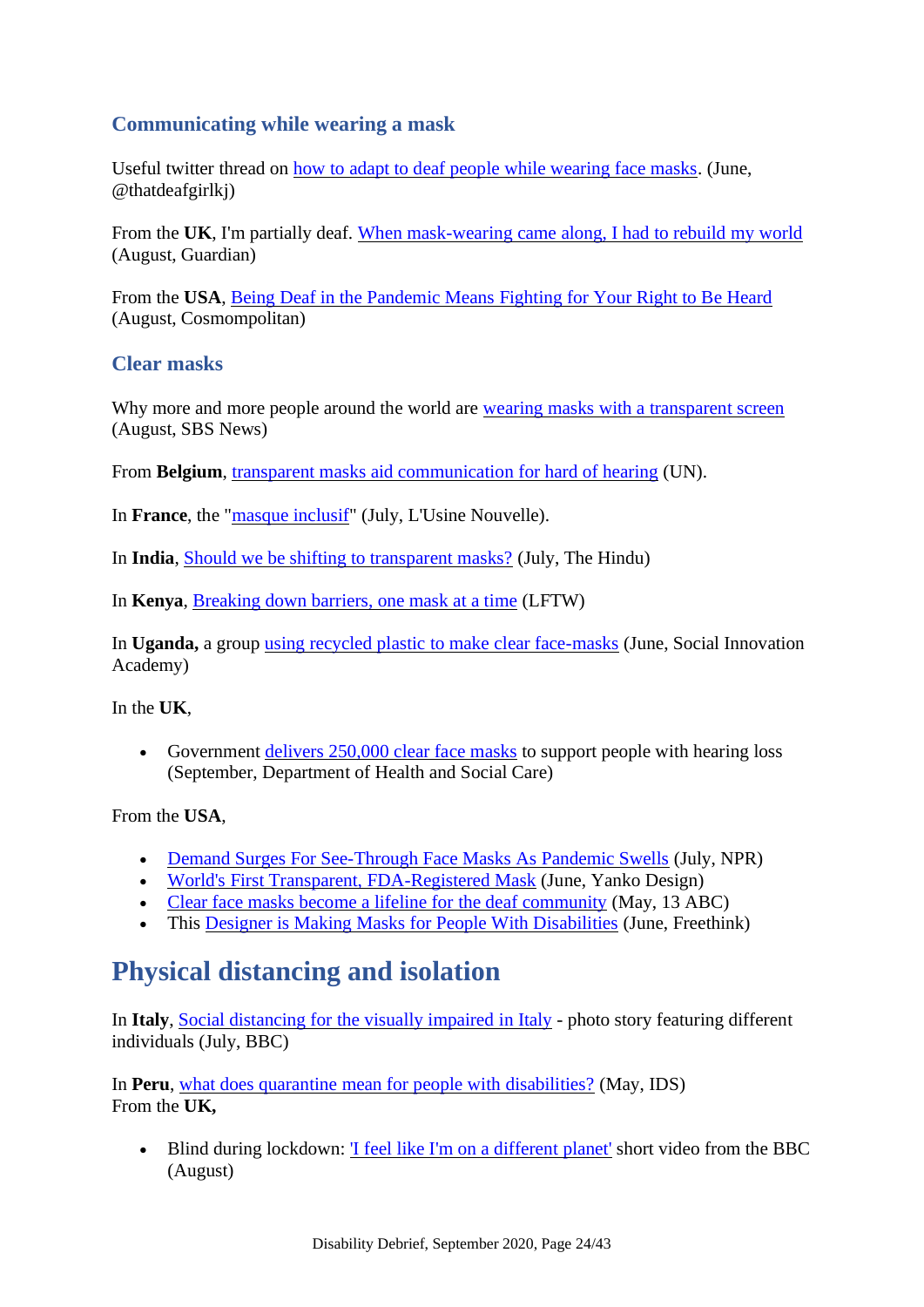- The impact of [social distancing for disabled people, who are just not disabled enough](https://es.britsoc.co.uk/the-impact-of-social-distancing-for-disabled-people-who-are-just-not-disabled-enough/) (Everyday Society, June)
- [A phone call can't make tea:](https://www.theguardian.com/society/2020/jun/30/a-phone-call-cant-make-tea-how-uks-lack-of-social-care-is-hitting-disabled-people-in-lockdown) how UK's lack of social care is hitting disabled people in lockdown (June, Guardian)
- [Physical distancing makes life harder for blind people](https://www.theguardian.com/commentisfree/2020/may/27/physical-distancing-makes-life-harder-for-blind-people-just-ask-my-friend-dave) just ask my friend Dave (May, The Guardian)
- The [coronavirus conundrum when your mouth is your 'hand'](https://www.bbc.com/news/disability-52402482) (May, BBC)

In the **USA**,

- When [Street Design Leaves Some People Behind](https://www.bloomberg.com/news/articles/2020-08-13/do-bike-lanes-have-an-accessibility-problem) (August, Bloomberg City Lab)
- Boston initiative [seeks to improve accessibility at restaurants](https://www.bostonglobe.com/2020/07/10/business/boston-initiative-seeks-improve-accessibility-restaurants/) (July, Boston Globe)
- COVID-19 and blindness: why the new touchless, physically-distant world sucks for [people with visual impairment](https://medium.com/@nicholas.giudice/covid-19-and-blindness-why-the-new-touchless-physically-distant-world-sucks-for-people-with-2c8dbd21de63) (June, Nicholas A. Giudice)

## <span id="page-24-0"></span>**Lockdown and confinement**

#### **Lockdown makes the world more accessible for some**

From the **UK,** 

- My pandemic epiphany: [watching the world open up for disabled people](https://www.theguardian.com/lifeandstyle/2020/aug/14/my-pandemic-epiphany-watching-the-world-open-up-for-disabled-people) (August, Guardian)
- [Why coronavirus may make the world more accessible](https://www.bbc.com/future/article/20200513-why-the-coronavirus-can-make-the-world-more-accessible) (May, BBC)
- How disabled people are [problem-solving in the pandemic](https://www.bbc.co.uk/news/disability-52369053) (May, BBC)
- [I'm disabled and I don't want lockdown to end](https://metro.co.uk/2020/05/30/disabled-dont-want-lockdown-end-12725653/?ito=article.amp.share.top.twitter) (May, Metro)

<span id="page-24-1"></span>From the **USA**, [When the World Shut Down, They Saw It Open](https://www.nytimes.com/2020/08/24/style/disability-accessibility-coronavirus.html) (August, New York Times)

### **Institutions and long-term care facilities**

**For full information on Long-term Care responses to COVID-19** see [LTCcovid](https://ltccovid.org/) a site from the International Long-term Care Policy Network.

#### **Internationally**,

- COVID-19 Disability Rights Monitor (DRM) calls for an emergency response to the [catastrophic abuse of the human rights of persons with disabilities in institutions](https://covid-drm.org/en/statements/emergency-response) (July)
- **WHO** policy brief on preventing and managing COVID-19 across long-term care [services](https://www.who.int/publications/i/item/WHO-2019-nCoV-Policy_Brief-Long-term_Care-2020.1) (July)

In **Australia**,

- Coronavirus fail: [no help for the aged from federal authorities,](https://www.theaustralian.com.au/nation/politics/coronavirus-federal-government-and-aged-care-regulator-had-no-covid-plan-commission-hears/news-story/8fdd5902d672012553fce868efab2ca6) (August, The Australian)
- ['Looming' COVID-19 emergency in disability support homes](https://www.theage.com.au/national/victoria/looming-covid-19-emergency-in-disability-support-homes-20200730-p55h4a.html) (August, The Age)
- Coronavirus outbreaks grow in Victorian group homes for people living with [disabilities](https://www.abc.net.au/news/2020-08-07/fears-coronavirus-spreading-disability-group-home-care-victoria/12535692) (August, ABC) Also [in the Guardian.](https://www.theguardian.com/australia-news/2020/aug/16/victoria-calls-on-federal-help-to-contain-covid-19-outbreaks-in-residential-disability-care) (August)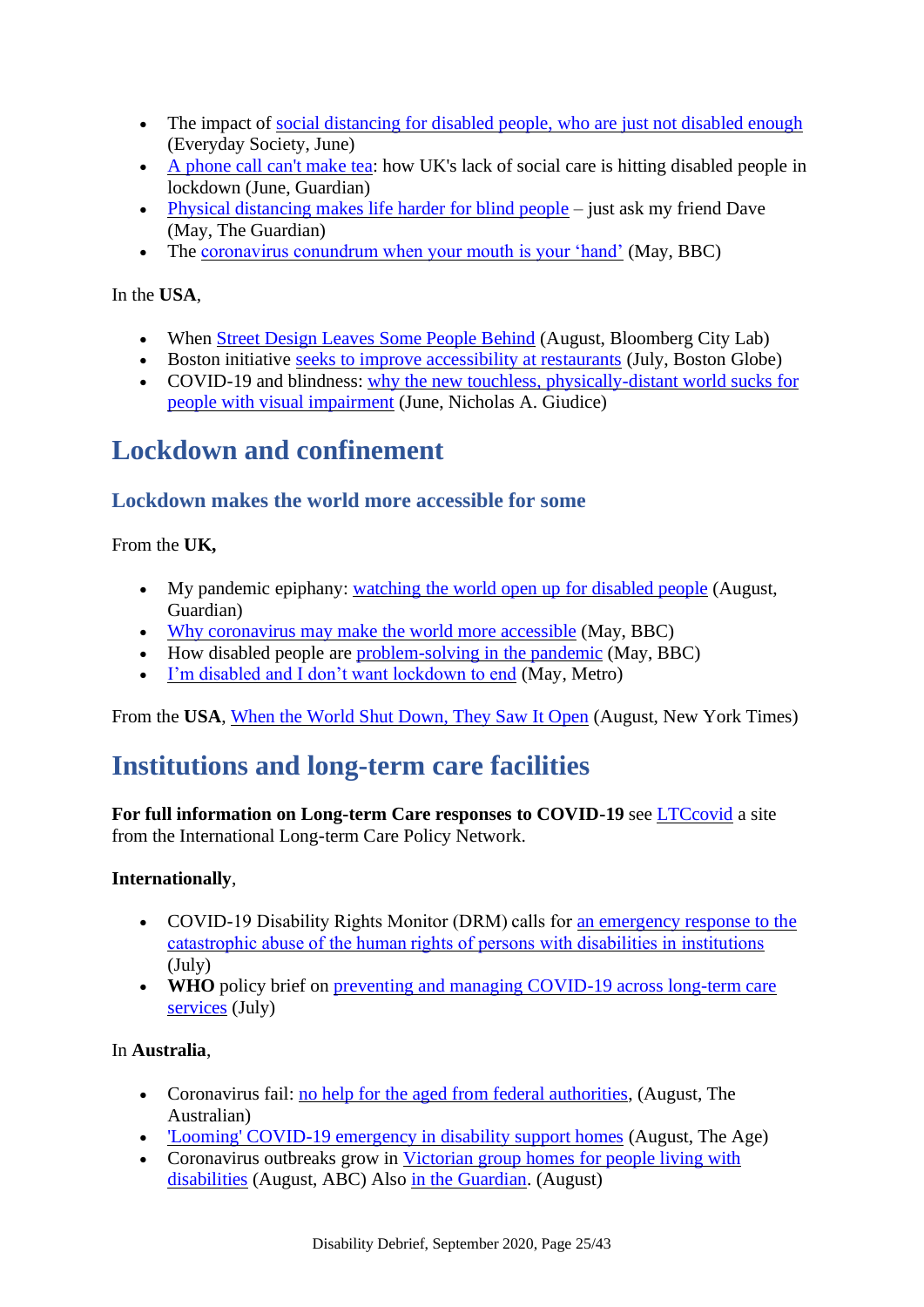#### In **Belgium**,

- When [COVID-19 hit, many elderly were left to die](https://www.nytimes.com/2020/08/08/world/europe/coronavirus-nursing-homes-elderly.html) (August, New York Times).
- [Left behind in the times of COVID-19](https://www.msf.org/sites/msf.org/files/2020-07/Left%20behind%20-%20MSF%20care%20homes%20in%20Belgium%20report.pdf) (link to pdf, July, MSF). Médecins Sans Frontières (MSF) sharing experiences from its intervention in care homes in Belgium.

#### In **Europe**,

• [what measures have been taken to protect care homes during the COVID-19 Crisis?](https://analysis.covid19healthsystem.org/index.php/2020/06/08/what-measures-have-been-taken-to-protect-care-homes-during-the-covid-19-crisis/) (June, COVID-19 Health Systems Response Monitor). Featuring the range of measures taken, including some notable gaps: where countries did not gather data; lack of medical provision; timing of restricting outside visits; shortages in PPE; limited testing of residents and staff; limited financial assistance and remaining vulnerabilities.

#### In **Indonesia**,

- the [Forgotten People:](https://madinasia.org/2020/05/the-forgotten-people/) "The institutions of Indonesia where 'lockdown' takes on an even darker meaning". (May, Mad in Asia Pacific)
- COVID-19: [Indonesian Mental Health Association \(IMHA\)](https://disabilityrightsfund.org/covid-19-indonesian-mental-health-association-imha/) (May, DRF)

In **Serbia**, [Covid-19 and the flaws of institutional care in Serbia](https://pescanik.net/covid-19-and-the-flaws-of-institutional-care-in-serbia/) (June, Pescanik)

In **Sweden**, [What's going wrong in Sweden's care homes?](https://www.bbc.co.uk/news/world-europe-52704836) (May, BBC)

In the **UK,** 

- Care home residents ['losing will to live' amid Covid restrictions in England](https://www.theguardian.com/society/2020/aug/12/care-home-residents-losing-will-to-live-amid-covid-restrictions-in-england) (August, the Guardian) Similarly, Covid rules ['leaving residents feeling abandoned'](https://www.bbc.co.uk/news/uk-england-merseyside-53750623) (August, BBC)
- More than [25,000 patients discharged to care homes](https://www.independent.co.uk/news/health/coronavirus-care-homes-nhs-hospital-discharges-deaths-a9544671.html) in crucial 30 days before routine testing. (June, Independent). Patients were [discharged from hospitals into care homes](https://www.theguardian.com/world/2020/jul/29/coronavirus-english-care-homes-policy-reckless-mps-say?CMP=share_btn_tw) without knowing if they had coronavirus. (July, Guardian)
- Care homes in England ['thrown to the wolves' during pandemic](https://www.ft.com/content/63cbb7fe-e27c-4d69-a743-c109bc6136b2) (July, Financial Times)
- Thousands may have died in care homes after families were 'blocked from [discharging them'](https://www.telegraph.co.uk/money/consumer-affairs/thousands-may-have-died-care-homes-families-blocked-discharging/) (June, The Telegraph)
- Coronavirus: [Devon care homes were 'hit so quickly'](https://www.bbc.com/news/uk-england-52825797) (June, BBC)
- the [results of lockdown on mental health](https://www.theguardian.com/society/2020/may/30/calls-to-lift-lockdown-in-uk-care-homes-over-fears-for-residents-mental-health) of care home residents (May, The Observer)

In the **USA**,

- 'They Just Dumped Him Like Trash': [Nursing Homes Evict Vulnerable Residents](https://www.nytimes.com/2020/06/21/business/nursing-homes-evictions-discharges-coronavirus.html) (June, New York Times)
- In Massachusetts, "Free Our People!" Ex-Psychiatric Patients Demand COVID-19 [Accountability in State-Run Facilities](https://www.madinamerica.com/2020/05/free-our-people-ex-psychiatric-patients-demand-covid-19-accountabilityy-in-state-run-facilities/) (May, Mad in America)

### **Future of care facilities and deinstitutionalization**

#### **Internationally**,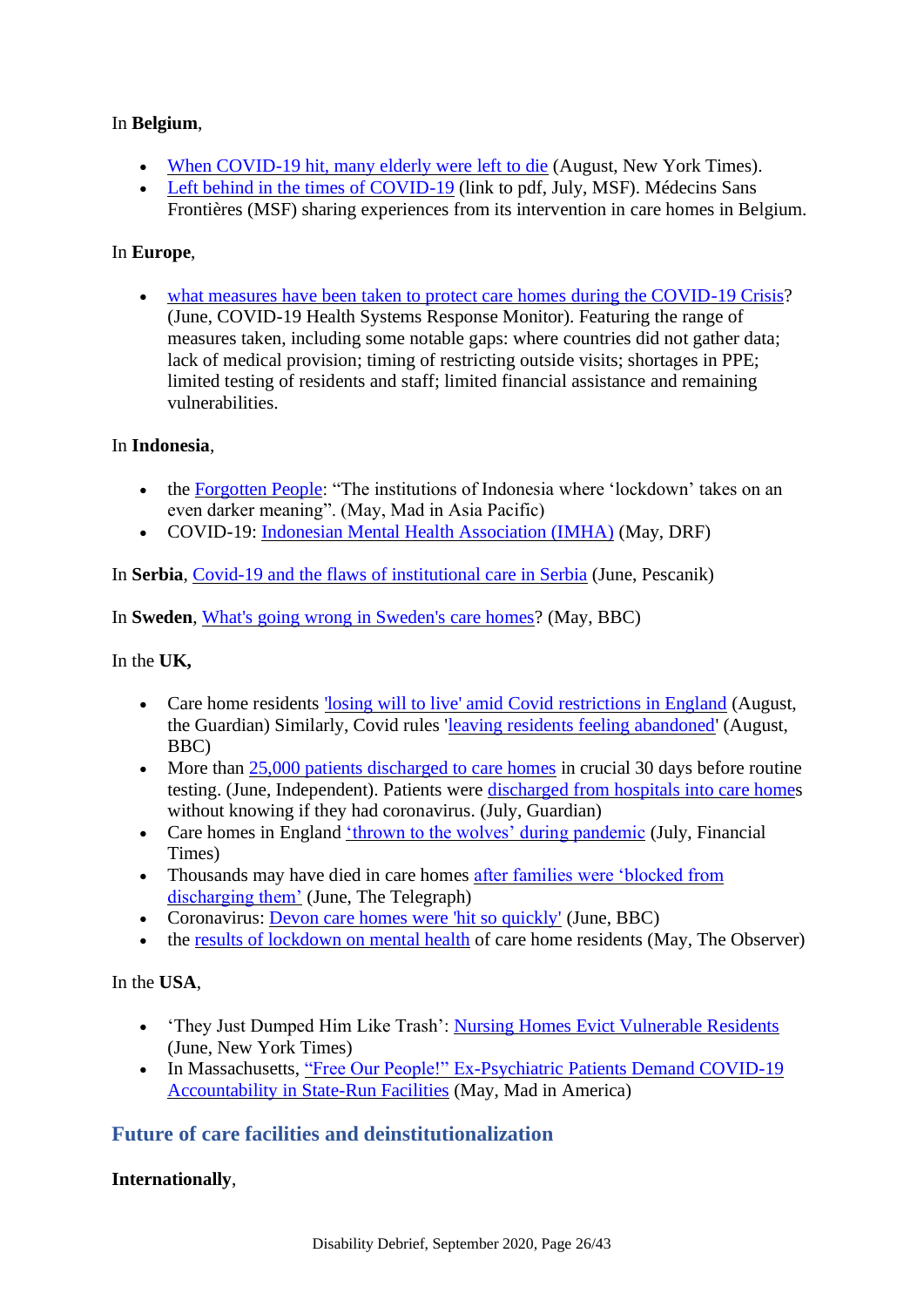- Webinar on [Deinstitutionalization: before, during and after COVID-19](https://inclusioninternational.cmail19.com/t/ViewEmail/t/4A444736E40AD0D82540EF23F30FEDED/0E4326820B03C5D4F7E8006BBCB98688) (Inclusion International).
- [Locked up long before the coronavirus lockdown](https://thehill.com/opinion/civil-rights/497300-locked-up-long-before-the-coronavirus-lockdown) (May, The Hill)
- [International Perspectives on COVID-19 and the Future of Nursing Homes](https://www.balsillieschool.ca/the-long-term-care-pandemic-international-perspectives-on-covid-19-and-the-future-of-nursing-homes/) (Balsillie) School of International Affairs).

#### In **Canada**,

• [COVID-19 renews the struggle for anti-capitalist care](https://canadiandimension.com/articles/view/covid-19-renews-the-struggle-for-anti-capitalist-care-models) models (May, Canadian Dimension)

#### From **Europe**,

• Webinar on ["Safety through inclusion: The case for emergency deinstitutionalisation"](https://enil.eu/events/webinar-safety-through-inclusion-the-case-for-emergency-deinstitutionalisation/) (June, from European Network on Independent Living and others).

From **Ireland**, [Nursing homes must be made a thing of the past](https://www.irishtimes.com/opinion/nursing-homes-must-be-made-a-thing-of-the-past-1.4257422) (May, The Irish Times).

#### From **USA**,

- It's [Time to Abolish Nursing Homes,](https://www.thenation.com/article/society/abolish-nursing-homes/) (August, The Nation)
- [Amid Deadly Virus, Advocates Push for Nursing Home Alternatives](https://undark.org/2020/06/19/covid-19-nursing-home-alternatives/) (June, Undark)
- [Shut Down the Death Traps](https://progressive.org/magazine/shut-down-the-death-traps-ervin-200604) (June, The Progressive)
- [The COVID-19 Pandemic Makes it Clear: It's Time to Permanently Close Institutions](https://rootedinrights.org/the-covid-19-pandemic-makes-it-clear-its-time-to-permanently-close-institutions/) (May, Rooted in Rights)

## <span id="page-26-0"></span>**Coming out of lockdown**

### In the **UK**,

- Guidance for businesses on [back to business: supporting disabled employees post](https://businessdisabilityforum.org.uk/covid-19/back-to-business-considerations-for-employers-supporting-disabled-employees-post-lockdown/)[lockdown](https://businessdisabilityforum.org.uk/covid-19/back-to-business-considerations-for-employers-supporting-disabled-employees-post-lockdown/) (Business Disability Forum)
- I'm a [shielder who's been out for the first time. How do I stay safe?](https://www.theguardian.com/world/2020/aug/11/im-a-shielder-out-first-time-how-stay-safe-rules-relaxed-england-shops-beach) (August, Guardian)
- Heartless and reckless' to force shielding people back to work says the Trade Union Congress (July, Guardian) [More on going back to work from BBC](https://www.bbc.co.uk/news/business-53826719) (August)
- A fifth of disabled people will not [leave their homes until a vaccine is found](https://www.independent.co.uk/life-style/health-and-families/disability-coronavirus-leave-home-vaccine-safe-shielding-august-lockdown-a9621871.html) (July, the Independent)
- 58% of disabled and chronically ill people [feel anxious about the easing of lockdown](https://disabilityhorizons.com/2020/07/58-of-disabled-and-chronically-ill-people-feel-anxious-about-the-easing-of-lockdown-rules/)  [rules](https://disabilityhorizons.com/2020/07/58-of-disabled-and-chronically-ill-people-feel-anxious-about-the-easing-of-lockdown-rules/) Survey results. (July, Disability Horizons)
- People with [learning disabilities 'at risk of falling through cracks'](https://www.bbc.co.uk/news/av/uk-53491522) (July, BBC)
- [Lockdown Might Be Easing But Not For Disabled People Like Me](https://www.huffingtonpost.co.uk/entry/lockdown-shielding-disabled_uk_5ed4c466c5b639370b5cfc4b) (June, Huffington Post)
- Chronic illness has made me a self isolation expert: here's how to ease yourself out of [lockdown](https://www.theguardian.com/lifeandstyle/2020/jun/02/isolation-is-hard-going-but-then-so-is-escaping-it-how-to-ease-your-way-out-of-lockdown) (June, The Guardian)
- Experts decry easing of coronavirus lockdown for England's shielders (May, The Guardian)

In the **USA**,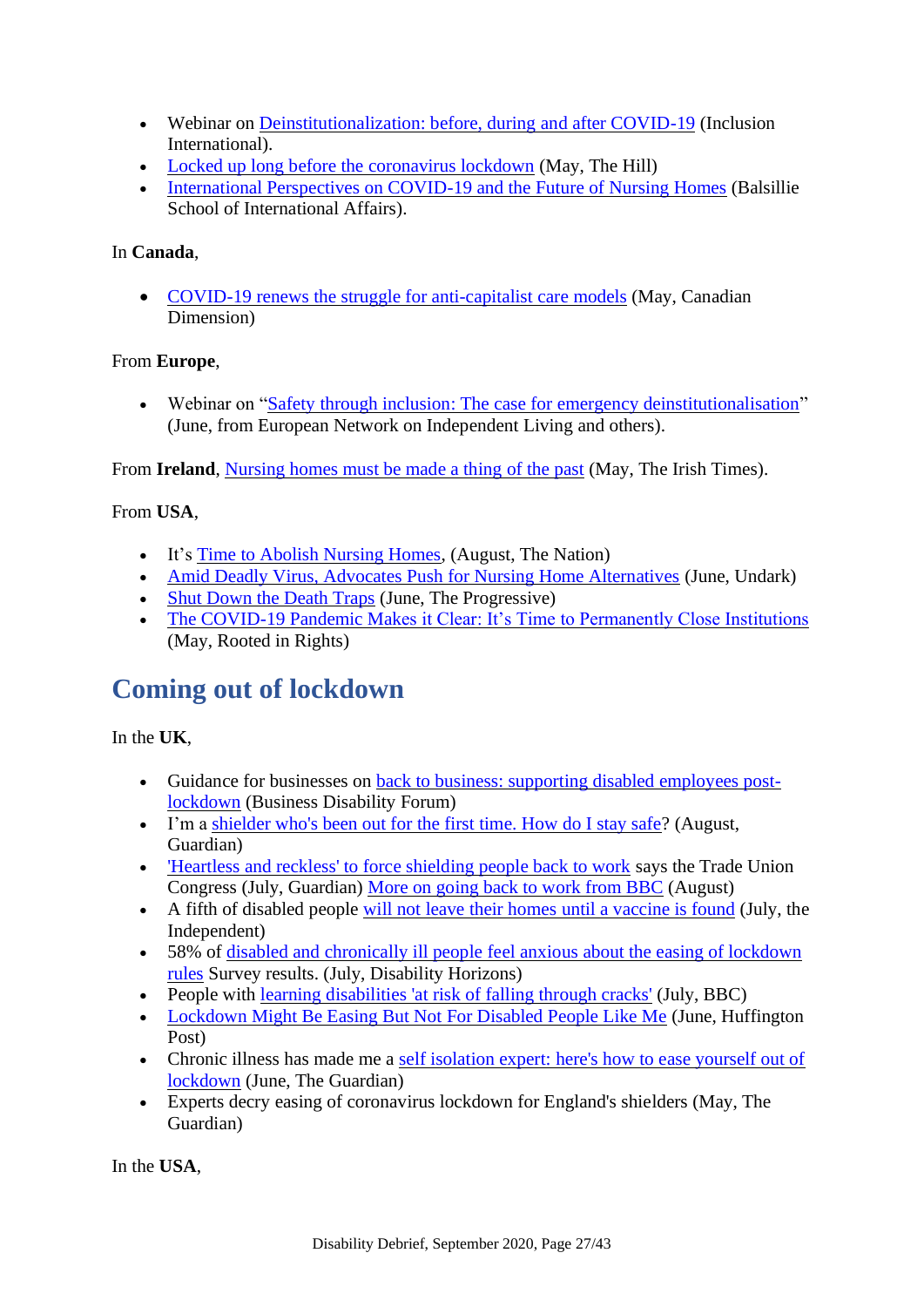• Is Your Local Government Including People with Disabilities in Developing and [Implementing Reopening Plans?](https://wid.org/2020/07/22/is-your-local-government-including-people-with-disabilities-in-developing-and-implementing-reopening-plans/) (July, World Institute on Disability)

# <span id="page-27-0"></span>**Social protection and services**

CIP are doing a [vital summary of worldwide responses](https://inclusive-policy.org/2020/05/22/an-initial-overview-of-specific-social-protection-measures-for-persons-with-disabilities-and-their-families-in-response-to-covid-19-crisis/) to social protection for persons with disabilities. This collection from May highlights responses from 55 countries which made explicit relief for persons with disabilities. Key measures have been cash-transfers, in-kind supports, and adapting delivery mechanisms to pandemic conditions.

COVID-19 **Disability Rights Monitor** calls on governments to [ensure access to food,](https://covid-drm.org/en/statements/covid-19-disability-rights-monitor-calls-on-governments-to-ensure-access-to-food-medication-and-essential-supplies-for-persons-with-disabilities)  [medication and essential supplies](https://covid-drm.org/en/statements/covid-19-disability-rights-monitor-calls-on-governments-to-ensure-access-to-food-medication-and-essential-supplies-for-persons-with-disabilities) for persons with disabilities (September)

Webinar on inclusion of persons with disabilities in social protection for COVID-19 recovery [and beyond](https://socialprotection.org/inclusion-persons-disabilities-social-protection-covid-19-recovery-and-beyond) (September, SocialProtection.org) Twitter thread with [key points from webinar](https://twitter.com/ValentinaBarca_/status/1302719054365560833) (Valentina Barca).

[Gender and Inclusion in social protection responses during COVID-19](https://socialprotection.org/discover/publications/gender-and-inclusion-social-protection-responses-during-covid-19) (May, Expert Advice Helpline, DFID, GIZ). Includes discussion of persons with disabilities.

Blog on [economic recovery begins with children \(and older people, and people with](https://www.socialprotection.org/discover/blog/economic-recovery-begins-children-and-older-people-and-people-disabilities-urge)  [disabilities\):](https://www.socialprotection.org/discover/blog/economic-recovery-begins-children-and-older-people-and-people-disabilities-urge) The urge for universal lifecycle cash transfers as a response to COVID-19. (May, SocialProtection.org)

### **Responses by country**

In **Canada**, [Financial future grim for Canadians with disabilities, health conditions](https://www.thechronicleherald.ca/opinion/national-perspectives/covid-19-financial-future-grim-for-canadians-with-disabilities-health-conditions-483509) (August, The Chronicle Herald) In **Kenya,** National Council for Persons with Disabilities messaging on on [COVID-19 Cash](http://www.ncpwd.go.ke/images/KEY_MESSAGES_COVID_19_CASH_TRANSFER_FOR_PWDs.pdf)  [Transfers for Persons with Disabilities](http://www.ncpwd.go.ke/images/KEY_MESSAGES_COVID_19_CASH_TRANSFER_FOR_PWDs.pdf) (link to pdf, May, NCPWD)

In the **UK**, [disabled people denied emergency Covid support](https://disabilitybenefitsconsortium.wordpress.com/campaign-news/) (June, Disability Benefits Consortium)

In the **USA**,

• To get federal benefits for disabilities that prevent them from filling out paperwork. [they have to fill out paperwork —](https://www.washingtonpost.com/local/to-get-federal-benefits-for-disabilities-that-prevent-them-from-filling-out-paperwork-they-have-to-fill-out-paperwork--so-they-are-suing/2020/05/06/314a2200-8fc8-11ea-9e23-6914ee410a5f_story.html) so they are suing. (May, Washington Post)

# <span id="page-27-1"></span>**Health, treatment and recovery**

[Disability ethics in the coronavirus crisis,](http://www.jfmpc.com/article.asp?issn=2249-4863;year=2020;volume=9;issue=5;spage=2167;epage=2171;aulast=Singh) (Satendra Singh, Journal of Family Medicine and Primary Care)

Essay on [Disability Rights as a Necessary Framework for Crisis Standards of Care and the](https://onlinelibrary.wiley.com/doi/10.1002/hast.1128)  [Future of Health Care](https://onlinelibrary.wiley.com/doi/10.1002/hast.1128) (June, Hastings Center Report)

[Meeting the health needs of persons with disabilities during COVID-19](https://blogs.worldbank.org/health/meeting-health-needs-persons-disabilities-during-covid-19-coronavirus) (June, World Bank)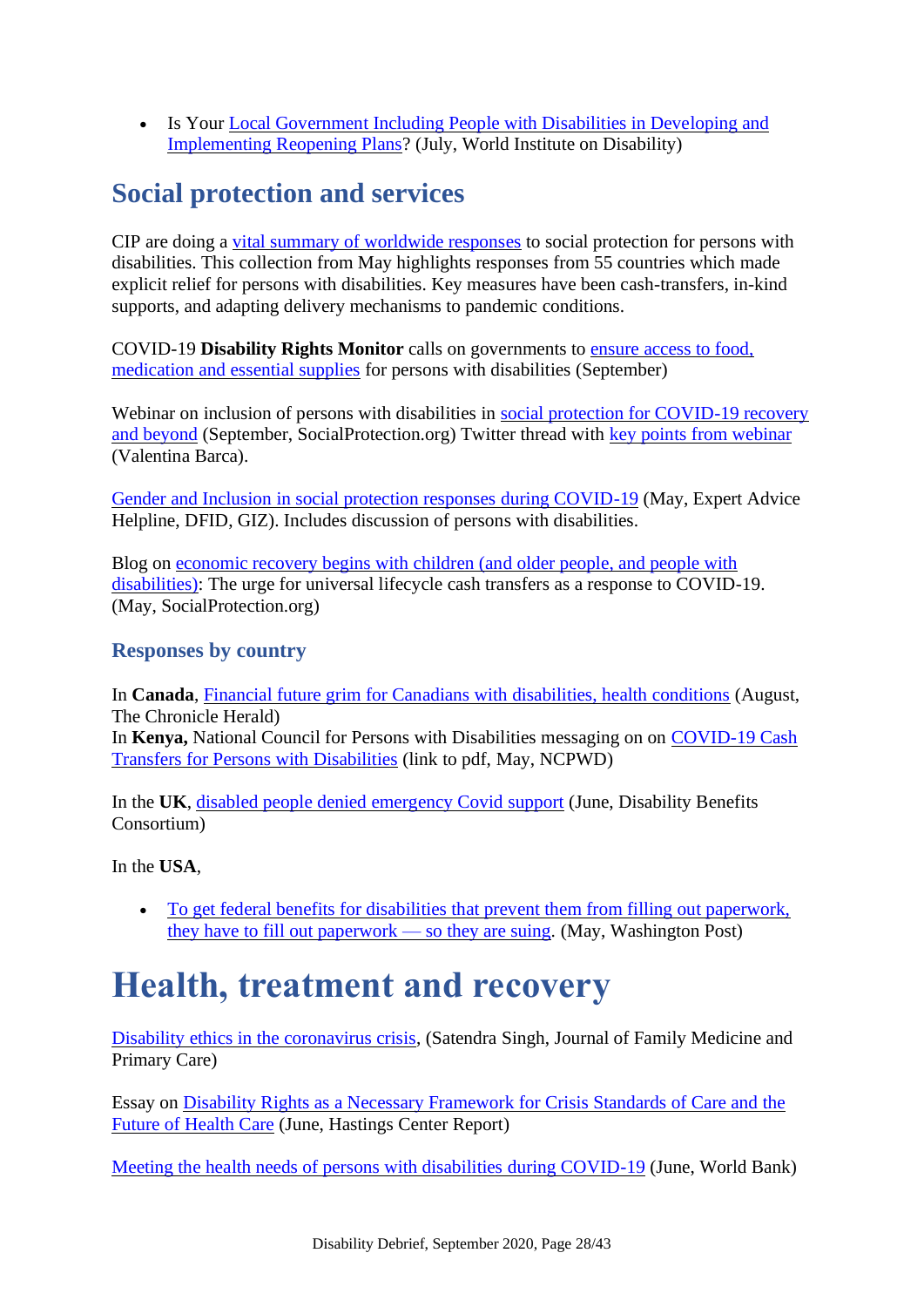### **Treatment and testing: priority and availability**

From **Chile**, [persons with disabilities are last on the list for the ventilator](https://www.publimetro.cl/cl/noticias/2020/06/05/coronavirus-personas-discapacidad.html) (in Spanish, June, Publimetro).

In **New Zealand**, [COVID-19 tracing app 'unusable' for blind and those with low vision](https://www.newshub.co.nz/home/new-zealand/2020/05/covid-19-tracing-app-unusable-for-blind-and-those-with-low-vision.html) (May, News Hub)

In **Romania,** [Urgent Appeal Requesting Access to COVID-19 Medical Treatment](https://enil.eu/news/urgent-appeal-requesting-access-to-medical-care-in-romania/) (April, ENIL)

In **Spain**, complaints that the [track-and-trace application is not accessible for some persons](https://www.cermi.es/es/actualidad/noticias/el-cermi-denuncia-la-falta-de-accesibilidad-de-la-aplicaci%C3%B3n-radar-covid)  [with disabilities](https://www.cermi.es/es/actualidad/noticias/el-cermi-denuncia-la-falta-de-accesibilidad-de-la-aplicaci%C3%B3n-radar-covid) (in Spanish, August, CERMI)

#### In **South Africa**,

- COVID-19, disability and the [context of healthcare triage in South Africa:](https://www.docwirenews.com/abstracts/covid-19-disability-and-the-context-of-healthcare-triage-in-south-africa-notes-in-a-time-of-pandemic/) Notes in a time of pandemic (September, DocWire News)
- [Deciding whose lives really matter in a pandemic](https://mg.co.za/coronavirus-essentials/2020-05-14-deciding-whose-lives-really-matter-in-a-pandemic/) (May, Mail and Guardian)

#### From the **UK**,

- staff members in care homes [changed do-not-resuscitate](https://www.telegraph.co.uk/news/2020/08/23/care-homes-asked-place-blanket-do-not-resuscitate-orders-residents/) plans without discussion. (August, The Telegraph)
- Sick children having to [reuse ventilator parts due to shortage caused by COVID-19](https://news.sky.com/story/sick-children-having-to-reuse-ventilator-parts-due-to-shortage-caused-by-covid-19-12026632) (July, Sky News)
- Coronavirus tests ['denied' to people with learning disabilities living in care homes.](https://metro.co.uk/2020/05/18/coronavirus-tests-denied-people-learning-disabilities-living-care-homes-12723372/) (May, Metro)

From the **USA**,

- One Man's COVID-19 Death Raises The Worst Fears Of Many People With [Disabilities](https://www.npr.org/2020/07/31/896882268/one-mans-covid-19-death-raises-the-worst-fears-of-many-people-with-disabilities) (July, NPR) Also on [Yahoo News.](https://www.yahoo.com/lifestyle/black-disabled-man-dies-covid-211359137.html)
- [Who Gets Lifesaving Care? Tennessee Changes Rules After Federal Complaint \(](https://www.nytimes.com/2020/06/26/us/coronavirus-rationing-tennessee.html?smid=tw-share)June, New York Times) See also on [Disability Scoop.](https://www.disabilityscoop.com/2020/07/09/protections-affirmed-disabilities-pandemic/28569/)
- ['This Is Really Life or Death.'](https://time.com/5826098/coronavirus-people-with-disabilities/) For People With Disabilities, Coronavirus Is Making It Harder Than Ever to Receive Care (April, Time)
- [Hospital Visitor Bans Under Scrutiny](https://www.npr.org/2020/05/17/857531789/federal-government-asked-to-tell-hospitals-modify-visit-bans) After Disability Groups Raise Concerns Over Care (May, NPR)

### **Health inequalities**

In **Latin America**, a webinar on access to [health and rehabilitation services for persons with](https://www.facebook.com/187279918093128/videos/264088464854405/)  [disabilities during the COVID-19 emergency](https://www.facebook.com/187279918093128/videos/264088464854405/) (in Spanish with International and Venezuelan Sign Languages, June, RIADIS)

From the **UK,** [What does coronavirus tell us about health inequalities -](https://www.ageing-better.org.uk/blogs/what-does-coronavirus-tell-us-about-health-inequalities-and-what-needs-be-done) and what needs to be [done?](https://www.ageing-better.org.uk/blogs/what-does-coronavirus-tell-us-about-health-inequalities-and-what-needs-be-done) (May, Center for Ageing Better)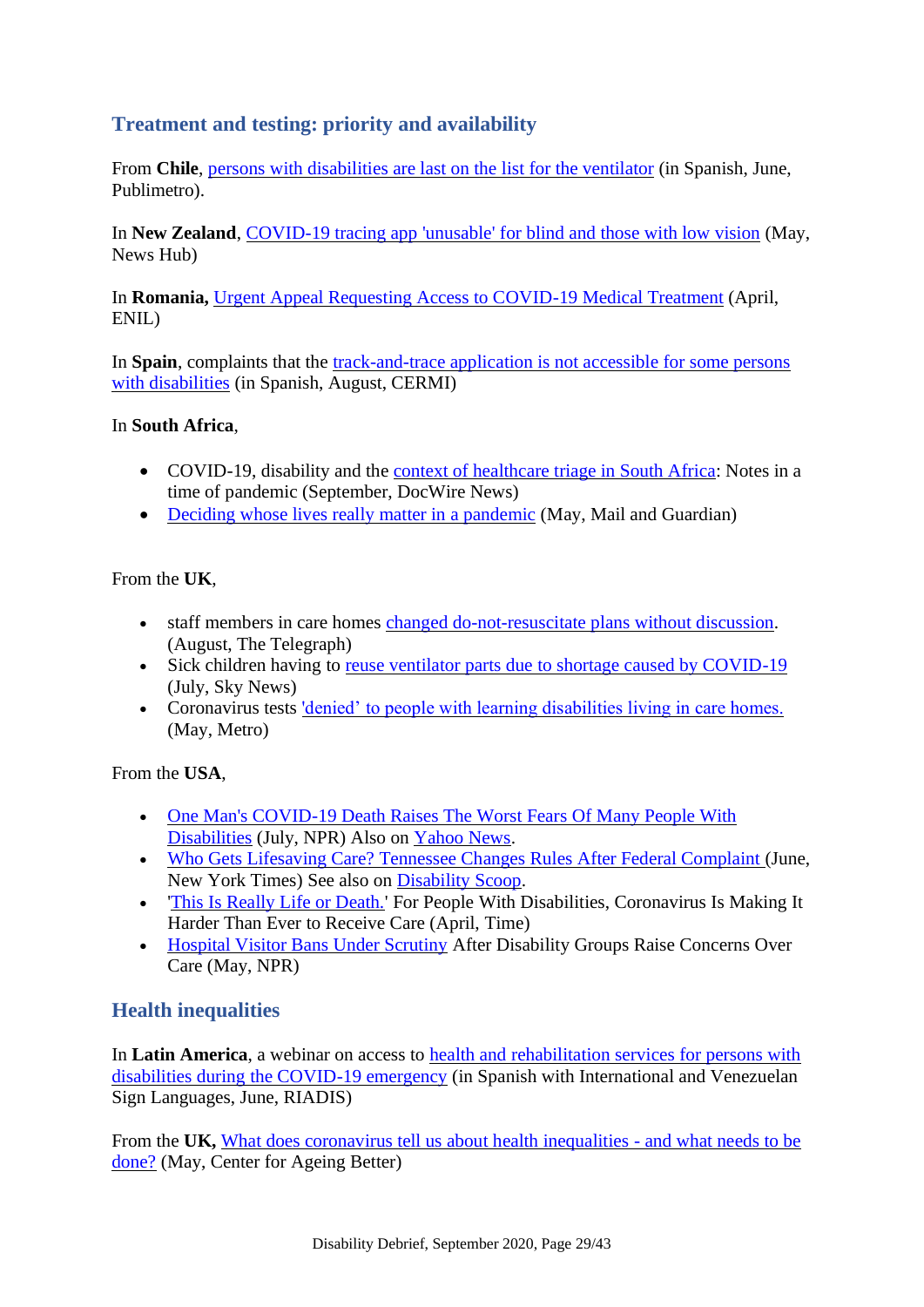### **Recovery and long-term health effects of COVID-19**

[Long-Haulers Are Redefining COVID-19:](https://www.theatlantic.com/health/archive/2020/08/long-haulers-covid-19-recognition-support-groups-symptoms/615382/) exploration of the physical and psychological affects of the disease and the way societies are dealing with it. "No matter the exact diagnosis, the COVID-19 pandemic will almost certainly create a substantial wave of chronically disabled people." (August, The Atlantic)

Survivors of [Covid-19 show increased rate of psychiatric disorders,](https://www.theguardian.com/world/2020/aug/03/survivors-of-covid-19-show-increased-rate-of-psychiatric-disorders-study-finds) study finds. (August, The Guardian)

[Survivorship after COVID-19 ICU stay](https://www.nature.com/articles/s41572-020-0201-1) (July, Nature Reviews Disease Primers): "many critically ill patients with COVID-19 will face long-lasting physical, cognitive and/or mental health impairments."

#### **Vaccine and Treatment Development**

From the **USA**, [Older Adults May Be Left Out of Some Covid-19 Trials](https://www.nytimes.com/2020/06/19/health/vaccine-trials-elderly.html?referringSource=articleShare) (June, New York Times).

#### **Inclusion in Medicine**

Doctors with disabilities call for a paradigm shift to make medical education, profession more [inclusive](https://www.news-medical.net/news/20200821/Doctors-with-disabilities-call-for-a-paradigm-shift-to-make-medical-education-profession-more-inclusive.aspx) (August, News Medical Life Sciences)

#### In the **UK**,

- Isle of Wight [hospital emergency staff learn sign language](https://www.bbc.co.uk/news/av/uk-england-hampshire-53406594) to communicate with a colleague. (BBC, July)
- The communication needs of D/deaf healthcare workers and patients are being [forgotten](https://blogs.bmj.com/bmj/2020/05/07/push-universal-mask-wearing-communication-needs-deaf-forgotten/) (May, BMJ Opinion)

In the **USA**,

• [Disabled Nurses Find Covid-19 Silver Lining; Hope For More Inclusive Future \(](https://www.forbes.com/sites/allisonnorlian/2020/07/29/disabled-nurses-find-covid-19-silver-lining-hope-for-more-inclusive-future/#f658e9d75134)July, Forbes)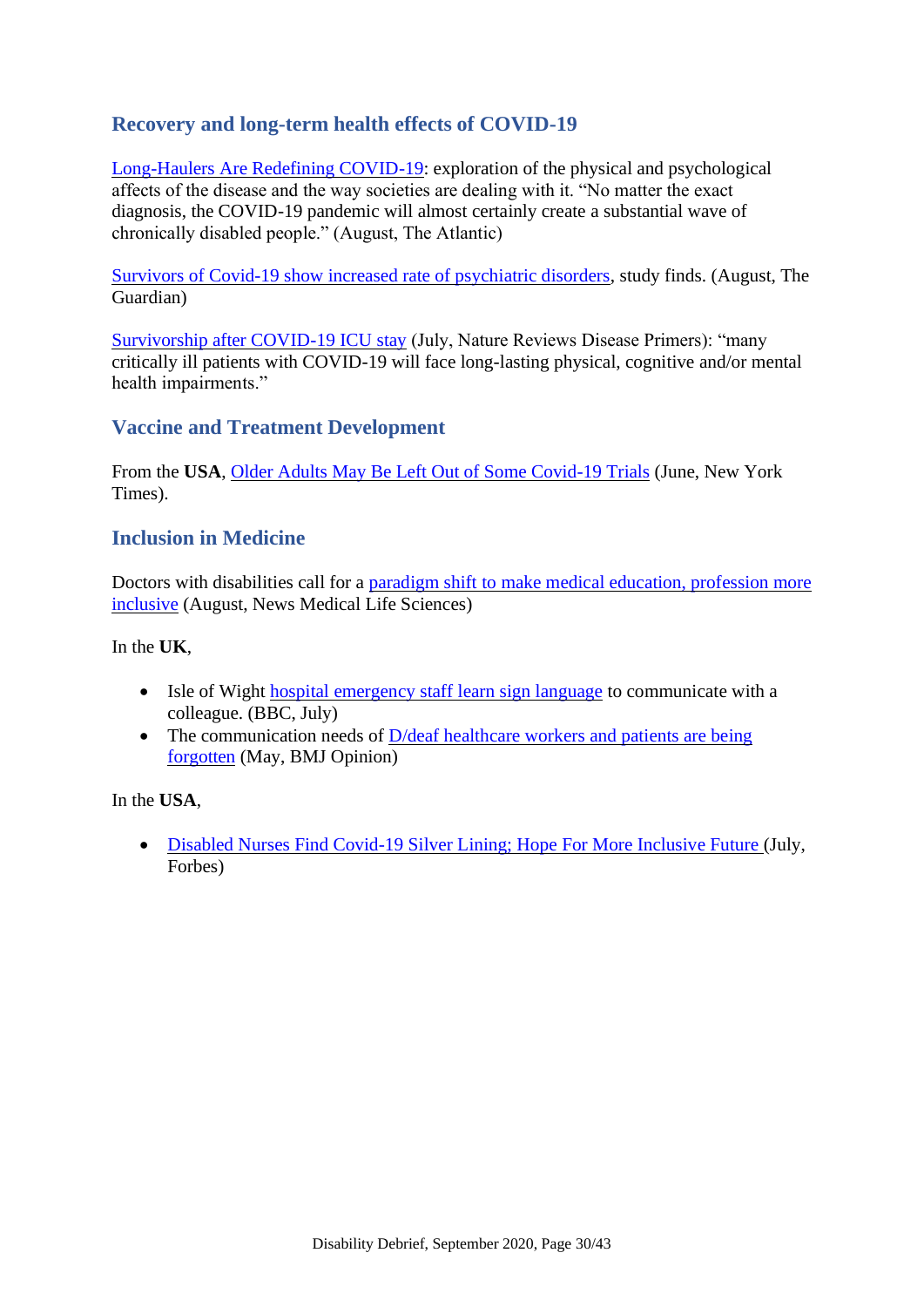# <span id="page-30-0"></span>**Across society and sectors**

# <span id="page-30-1"></span>**Care**

[How the pandemic impacts caregivers](https://www.medicalnewstoday.com/articles/heightened-challenges-how-the-pandemic-impacts-caregivers) in mental health and other areas (May, Medical News Today) From the **UK**,

• [How to keep safe if you use carers and PAs](https://disabilityhorizons.com/2020/06/coronavirus-how-to-keep-safe-if-you-use-carers-and-pas/) (Disability Horizons)

# <span id="page-30-2"></span>**Culture and sport**

### **Art and performances**

[Performance-in-Place: An Evening with Kinetic Light](https://www.the8thfloor.org/past-events-01/2020/5/18/performance-in-place-kinetic-light) - online performance by Kinetic Light, a disability arts and dance ensemble. (May, The 8th Floor)

[The Future is Loading](https://www.shapearts.org.uk/News/the-future-is-loading-about-the-exhibition) (Shape in the UK). "For people who are marginalised in the present day, facing discrimination and barriers to access, imagining the future can be an act of radical defiance."

Coronavirus: [The pictures that create more empathy than words](https://www.bbc.co.uk/news/disability-53863014) (August, BBC). Persons with "invisible disabilities" drawing their experiences of lockdown.

[Feeling the body in quarantine,](https://metajuvenil.wordpress.com/2020/06/30/tambienescuidar-sentir-el-cuerpo-en-cuarentena/) #TambiénEsCuidar (in Spanish, June, META)

### **Commentary**

[Online Art Viewing Is Finally Being Embraced—But Does That Make It More Accessible?](https://observer.com/2020/06/online-art-viewing-exhibitions-accessibility-barriers/) (June, Observer)

In the **UK**, [Disability campaigners warn of UK's progress unravelling in the arts](https://www.theguardian.com/culture/2020/jun/19/disability-campaigners-warn-of-uks-progress-unravelling-in-the-arts) (June, the Guardian). Using the hashtag [#WeShallNotBeRemoved](https://twitter.com/hashtag/weshallnotberemoved?ref_src=twsrc%5Egoogle%7Ctwcamp%5Eserp%7Ctwgr%5Ehashtag) (Twitter).

In the **USA,**

- Wheelchair dance team founder says practicing online keeps group connected during [the pandemic: 'We adapt'](https://www.yahoo.com/lifestyle/wheelchair-dance-team-founder-shares-how-going-virtual-has-helped-her-team-continue-to-reach-their-goals-203847172.html) (June, Yahoo)
- ['Disgusting discrimination': Dylan Alcott blasts US Open over omission](https://www.theguardian.com/sport/2020/jun/18/disgusting-discrimination-dylan-alcott-blasts-us-open-over-omission) (June, the Guardian)

# <span id="page-30-3"></span>**Digital accessibility and inclusion**

[How accessible technology can help in our rapidly changing world](https://atos.net/en/blog/how-accessible-technology-can-help-in-our-rapidly-changing-world) (May, Atos)

In **Chile**, the importance of [web accessibility for the quality of life of persons with disabilities](https://www.linkedin.com/pulse/la-trascendencia-de-accesibilidad-web-en-calidad-vida-san-mart%25C3%25ADn/) (in Spanish, May, Linkedin)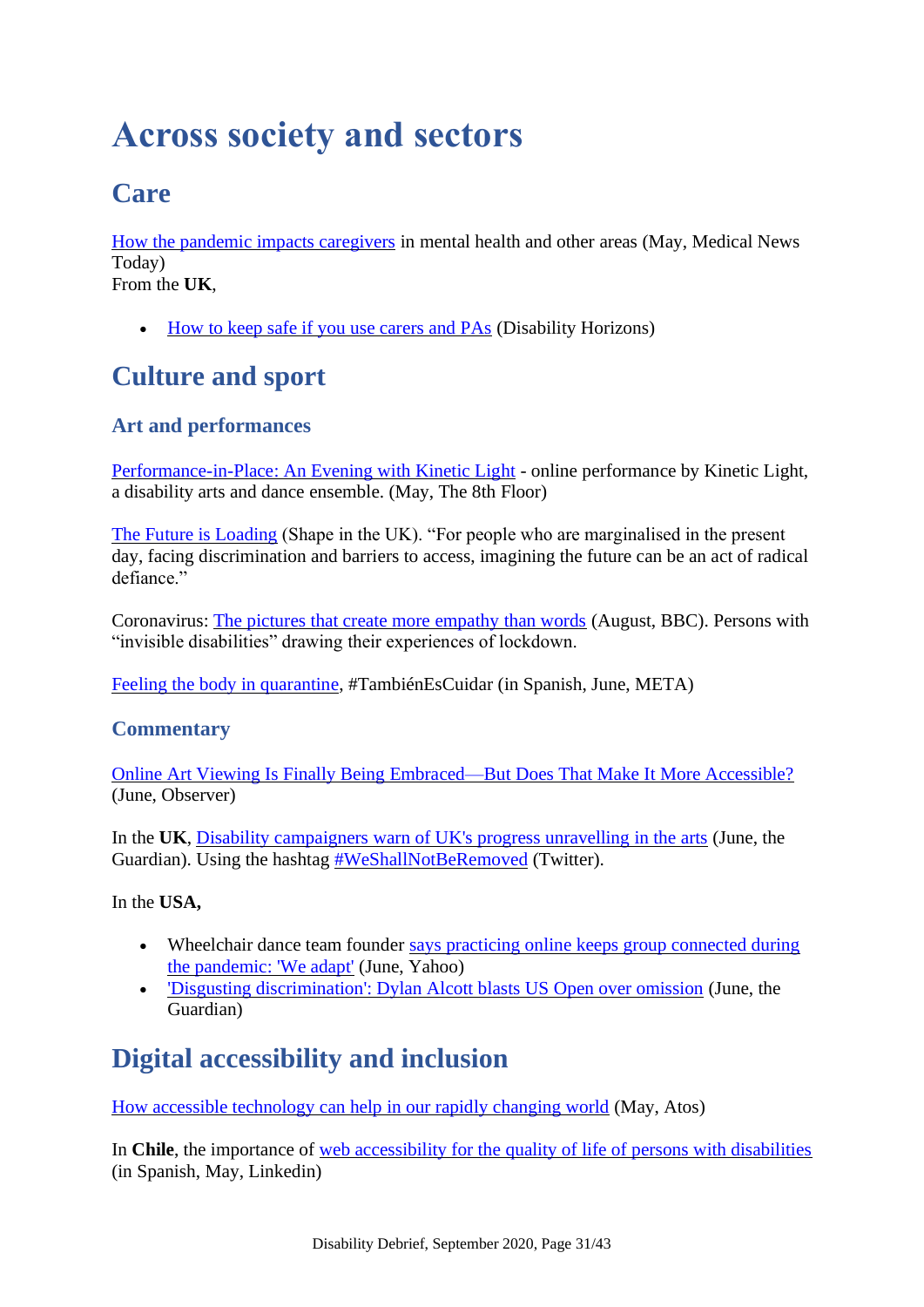From the **UK**,

- It's Time To [Escalate The Naming And Shaming Of Inaccessible Websites](https://www.forbes.com/sites/gusalexiou/2020/09/28/its-time-to-escalate-the-naming-and-shaming-of-inaccessible-websites/#b943047196b8) (September, Forbes)
- [Accessibility Helps All Users, Not Just The Disabled,](https://www.forbes.com/sites/gusalexiou/2020/08/23/covid-reminds-us-that-web-accessibility-helps-all-users-not-just-the-disabled/#94ca3b16df14) (August, Forbes)

#### From **USA**,

- resources and guide on Digital Accessibility and Other Best Practices for Remote [Work](https://disabilityin.org/resource/covid-19-response-accessible-tools-and-content/) (Disability:In)
- [Telework and Accessibility](https://peatworks.org/digital-accessibility-toolkits/telework-and-accessibility/) resources from PEAT.
- Zoom [fatigue is something the deaf community knows very well](https://qz.com/1855404/zoom-fatigue-is-something-the-deaf-community-knows-very-well/) (May, Quartz)

## <span id="page-31-0"></span>**Education and young people**

From **UNICEF**, Ensuring an [inclusive return to school for children with disabilities](https://reliefweb.int/sites/reliefweb.int/files/resources/Ensuring%20an%20inclusive%20return%20to%20school%20for%20children%20with%20disabilities%20-%20UNICEF%20East%20Asia%20and%20Pacific%20Region%20COVID-19%20technical%20guidance.pdf) (link to pdf, June)

From the **World Bank**,

- a webinar on [Pivoting to Inclusion:](https://live.worldbank.org/lessons-from-covid19-for-inclusive-education) "leveraging lessons from the COVID-19 crisis for learners with disabilities". (July)
- short advisory video [Jozi Practices Safety at School during COVID-19](https://www.worldbank.org/en/news/video/2020/07/27/jozi-practices-safety-at-school-during-covid-19) (July)

Comments and links from **UNESCO** on [Including learners with disabilities in COVID-19](https://en.unesco.org/news/including-learners-disabilities-covid-19-education-responses)  [education responses](https://en.unesco.org/news/including-learners-disabilities-covid-19-education-responses) (June)

**Education above all** has made an [Activity Bank for Disabilities,](https://resources.educationaboveall.org/activity-bank-disabilities) "an activity bank for children that require additional and specialized care, in order to support their continued development and learning."

An inclusive response to COVID-19: [Education for children with disabilities](https://www.globalpartnership.org/blog/inclusive-response-covid-19-education-children-disabilities) (May, Global Partnership for Education)

[How education has been affected by coronavirus](https://www.leonardcheshire.org/our-impact/stories/how-education-has-been-affected-coronavirus) (June, Leonard Cheshire)

'Education for All' under Lockdown: [the path ahead for inclusion of children with disabilities](https://canderesearch.wordpress.com/2020/06/09/education-for-all-under-lockdown-the-path-ahead-for-inclusion-of-children-with-disabilities/) (June, Cambridge Network for Disability and Education Research)

Opinion: [How to reach children with disabilities during school closures](https://www.devex.com/news/opinion-how-to-reach-children-with-disabilities-during-school-closures-97742) (July, Devex)

In **Brazil**, lack of support to persons with disabilities [overwhelms parents in the pandemic](https://www1.folha.uol.com.br/treinamento/2020/08/falta-de-apoio-a-pessoas-com-deficiencia-sobrecarrega-pais-na-pandemia.shtml) (in Portuguese, August, Folha)

In **Europe**, [lack of education for children with intellectual disabilities made worse in the](https://www.inclusion-europe.eu/briefing-on-education-coronavirus/)  [Coronavirus emergency](https://www.inclusion-europe.eu/briefing-on-education-coronavirus/) (May, Inclusion Europe) Brief with situation analysis and recommendations.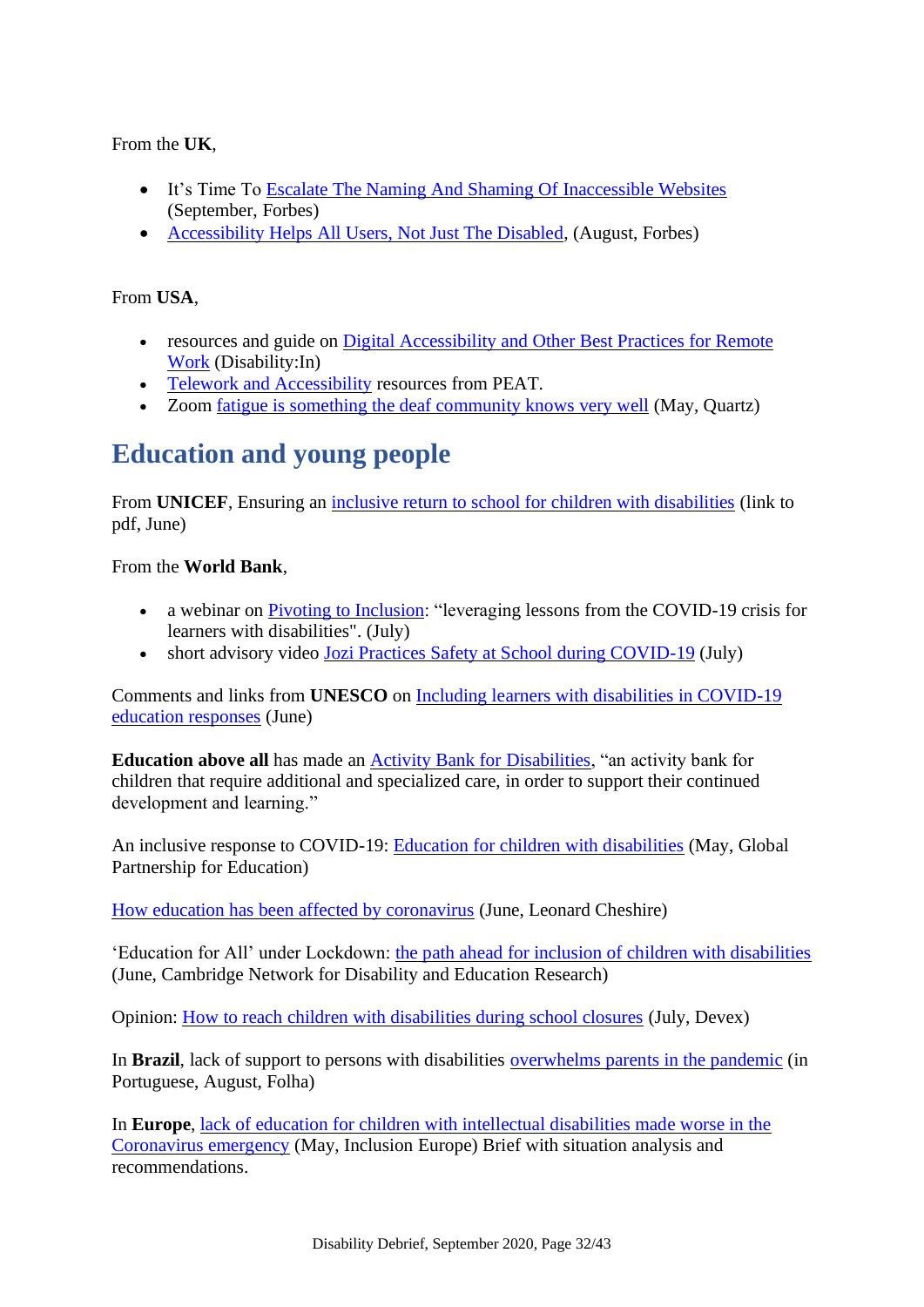In **Ghana**, how [COVID-19 Affects Education For People With Disabilities In Ghana](https://www.disabilitynewsafrica.com/how-covid-19-affects-education-for-people-with-disabilities-in-ghana/) (July, Disability News Africa)

#### In **India**,

- 4.3 million students with disabilities [may drop out, unable to cope with e-education](http://timesofindia.indiatimes.com/articleshow/77169020.cms?utm_source=contentofinterest&utm_medium=text&utm_campaign=cppsthttps://timesofindia.indiatimes.com/home/education/43-lakh-disabled-students-across-states-may-drop-out-unable-to-cope-with-e-education-report/articleshow/77169020.cms) (July, Times of India)
- India's [online classrooms are outdated for disabled kids.](https://theprint.in/opinion/indias-online-classrooms-are-outdated-for-disabled-kids-covid-just-made-it-worse/463438/) "Covid just made it worse." (July, ThePrint)
- Many students with disabilities struggling with e-education, NGOs call for more [accessible approach](https://www.outlookindia.com/newsscroll/many-students-with-disabilities-struggling-with-eeducation-ngos-call-for-more-accessible-approach/1872679) (June, Outlook)

#### In **Indonesia**,

- Webinar on [rights of children with disabilities during the pandemic](https://www.facebook.com/disabilityrightsfund/posts/3158313337594023) (Bahasa with sign-language, August, Disability Rights Fund and others)
- Covid-19 New Normal? What does it mean for Inclusive Education and what [government must do to support students with disabilities](https://aidran.org/2020/06/03/covid-19-new-normal-what-does-it-mean-for-inclusive-education-and-what-government-must-do-to-support-students-with-disabilities/) (June, AIDRAN)

In **Kenya,** COVID-19 and [education for children with disabilities](https://www.youtube.com/watch?v=NvKNPvvgGUg&feature=youtu.be) (Youtube, July, Action Foundation Kenya)

In **Moldova,** [supporting children with special needs](https://www.globalpartnership.org/blog/supporting-children-special-needs-moldova-during-covid-19) (July, GPE)

In **North Macedonia,** [Inclusive Education, Learning & Distance Learning in North](https://www.mk.undp.org/content/north-macedonia/en/home/library/poverty/Inclusive-Education-Learning-And-Distance-Learning.html)  [Macedonia](https://www.mk.undp.org/content/north-macedonia/en/home/library/poverty/Inclusive-Education-Learning-And-Distance-Learning.html) - Analysis Post COVID-19 (June, UNDP).

In **Sri Lanka**, [Connect and adapt to learn and live: Deaf education in Sri Lanka](https://canderesearch.wordpress.com/2020/05/07/connect-and-adapt-to-learn-and-live-deaf-education-in-sri-lanka/) (May, Cambridge Network for Disability and Education Research)

In the **UK**,

- [Pupils with special needs 'forgotten' as English schools reopen.](https://www.theguardian.com/education/2020/sep/04/special-needs-pupils-forgotten-english-schools-reopen) "20,000 children with special needs unlikely to return to school because of safety concerns" (September, Guardian)
- [Fighting for an Education,](https://www.bbc.co.uk/programmes/m000mfns) (video, September, feature from BBC Panorama)
- 'Brink of collapse': [parents of disabled children buckling under 24-hour care](https://www.theguardian.com/society/2020/may/13/parents-disabled-children-buckling-under-24-hour-care-coronavirus) (May, Guardian)

### In **USA**,

- Schools Say They [Have To Do Better For Students With Disabilities This Fall](https://www.npr.org/2020/08/21/902141314/for-students-with-disabilities-schools-say-they-have-to-do-better-in-the-fall)  (August, NPR)
- Here's How [Texas' Schools For The Deaf And Blind Stay Connected](https://www.keranews.org/post/heres-how-texas-schools-deaf-and-blind-stay-connected-students-during-pandemic?utm_source=dlvr.it&utm_medium=wordpress) To Students During The Pandemic (May, Kera News)
- Activists [Fight to Advance Success for Students With Disabilities](https://www.newswire.com/news/activists-fight-to-advance-success-for-students-with-disabilities-21183179) During COVID-19 Crisis (July, Newswire)
- [Mothering while Deaf in a Newly Quiet World](https://www.nytimes.com/2020/05/08/style/modern-love-coronavirus-deaf-motherhood-in-a-quiet-world.html) (May, New York Times)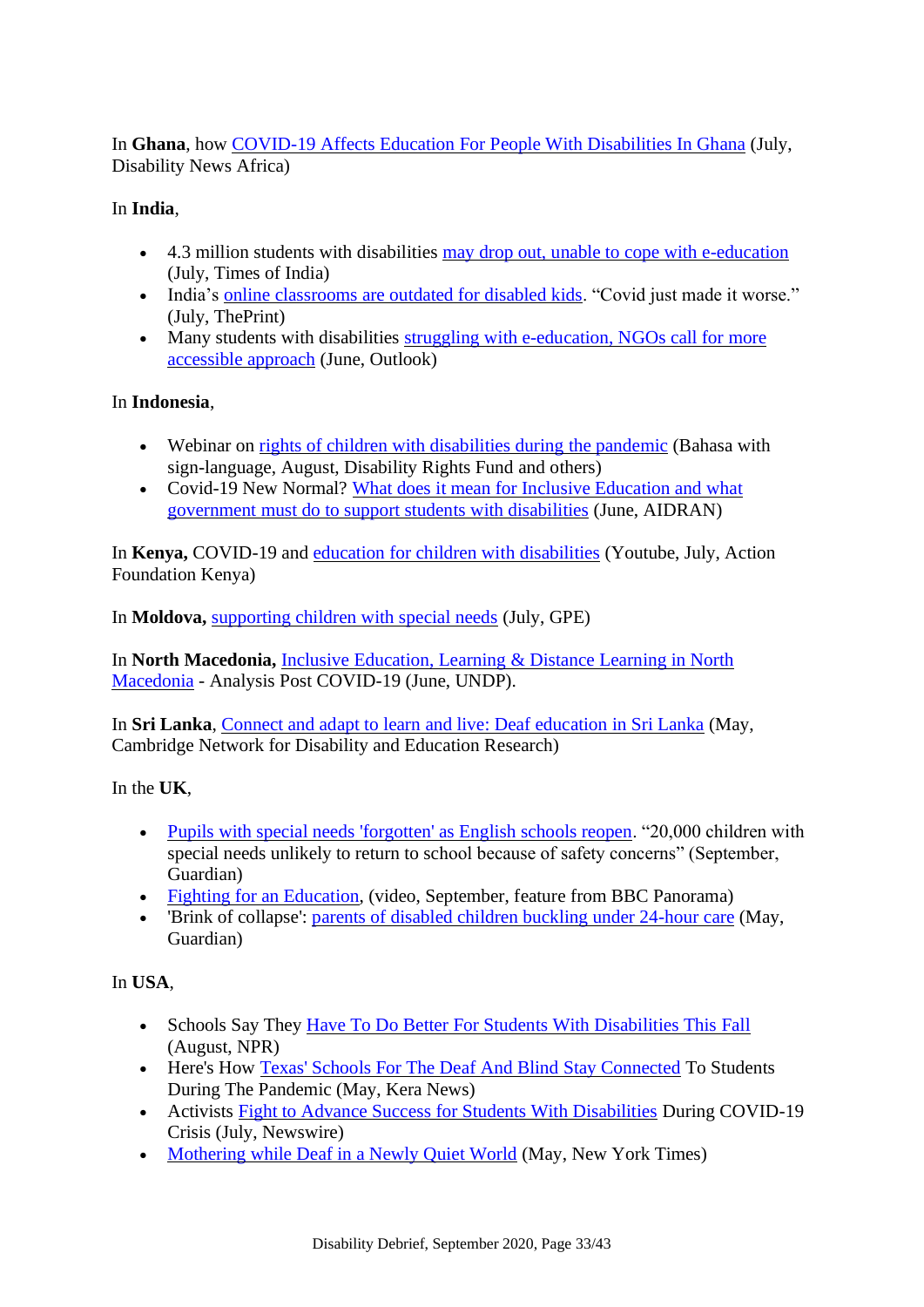### **Higher Education**

[Let COVID-19 expand awareness of disability tech](https://www.nature.com/articles/d41586-020-01312-w) (May, Nature)

From the **Netherlands,** [Will Students and Staff with Disabilities Disappear in the \(Social\)](https://leideninclusionblog.nl/articles/coronavirus-will-students-and-staff-with-disabilities-disappear-in-the-social-distance)  [Distance?](https://leideninclusionblog.nl/articles/coronavirus-will-students-and-staff-with-disabilities-disappear-in-the-social-distance) (May, Leiden Inclusion Blog)

From the **UK**,

- a series of posts on higher-education and disability from the Everyday Society, a sociology blog. On [self-isolation.](https://es.britsoc.co.uk/on-the-personal-self-isolation-disability-and-covid-19/) On [inequality and interdependence.](https://es.britsoc.co.uk/hidden-in-plain-sight-covid-19-inequality-and-interdependency/) On the [Academy:](https://es.britsoc.co.uk/covid-19-and-the-academy/) "it is no shock that universities were unprepared for the problems of illness and disablement that they routinely disavow". And more on [Disability, Sociology and](https://es.britsoc.co.uk/from-the-outside-in-thinking-sociologically-disability-sociology-and-the-academy/)  [the Academy.](https://es.britsoc.co.uk/from-the-outside-in-thinking-sociologically-disability-sociology-and-the-academy/) (May)
- Would it be a bad thing if Covid-19 put an end to the traditional academic [conference?](https://disc.hw.ac.uk/would-it-be-a-bad-thing-if-covid-19-put-an-end-to-the-traditional-academic-conference/) (May, Disability Inclusive Science Careers)

In the **USA**,

• Arizona State University experts, students on how the COVID-19 crisis is affecting [members of the disabled community](https://asunow.asu.edu/20200612-sun-devil-life-living-disability-during-pandemic) (June, ASU)

# <span id="page-33-0"></span>**Elections and politics**

In the **USA,** 

- [What it's like to vote with a disability during a pandemic](https://www.nytimes.com/2020/09/25/us/politics/voting-disability-virus.html) (September, New York Times)
- Blind Michigan Supreme Court Justice turned away by clerk's office while trying to [get absentee ballot](https://www.clickondetroit.com/news/local/2020/06/26/blind-michigan-supreme-court-justice-is-turned-away-by-clerks-office-when-trying-to-get-absentee-ballot/) (June, Click on Detroit)
- [Blind voters fear loss of privacy with shift to mail voting](https://abcnews.go.com/Politics/wireStory/blind-voters-fear-loss-privacy-shift-mail-voting-71244683) (June, ABC News)

# <span id="page-33-1"></span>**Humanitarian and Refugees**

The **Global Humanitarian Response Plan** on [COVID-19, April-December 2020](https://reliefweb.int/report/world/global-humanitarian-response-plan-covid-19-april-december-2020-ghrp-july-update-enar) (July) highlights the impact on persons with disabilities.

- ["My ears are my eyes"](https://medium.com/@UNOCHA/my-ears-are-my-eyes-aef3dbccebf2) is a blog from UNOCHA that describes experiences of persons with disabilities and actions to be taken.
- The **Humanitarian Response Plan** *[update from May 20th](https://reliefweb.int/sites/reliefweb.int/files/resources/GHRP_update_20MAY2020.pdf) features persons with* disabilities. (link to pdf)

The **Inter-Agency Standing Committee** developed guidance on [how to apply in COVID-19](https://interagencystandingcommittee.org/system/files/2020-07/IASC%20Key%20Messages%20on%20Applying%20IASC%20Guidelines%20on%20Disability%20in%20the%20COVID-19%20Response%20%28final%20version%29.pdf)  [response](https://interagencystandingcommittee.org/system/files/2020-07/IASC%20Key%20Messages%20on%20Applying%20IASC%20Guidelines%20on%20Disability%20in%20the%20COVID-19%20Response%20%28final%20version%29.pdf) its excellent guidelines on inclusion of persons with disabilities (link to pdf, June) **CBM** has guidance on [persons with disabilities and COVID-19](https://hhot.cbm.org/en/topic/covid-19) in its practical guidance on inclusive humanitarian fieldwork.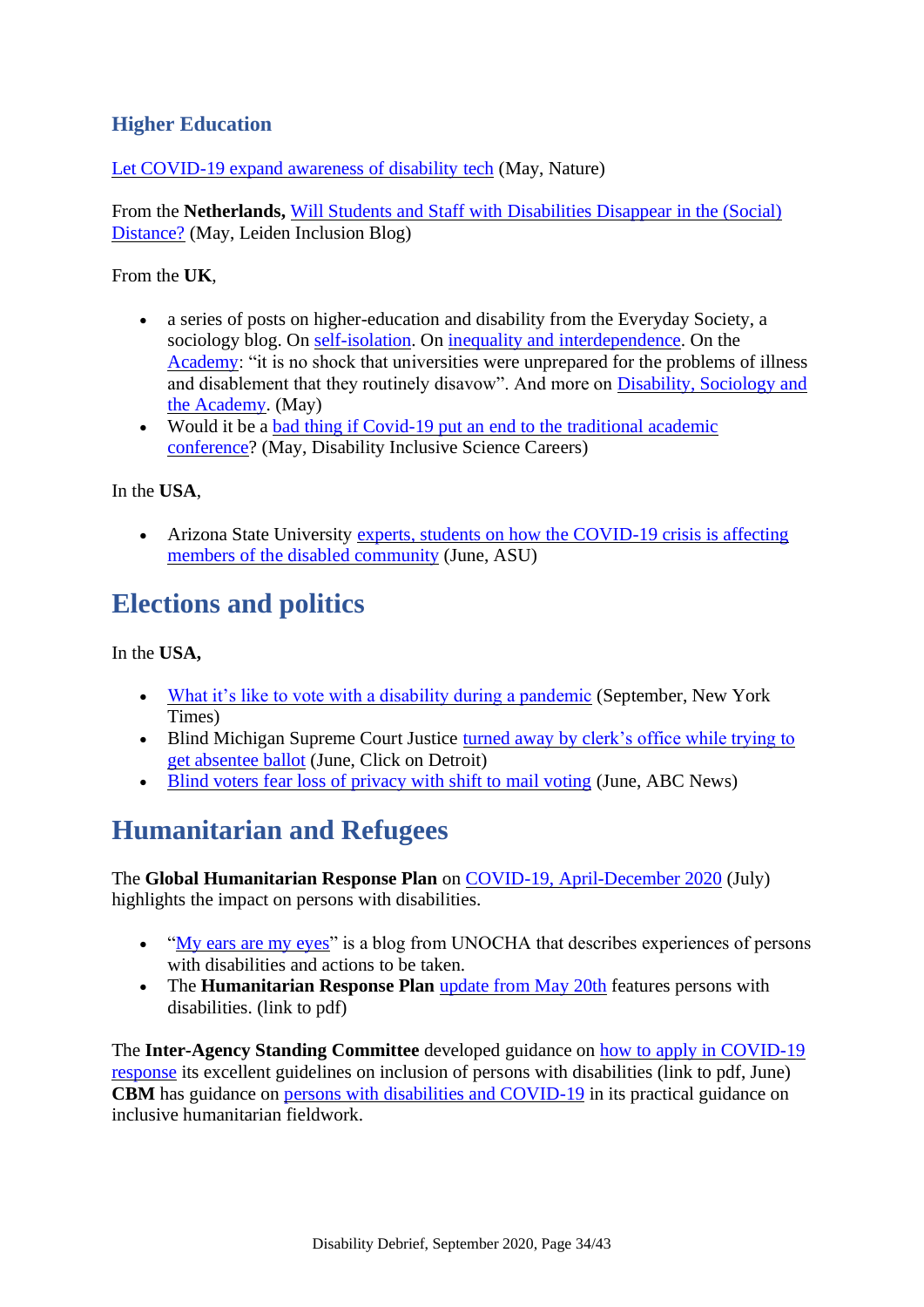**Humanity and Inclusion** on COVID-19 in humanitarian contexts: no excuses to leave [persons with disabilities behind!](https://humanity-inclusion.org.uk/sn_uploads/document/2020-study-en-disability-in-humanitarian-contexts-covid-final.pdf) (link to pdf, June) See also a webinar exploring HI's [humanitarian response in inclusive education.](https://www.crowdcast.io/e/COVID-19-Inclusion-of-persons-with-disabilities/register?session=1) (July)

**MSF** tools and resources for [inclusion of persons with disabilities](https://disabilityinclusion.msf.org/COVID-19.html) in the COVID-19 emergency.

For World Refugee Day 2020:

- IDA/IDDC [statement on refugees and COVID-19](https://www.iddcconsortium.net/blog/ida-iddc-world-refugee-day-2020-statement/) (June, IDDC)
- [Advocating for the needs of persons with disabilities](https://globalcompactrefugees.org/article/advocating-needs-persons-disabilities-world-refugee-day-2020) (June, Global Compact on Refugees)

In **Uganda**, a protection analysis on [impact of COVID-19 on Persons with Special Needs in](https://reliefweb.int/report/uganda/protection-analysis-impact-covid-19-measures-psns-refugee-communities-uganda-may-2020)  [refugee communities.](https://reliefweb.int/report/uganda/protection-analysis-impact-covid-19-measures-psns-refugee-communities-uganda-may-2020) (May, IFRC)

## <span id="page-34-0"></span>**International cooperation**

The **Special Rapporteur on the Rights of Persons with Disabilities** gave a report on the role of [international cooperation to support the rights of persons with disabilities.](https://undocs.org/a/75/186) (July) It highlights various dimensions made more in response to COVID-19 and among its conclusions says that "Unless international aid to support the inclusion of persons with disabilities is increased, the international pledge to leave no one behind, in particular in a post-COVID-19 scenario, is at risk.".

"We are calling on the United Nations and national governments to take urgent action on disability rights, which are being dangerously undermined during the COVID-19 health crisis." — [COVID-19 disability rights campaign,](https://campaigning.sightsavers.org/covid-campaign/) [launched by](https://www.sightsavers.org/news/2020/05/sightsavers-launches-covid-19-disability-rights-petition/) **Sightsavers** in May.

**ADD International** work around the world: [Covid-19: Update](https://www.add.org.uk/covid-19-update-10) (July)

**CBM Global** and their COVID-19 Response: [Stop the Spread of Inequality.](https://www.cbm.org.au/stop-the-spread-of-inequality/)

**Humanity and Inclusion** on inclusive governance: [a first guiding note](https://asksource.info/resources/inclusive-governance-sector-guiding-note-covid-19) and a second guidance note [on the "aftermath" of the pandemic".](https://asksource.info/resources/guidance-note-2-inclusive-governance-and-aftermath-covid-19-pandemic)

**Inclusive Futures**, a newly-launched platform, features their [initiatives on COVID-19.](https://inclusivefutures.org/covid-19/)

<span id="page-34-1"></span>**Light for the World** on [Responding to the unprecedented.](https://www.light-for-the-world.org/responding-unprecedented-light-world-and-covid-19)

### **Justice**

In the **USA**, [Online Dispute Resolution Accessibility for Persons with Disabilities: We Must](https://papers.ssrn.com/sol3/papers.cfm?abstract_id=3614838)  [Do Better](https://papers.ssrn.com/sol3/papers.cfm?abstract_id=3614838) (June, Online Dispute Resolution: Theory and Practice)

## <span id="page-34-2"></span>**Mental Health**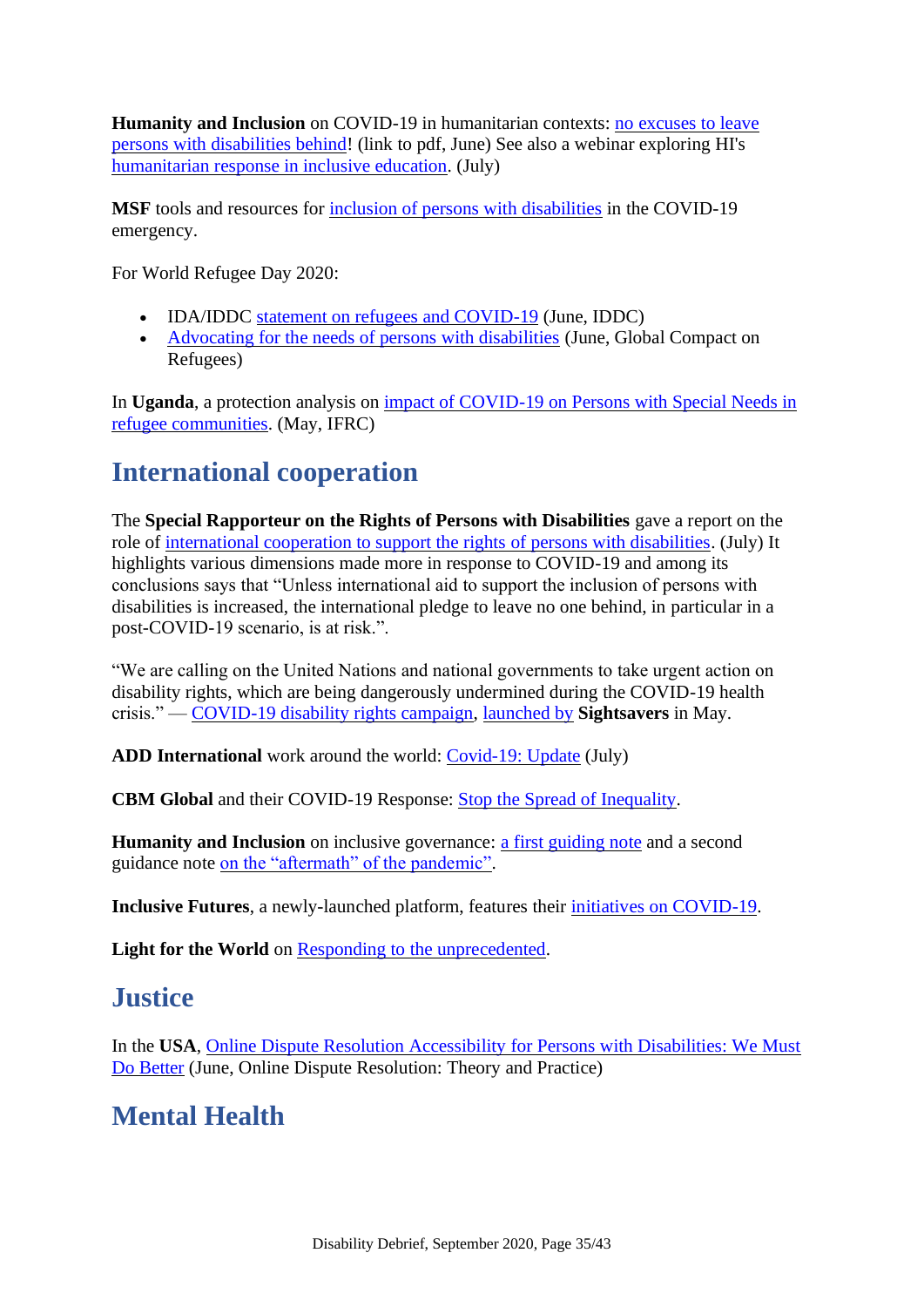The **UN Secretary General** policy brief on [COVID-19 and the Need for Action on Mental](https://unsdg.un.org/resources/policy-brief-covid-19-and-need-action-mental-health)  [Health](https://unsdg.un.org/resources/policy-brief-covid-19-and-need-action-mental-health) (May).

**Conversations with health care workers from around the world (**May and June, Mental Health Network). On [supporting staff mental health.](https://www.mhinnovation.net/blog/2020/may/29/voices-field-conversations-health-care-workers-supporting-staff-mental-health) On [innovations in remote support.](https://www.mhinnovation.net/blog/2020/may/29/voices-field-conversations-health-care-workers-innovations-remote-support-during) On [continuing mental health services.](https://www.mhinnovation.net/blog/2020/jun/1/voices-field-conversations-health-care-workers-continuing-mental-health-services)

Webinar from **UN** leadership on Coping with COVID: [Young People Living the New](https://www.youtube.com/watch?v=ZexS1LJb14g&feature=youtu.be)  [Normal.](https://www.youtube.com/watch?v=ZexS1LJb14g&feature=youtu.be) See also [International sign language](https://www.youtube.com/watch?v=qxBTx7SYze0&feature=youtu.be) for the event. (July)

A [webinar series](https://www.mhinnovation.net/webinar-series) from the **Mental Health Innovation Network** (MHIN).

[Roadmap to strengthen global mental health systems](https://ijmhs.biomedcentral.com/articles/10.1186/s13033-020-00393-4) to tackle the impact of the COVID-19 pandemic (July, International Journal of Mental Health Systems)

Keeping mental health [at the forefront of development, during Covid-19 and beyond \(](https://www.bond.org.uk/news/2020/07/keeping-mental-health-at-the-forefront-of-development-during-covid-19-and-beyond)July, bond)

From the **Inter-Agency Steering Committee**, Guidance on [Basic Psychosocial Skills-](https://interagencystandingcommittee.org/iasc-reference-group-mental-health-and-psychosocial-support-emergency-settings/iasc-guidance-basic) A [Guide for COVID-19 Responders](https://interagencystandingcommittee.org/iasc-reference-group-mental-health-and-psychosocial-support-emergency-settings/iasc-guidance-basic)

From the **International Labour Organization**, [managing work-related psychosocial risks](https://www.ilo.org/global/topics/safety-and-health-at-work/resources-library/publications/WCMS_748638/lang--en/index.htm)  [during the COVID-19 pandemic](https://www.ilo.org/global/topics/safety-and-health-at-work/resources-library/publications/WCMS_748638/lang--en/index.htm) (June)

From **UNHCR**, Emerging Practices: [mental health and psychosocial support in refugee](https://www.unhcr.org/5ee2409b4/mental-health-and-psychosocial-support)  [operations during the COVID-19 pandemic](https://www.unhcr.org/5ee2409b4/mental-health-and-psychosocial-support)

It Is Becoming [Much Harder to Access Mental Health Support Anonymously](https://slate.com/technology/2020/05/covid19-mental-health-apps-websites-privacy-anonymity.html) (Slate, May)

In **Australia**, The COVID-19 pandemic and the [human rights of persons with mental and](https://www.sciencedirect.com/science/article/pii/S0160252720300649)  [cognitive impairments subject to coercive powers](https://www.sciencedirect.com/science/article/pii/S0160252720300649) (June, International Journal of Law and Psychiatry)

#### In **Canada**,

- Mental health [impact of coronavirus pandemic hits marginalized groups hardest](https://theconversation.com/mental-health-impact-of-coronavirus-pandemic-hits-marginalized-groups-hardest-142127) (July, The Conversation) Persons with disabilities were more likely to report deterioration of mental health than persons without disabilities.
- [Is it really a 'mental health day' if you're WFH?](https://theprovince.com/mental-health/working-from-home-does-not-equal-mental-health/) (June, the Province)

In **Europe**, position paper [on mental health in the aftermath of COVID-19](https://www.mhe-sme.org/position-paper-mental-health-in-the-aftermath-of-covid-19/) (Mental Health Europe)

From the **Middle East**, [Covid-19 Puts New Focus on Arab Youths' Mental Health Needs](https://www.al-fanarmedia.org/2020/06/covid-19-puts-new-focus-on-arab-youths-mental-health-needs/) (June, Al-Fanar Media)

From the **UK**,

• [The COVID-19 pandemic, financial inequality and mental health](https://www.mentalhealth.org.uk/our-work/research/coronavirus-mental-health-pandemic/covid-19-inequality-briefing) (May, Mental Health Foundation).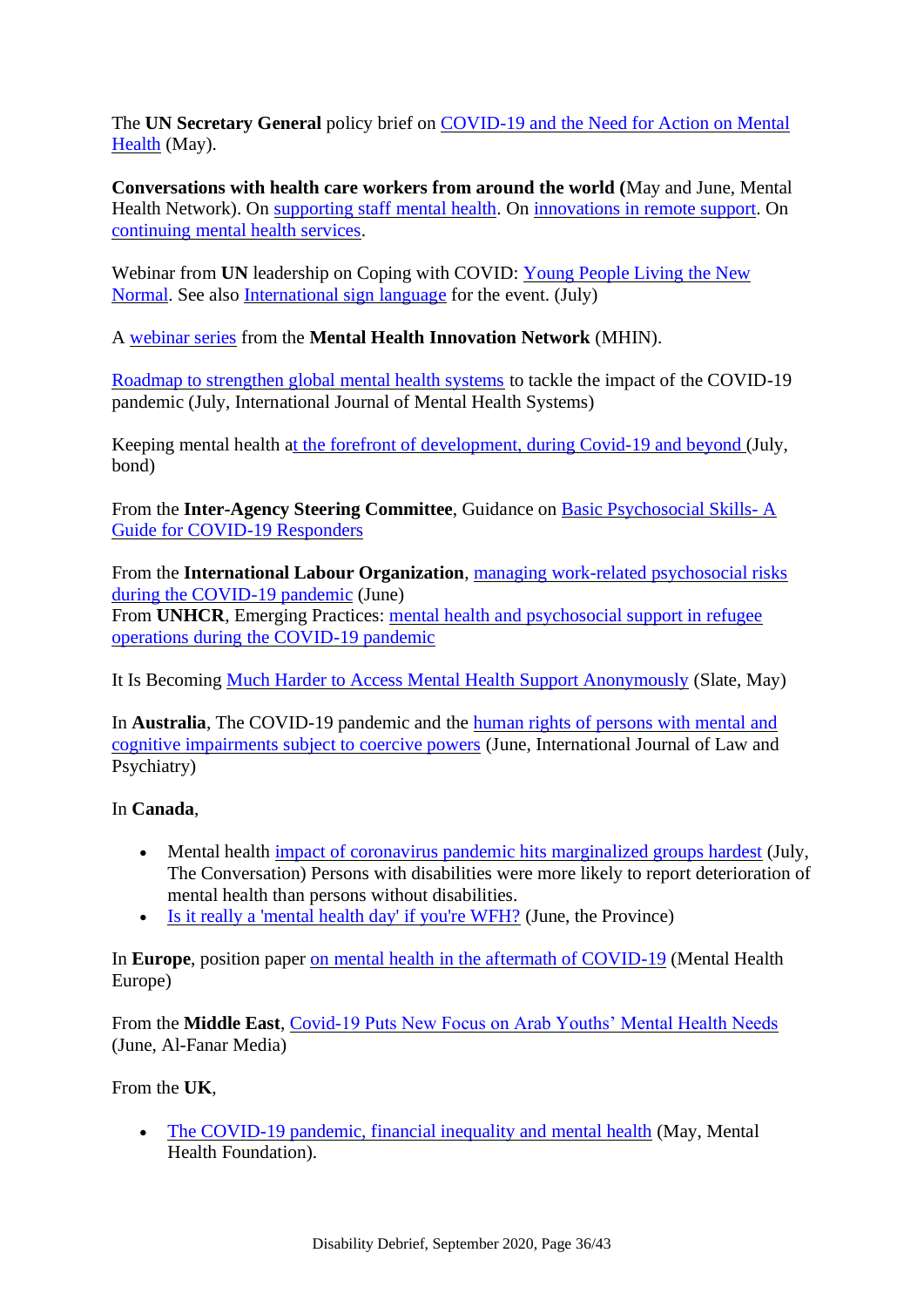• [The social underpinnings of mental distress in the time of COVID-19](https://wellcomeopenresearch.org/articles/5-166) – time for urgent action. "Mental health is best ensured by urgently rebuilding the social and economic supports stripped away over the last decade." (open letter to Wellcome Open Research)

<span id="page-36-0"></span>From the **USA,** How to [Monitor and Support Employee Mental Health](https://www.business.com/articles/support-employee-mental-health/) (Business.com)

# **Transportation and travel**

In the **UK,** 

- Streetscapes: [how do we ensure the 'new normal' works for disabled people?](https://issuu.com/transportforalllondon/docs/streetscapes_-_tfa_traveltalk_report_june_2020) (July)
- 95% of disabled people who responded to a survey won't travel abroad until there is a [vaccine for Covid-19](https://disabilityhorizons.com/2020/07/95-of-disabled-people-wont-travel-abroad-until-there-is-a-vaccine-for-covid-19-or-we-know-more-about-it/) or we know more about it (July, Disability Horizons)
- The new [way to travel if you're disabled and use access](https://www.bbc.co.uk/news/disability-52927781) (June, BBC Ouch)
- [More cycling and walking is good –](https://www.rnib.org.uk/more-cycling-and-walking-good-as-long-as-streets-are-accessible) as long as streets are accessible. (May, RNIB)

In the USA, [COVID-19's transportation implications for people with disabilities](https://thehill.com/blogs/congress-blog/politics/502616-covid-19s-transportation-implications-for-people-with) (June, The Hill)

# <span id="page-36-1"></span>**Violence**

**COVID-19 Disability Rights Monitor** (DRM) calls for an [end to police violence and abuse](https://covid-drm.org/en/statements/covid-19-disability-rights-monitor-drm-calls-for-an-end-to-police-violence-and-abuse-against-persons-with-disabilities-and-their-family-members)  [against persons with disabilities and their family members:](https://covid-drm.org/en/statements/covid-19-disability-rights-monitor-drm-calls-for-an-end-to-police-violence-and-abuse-against-persons-with-disabilities-and-their-family-members) "alarm about increasing police violence against persons with disabilities in the context of the pandemic". (August, DRM)

Women with disabilities at [higher risk of domestic and sexual violence with Covid-19,](https://humanity-inclusion.org.uk/en/news/blog-women-with-disabilities-at-higher-risk-of-domestic-and-sexual-violence-with-covid-19) (Humanity and Inclusion)

In **Brazil,** [Women with Disability Have more difficulty to denounce domestic violence](https://oglobo.globo.com/celina/mulheres-com-deficiencia-tem-mais-dificuldade-para-denunciar-violencia-domestica-na-pandemia-24522160)  [during the pandemic](https://oglobo.globo.com/celina/mulheres-com-deficiencia-tem-mais-dificuldade-para-denunciar-violencia-domestica-na-pandemia-24522160) (in Portuguese, July, Globo)

In **Mexico**, [Better to Make Yourself Invisible](https://www.hrw.org/report/2020/06/04/better-make-yourself-invisible/family-violence-against-people-disabilities-mexico)**,** on family violence against people with disability. (June, Human Rights Watch)

In **Nigeria**, *['They pulled us down and started hitting us with a baton'](https://campaigning.sightsavers.org/story/kazeem/)* (Sightsavers)

In the **USA**,

- [Disability Rights Activists Take On Twin Pandemics of Racist Police Brutality &](https://www.democracynow.org/2020/7/13/disability_rights_activists_take_on_twin)  [COVID-19](https://www.democracynow.org/2020/7/13/disability_rights_activists_take_on_twin) (July, Democracy Now)
- People with disabilities [protest police violence, COVID-19 discrimination](https://eu.usatoday.com/story/news/2020/07/14/people-disabilities-protest-discrimination-doctors-police/5246340002/) (July, USA Today)

# <span id="page-36-2"></span>**Water, Sanitation and Hygiene (WASH)**

See a guidance note from **CBM Australia** on [Disability Inclusion and COVID-19: Guidance](https://ic9.esolg.ca/11140390_WaterForWomen/en/learning-and-resources/resources/KL/WfW-CBM-Guidance-Note_COVID-19-WASH-Disability-Inclusion_FINAL.pdf)  [for WASH delivery.](https://ic9.esolg.ca/11140390_WaterForWomen/en/learning-and-resources/resources/KL/WfW-CBM-Guidance-Note_COVID-19-WASH-Disability-Inclusion_FINAL.pdf) (link to pdf, Jun)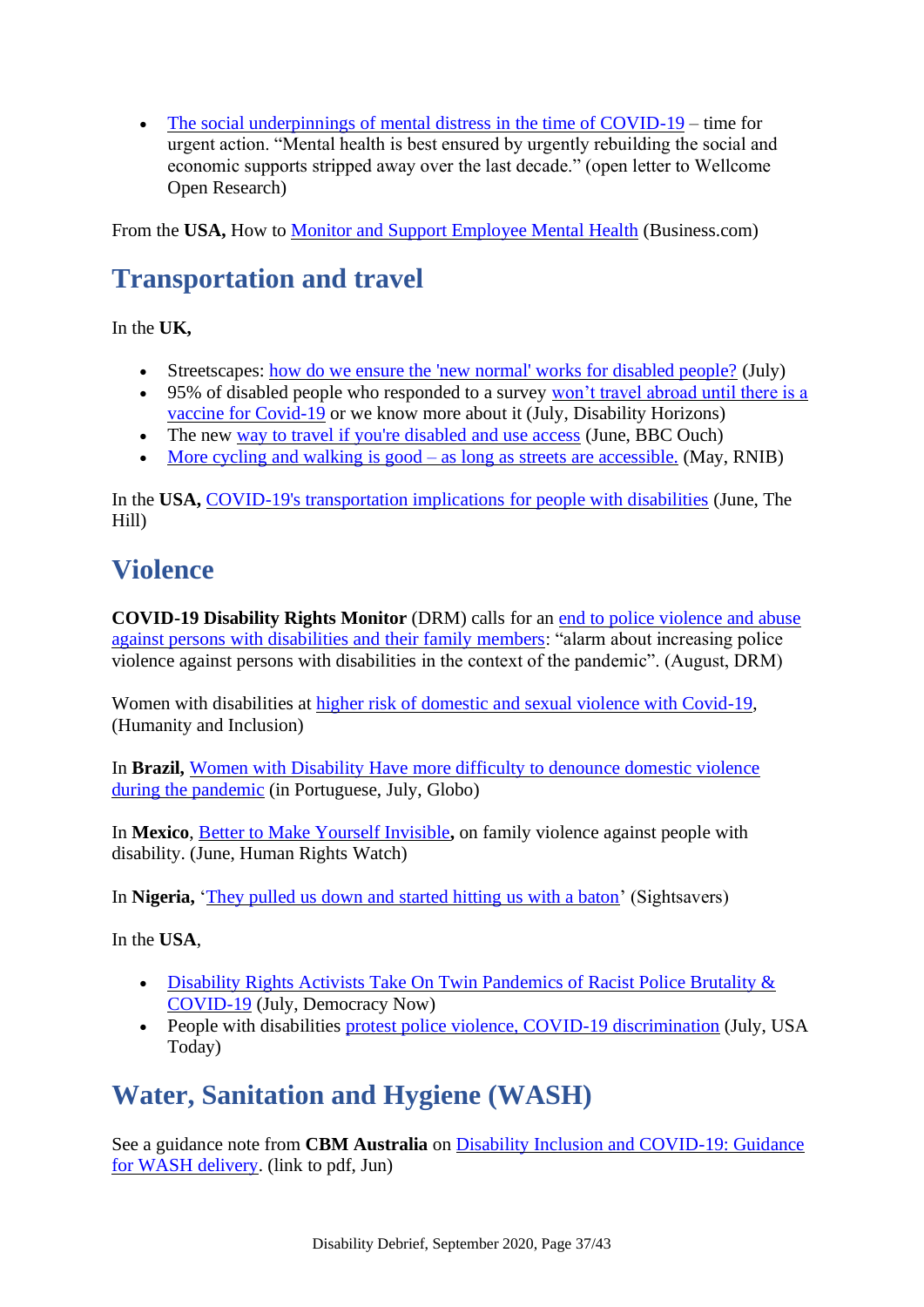# <span id="page-37-0"></span>**Work and skills**

#### From the **International Labor Organization**,

- See the introduction for comments on the [COVID-19 and the World of Work](https://www.ilo.org/global/topics/disability-and-work/WCMS_746909/lang--en/index.htm) brief on ensuring inclusion for persons with disabilities at all stages of the response. It's also [available in Spanish.](https://www.ilo.org/global/topics/disability-and-work/WCMS_747591/lang--es/index.htm) (June)
- Disability inclusion in company responses to COVID-19: Results of a survey among [National Business and Disability Networks and their members](http://www.businessanddisability.org/news/disability-inclusion-in-company-responses-to-covid-19-results-of-a-survey-among-national-business-and-disability-networks-and-their-members/) (July)
- a brief on ensuring no one is left behind in the response and recovery in the world of [work.](https://www.ilo.org/global/topics/coronavirus/WCMS_747327/lang--en/index.htm) (June)
- [Webinar on COVID-19 and the World of Work:](https://www.ilo.org/global/topics/disability-and-work/WCMS_747872/lang--en/index.htm) Implications for people with disabilities (June) A disability-inclusive response to [COVID-19 is a better response](https://www.youtube.com/watch?v=i4mn0ooxi2o)  [for all](https://www.youtube.com/watch?v=i4mn0ooxi2o) - highlights of experts' comments. (short video, August)
- Masterclass webinar on [Making Remote Working Work](https://www.ilo.org/global/topics/disability-and-work/WCMS_749224/lang--en/index.htm) (June)
- Webinar on [business leadership in disability-inclusive responses to COVID-19](https://www.ilo.org/global/topics/disability-and-work/WCMS_749123/lang--en/index.htm) (June)
- If a ['new normal' is to be a better normal it must include persons with disabilities](https://iloblog.org/2020/06/04/if-a-new-normal-is-to-be-a-better-normal-it-must-include-persons-with-disabilities/) (June, ILO Blog). Personal reflections and policy from an ILO colleague reflecting on disability in Switzerland, Ethiopia, and the international response.
- People with disabilities are [solution providers and co-creators during crises](https://www.youtube.com/watch?v=0EQeWly1myE) (short video, May)

From the **international** Innovation to Inclusion Project, [webinar on COVID-19, women with](http://edf-feph.org/i2i-webinar-5-covid-19-and-women-disabilities-and-employment)  [disabilities and employment](http://edf-feph.org/i2i-webinar-5-covid-19-and-women-disabilities-and-employment) (May)

In **Australia**, see the [COVID-19 Response Series](https://www.and.org.au/pages/covid19-response-series-.html) from Australian Network on Disability.

In **Brazil**, What the [experience of Covid-19 tells us about disability, work, and accessibility](http://somatosphere.net/2020/covid-disability-work-accessibility.html/) (August, Somatosphere)

In **Kenya**, the [third Kenya Business and Disability Network meeting.](https://www.linkedin.com/posts/jmenze_kenya-business-and-disability-network-meeting-activity-6682245985818681344-_Qoh) (June)

In **Latin America**, Building and Wood Workers' International (BWI) on [Decent work for](https://www.bwint.org/cms/news-72/decent-work-for-people-with-disabilities-pushed-amidst-covid-19-1870)  [people with disabilities pushed amidst COVID-19.](https://www.bwint.org/cms/news-72/decent-work-for-people-with-disabilities-pushed-amidst-covid-19-1870)

In **South Africa**, webinar on [learning for Disability when navigating the COVID-19 world](https://bradshawleroux.co.za/webinar-1-learning-for-disability-when-navigating-the-covid-19-world-free/) (April, BradshawLeRoux)

In **Uganda**, persons with disabilities [banking on new law to guarantee employment](https://www.newvision.co.ug/news/1527827/pwds-banking-law-guarantee-employment) (September, New Vision)

In the **UK,**

- [How to build back an inclusive charity workspace post lockdown](https://www.civilsociety.co.uk/voices/kate-bennell-how-to-build-back-an-inclusive-workspace-post-lockdown.html) (July, Civil Society)
- [Inclusion on hold: 'Business as usual' disability policy must continue during COVID-](https://businessdisabilityforum.org.uk/news-opinion/inclusion-on-hold/)[19](https://businessdisabilityforum.org.uk/news-opinion/inclusion-on-hold/) (June, Business Disability Forum)
- [Business as \(un\)usual: How employers have supported their workforces during the](https://mcusercontent.com/6bb0a995610e4c9d9bf5bb476/files/68430d89-1ffe-4cee-9002-c319f75c7927/Business_as_unusual_how_organisations_have_responded_to_Covid_19_Full_report_May_2020_2_.pdf)  [Covid-19 outbreak and lockdown](https://mcusercontent.com/6bb0a995610e4c9d9bf5bb476/files/68430d89-1ffe-4cee-9002-c319f75c7927/Business_as_unusual_how_organisations_have_responded_to_Covid_19_Full_report_May_2020_2_.pdf) (link to pdf, May, Business Disability Forum). See also a case study of how [this was done by RBS Bank](https://dh1b0dk701o2c.cloudfront.net/prod/uploads/2020/05/RBS-Case-Study-Final-Version-1.pdf) (link to pdf, Business and Disability Forum)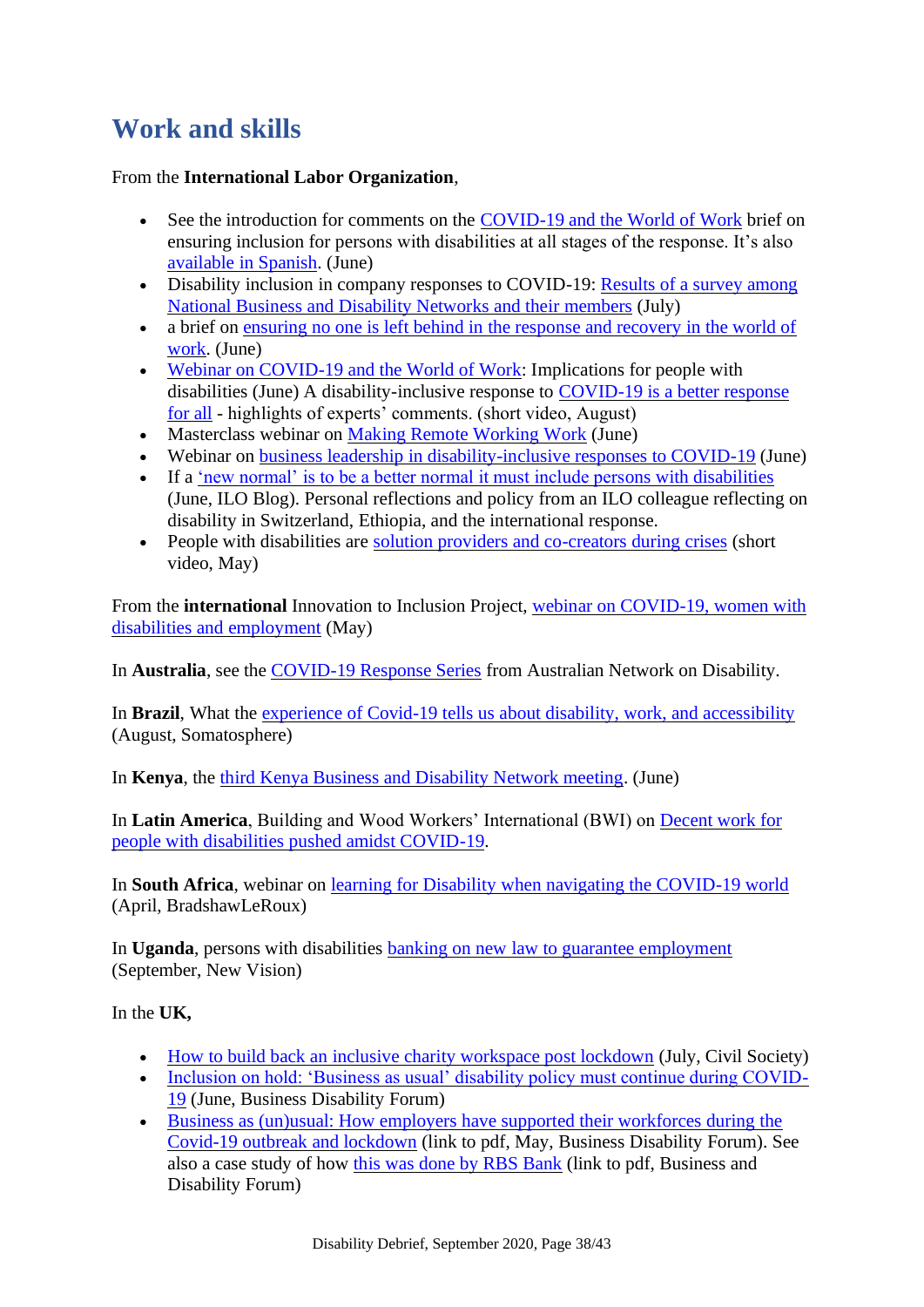- Why [placing people in groups based on risk goes against](https://www.personneltoday.com/hr/why-placing-people-in-groups-based-on-risk-goes-against-inclusivity/) inclusivity (June, Personnel Today)
- See more from Business and Disability Forum, including the webinars, in their [COVID-19 resources.](https://businessdisabilityforum.org.uk/knowledge-hub/resource/category/covid-19/)
- Anticipating the changes to the [Labour Market Status of Disabled People](https://www.disabilityrightsuk.org/news/2020/may/update-labour-market-status-disabled-people) (May, Disability Rights UK)

In the **USA**,

- [Collection of resources and best practices](https://disabilityin.org/best-practices/disabilityin-covid-19/) from **Disability:IN.** Includes, among several other areas, resources that are [industry-specific,](https://disabilityin.org/resource/covid-19-response-industry-specific-resources/) on [digital accessibility and](https://disabilityin.org/resource/covid-19-response-accessible-tools-and-content/)  [remote work,](https://disabilityin.org/resource/covid-19-response-accessible-tools-and-content/) and [mental](https://disabilityin.org/resource/covid-19-response-mental-health/) health.
- [How COVID-19 improved accessibility for job seekers with disabilities](https://www.hrdive.com/news/how-covid-19-improved-accessibility-for-job-seekers-with-disabilities/581820/) (July, HR Drive)

Company Responses

• [SAP's Disability-Inclusive COVID Response.](https://www.viscardicenter.org/saps-disability-inclusive-covid-response/)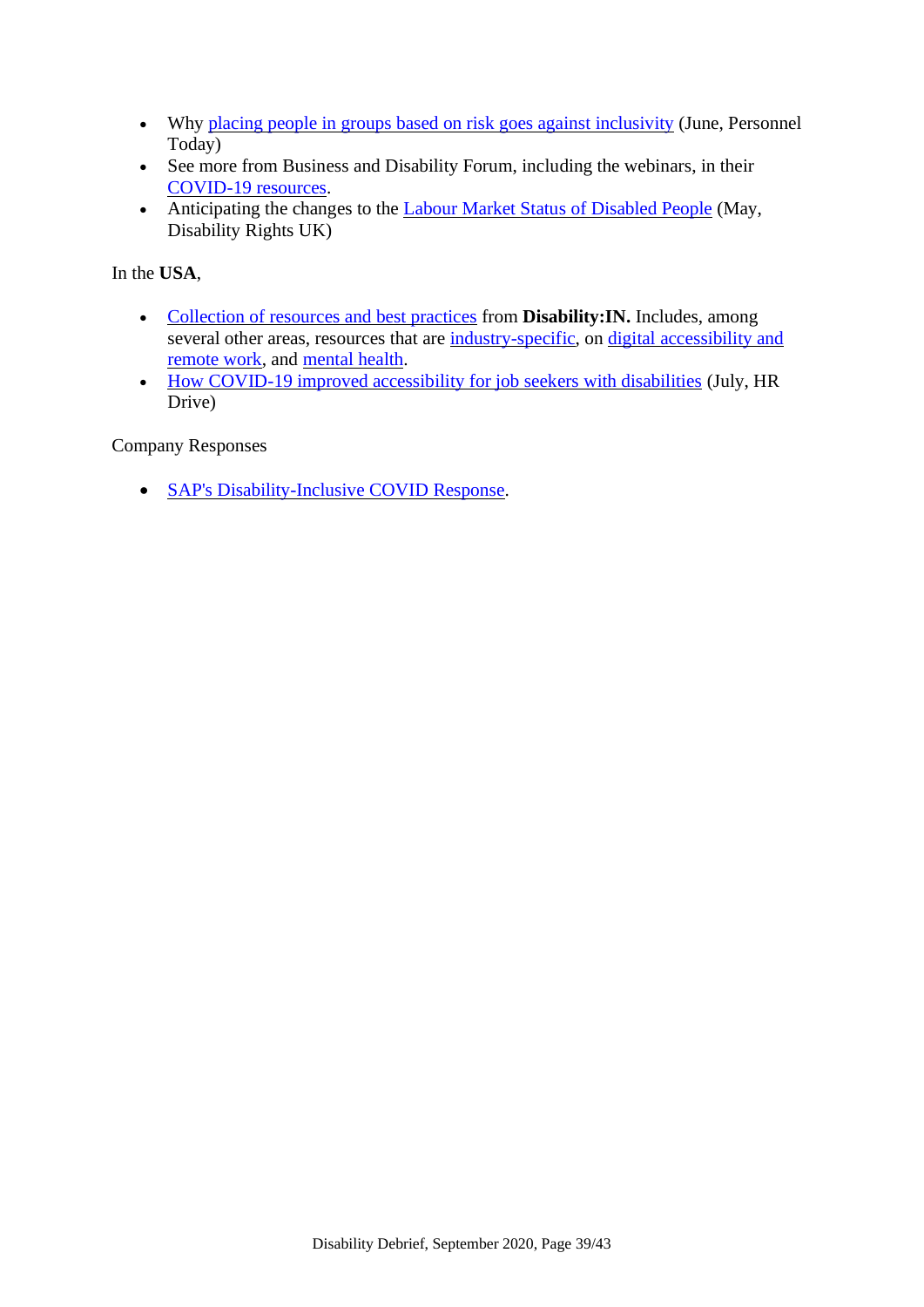# <span id="page-39-0"></span>**Rebuilding / what happens next**

<span id="page-39-1"></span>**IDA and IDDC** Campaign on [rebuilding an inclusive future for all.](https://www.internationaldisabilityalliance.org/content/rebuilding-inclusive-future-all-campaign) (July):

## **New perspectives and recovery**

Ensuring an equitable recovery: [Disability inclusion in post-disaster planning](https://blogs.worldbank.org/sustainablecities/ensuring-equitable-recovery-disability-inclusion-post-disaster-planning) (July, World Bank Blogs)

Budget advocacy [is needed for a chance of an inclusive new normal](https://inclusive-policy.org/2020/05/18/budget-advocacy-is-needed-for-a-chance-of-an-inclusive-new-normal/) (May, Center for Inclusive Policy)

[Defining the New Normal for People With Disabilities and Older Persons in Cities](https://www.linkedin.com/pulse/cities4all-webinar-9-defining-new-normal-people-older-pineda/) (June, Victor Santiago Pineda)

From **Bangladesh**, [What Covid-19 has taught us about disability](https://www.dhakatribune.com/opinion/op-ed/2020/06/30/op-ed-what-covid-19-has-taught-us-about-disability) (June, Dhaka Tribune)

In **Canada**, [Strengthening Canada's disability community in a post-pandemic world,](https://www.thestar.com/opinion/contributors/2020/09/15/strengthening-canadas-disability-community-in-a-post-pandemic-world.html) (September, The Star)

From **India**,

- Post-COVID-19 world [needs more inclusive designs for persons with disabilities](https://www.downtoearth.org.in/blog/health/post-covid-19-world-needs-more-inclusive-designs-for-persons-with-disabilities-73350) (September, Down to Earth)
- [A new era of accessibility:](https://www.thehindu.com/opinion/op-ed/a-new-era-of-accessibility/article31948035.ece) on persons with disabilities in the post-COVID world (June, The Hindu)

## <span id="page-39-2"></span>**Social protection**

In the **UK**, [together we can](https://www.scie.org.uk/care-providers/coronavirus-covid-19/beyond/blogs/together-we-can) (June, SCIE) discusses ways to reframe social care:

Messages must avoiding the 'othering' that comes from describing social care as 'looking after the most vulnerable people in our society' and instead reaffirm togetherness. We can shift how people think and feel about care and support if we situate its role within a wider web of reciprocal, everyday relationships. So we should begin our messaging with affirmative, values based statements like those being promoted by Cares Family on billboards across Manchester that say: 'Because we need kindness. Because we need connection. Because we need community. Because we need each other.'

# <span id="page-39-3"></span>**Work and employment**

How to use the surge in [teleworking as a real chance to include people with disabilities](https://www.eurofound.europa.eu/publications/blog/how-to-use-the-surge-in-teleworking-as-a-real-chance-to-include-people-with-disabilities) (August, Eurofound)

How the lessons of lockdown [will help disabled people at work](https://www.ft.com/content/07b5c778-9086-11ea-bc44-dbf6756c871a) (May, Financial Times)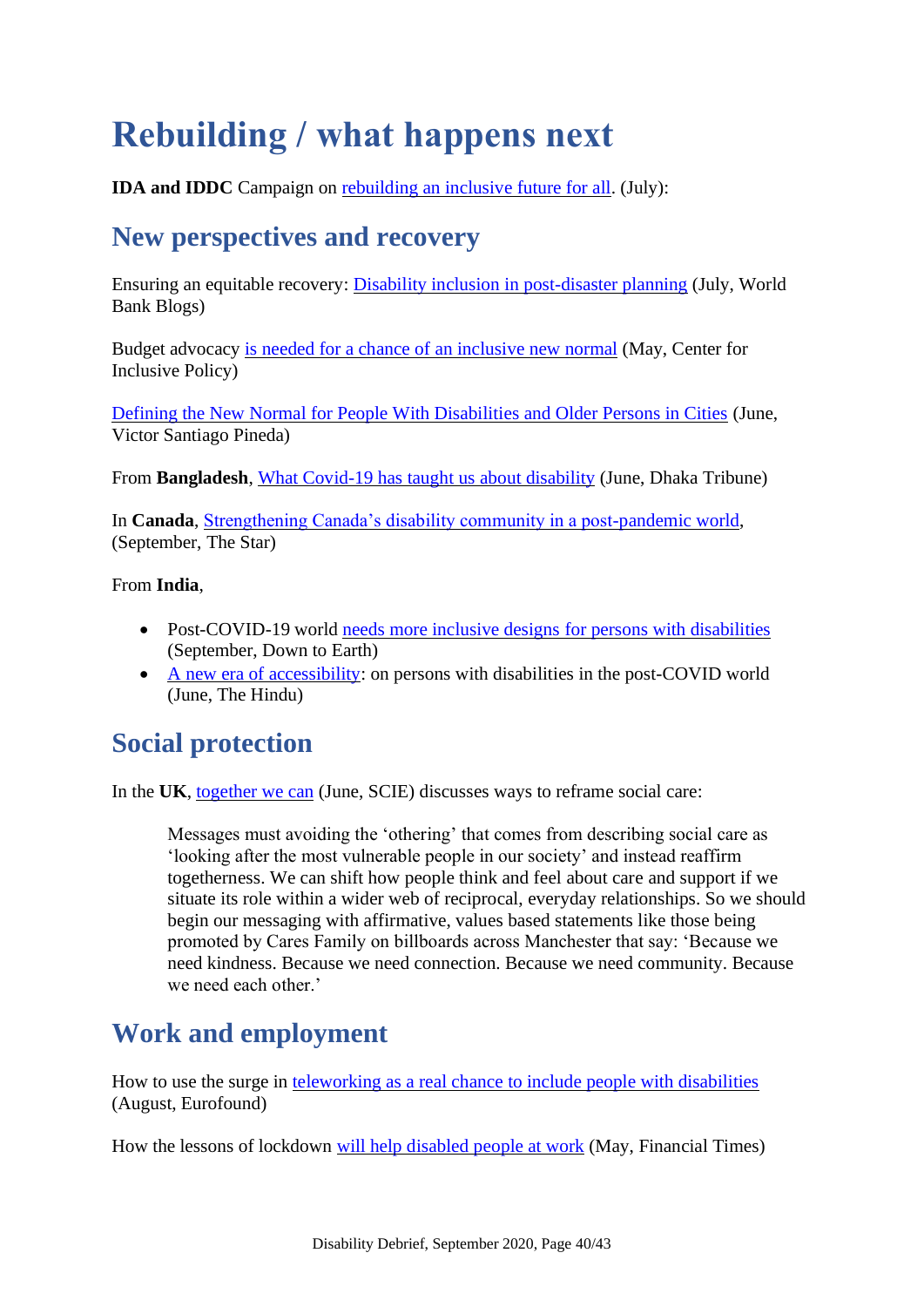In **Australia**,

- Australians with disability say [working from home should be possible after the](https://www.sbs.com.au/news/australians-with-disability-say-working-from-home-should-be-possible-after-the-pandemic)  [pandemic](https://www.sbs.com.au/news/australians-with-disability-say-working-from-home-should-be-possible-after-the-pandemic) (August, SBS News)
- This pandemic is [an opportunity to learn from the disability community.](https://www.theguardian.com/commentisfree/2020/jul/29/this-pandemic-is-an-opportunity-to-learn-from-the-disability-community-we-are-experts-in-resilience) We are experts in resilience (July, The Guardian)

From **Kenya**, **[Put disabled at centre of Building Back Better initiatives](https://nation.africa/kenya/blogs-opinion/opinion/put-disabled-at-centre-of-bbb-initiatives-1914092) (August, Nation)** 

In **Norway**, [Could a more flexible workday mean a more diverse workplace?](https://www.telenor.com/could-a-more-flexible-workday-mean-a-more-diverse-workplace) (June, Telenor)

In the **UK**,

- [Home working for disabled people 'must continue'](https://www.bbc.co.uk/news/uk-wales-54194096) after lockdown (September, BBC)
- [Re-imagining the workplace post-pandemic at our Partner Breakfast \(](https://businessdisabilityforum.org.uk/news-opinion/re-imagining-the-workplace-post-pandemic-at-our-partner-breakfast/)August, Business Disability Forum)
- Webinar on "the new long life"  $-$  [A framework for flourishing in a changing world](https://ilcuk.org.uk/webinar-the-new-long-life/) (August, ILC UK)
- A paper on [COVID Post-Lockdown: Perspectives, Implications and Strategies for](https://nadsn-uk.org/2020/05/21/covid-post-lockdown-perspectives-implications-and-strategies-for-disabled-staff-nadsns-position-paper/)  [Disabled Staff](https://nadsn-uk.org/2020/05/21/covid-post-lockdown-perspectives-implications-and-strategies-for-disabled-staff-nadsns-position-paper/) from staff networks of disabled people (May, NADSN).

In the **USA**,

- The [ADA, Telework, and the Post-Pandemic Workplace](https://www.theregreview.org/2020/09/07/wagstaff-quasius-ada-telework-post-pandemic-workplace/) (September, Regulatory Review)
- What the disability rights movement and universal design can teach us about business [and life in the age of COVID-19](https://grbj.com/blogs/blog-health-care/what-the-disability-rights-movement-and-universal-design-can-teach-us-about-business-and-life-in-the-age-of-covid-19/) (July, Grand Rapids Business Journal)
- COVID-19 is [reshaping the future of work for people with disabilities](https://medium.com/@shanekanadywfd/covid-19-is-reshaping-the-future-of-work-for-people-with-disabilities-50c55817c232) (April, Shane Kamady)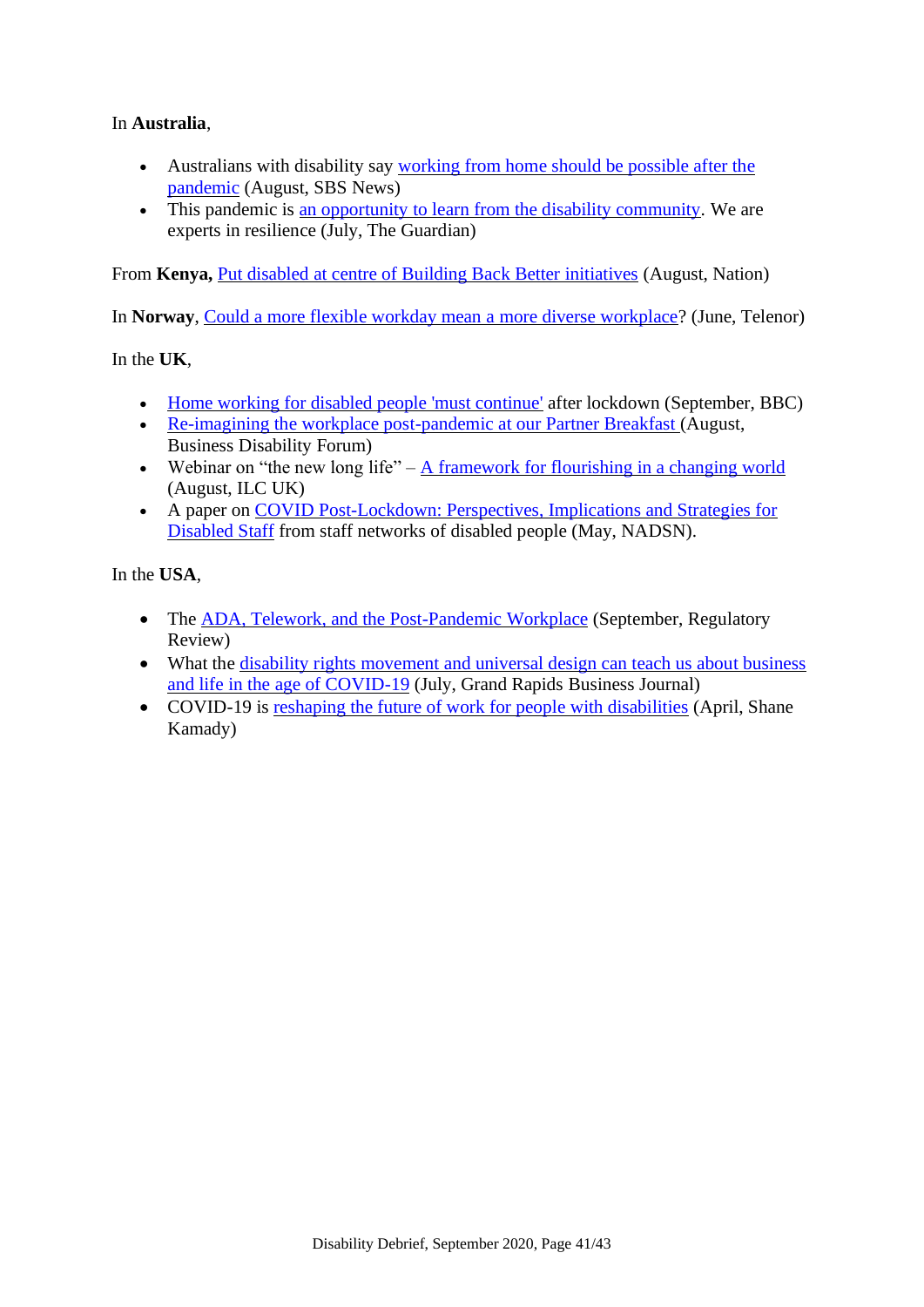# <span id="page-41-0"></span>**Going forward**

# <span id="page-41-1"></span>**Surveys**

[C4All COVID-19 Inclusive & Accessible Cities Short Survey](https://www.surveymonkey.com/r/KSQFYQT) from **World Enabled** and the World Bank, "gathers insights on local responses to the COVID-19 outbreak and their impact on the lives of persons with disabilities and older persons".

Survey from **RIADIS** in Latin America on the [situation of persons with disabilities who are](https://www.facebook.com/RIADISORG/posts/1761490884005349)  [refugees, displaced, or migrants.](https://www.facebook.com/RIADISORG/posts/1761490884005349) (In Spanish)

# <span id="page-41-2"></span>**Opportunities**

Opening for [Executive Director](https://wfdeaf.org/news/call-for-application-wfd-executive-director/) at the **World Federation of the Deaf**. Deadline 4 October.

A fellowship in Asia-Pacific for **IDA**, on Disaster Risk Reduction and Emergency Response. More on the [IDA site](https://www.internationaldisabilityalliance.org/content/opportunities)

Global call from **WHO** for [measuring access to assistive technology using the WHO rapid](https://www.who.int/news-room/articles-detail/global-call-for-measuring-access-to-assistive-technology-using-the-who-rapid-assistive-technology-assessment-(rata))  [Assistive Technology Assessment \(rATA\).](https://www.who.int/news-room/articles-detail/global-call-for-measuring-access-to-assistive-technology-using-the-who-rapid-assistive-technology-assessment-(rata)) Deadline 4 October.

Call for proposals from **UNHCR** on [Digital Access, Inclusion and Participation.](https://www.unhcr.org/innovation/digital-inclusion-call/)

Call for evidence from **Global Disability Innovation Hub** on [Powering Inclusion: AI and](https://www.disabilityinnovation.com/news/ai-and-assistive-technology)  [Assistive Technology.](https://www.disabilityinnovation.com/news/ai-and-assistive-technology) Deadline 8 October.

Call for [chapter proposals](http://www.michaeljeffress.com/blog/cfp-for-the-palgrave-handbook-of-communication-and-disability) from **Palgrave Handbook of Communication and Disability.** Deadline November 30.

Call for papers from **Journal for Enabling Technologies** on [Value and Potential of Enabling](https://www.emeraldgrouppublishing.com/journal/jet/value-and-potential-enabling-technologies-people-disabilities-during-covid-19-debates)  [Technologies for People with Disabilities During Covid-19:](https://www.emeraldgrouppublishing.com/journal/jet/value-and-potential-enabling-technologies-people-disabilities-during-covid-19-debates) Debates, opportunities, and challenges during and after a pandemic. Deadline: 5 December.

# <span id="page-41-3"></span>**Upcoming**

6 October:

• Disability Inclusion in [Economic Empowerment Strategies](https://us02web.zoom.us/webinar/register/WN_rxCaKt4oT_GfTrOMHyT77w) from the **GBDN**. 11:00 AM in Paris.

7 October:

- Disability Counts! [Disability Inclusive Data & Monitoring](https://docs.google.com/forms/d/e/1FAIpQLSfaat72pNJFQ5USg5UuZDdarOvTPBKeSWafnGmIEWo5fzFNJQ/viewform) from **Dutch Coalition on Disability and Development**. 15h-17h, GMT+1.
- [BSL eye-opener tour:](https://www.britishmuseum.org/events/bsl-eye-opener-tour-gods-and-goddesses-roman-britain) gods and goddesses of Roman Britain from **British Museum.**  14.30–15.30 GMT+1